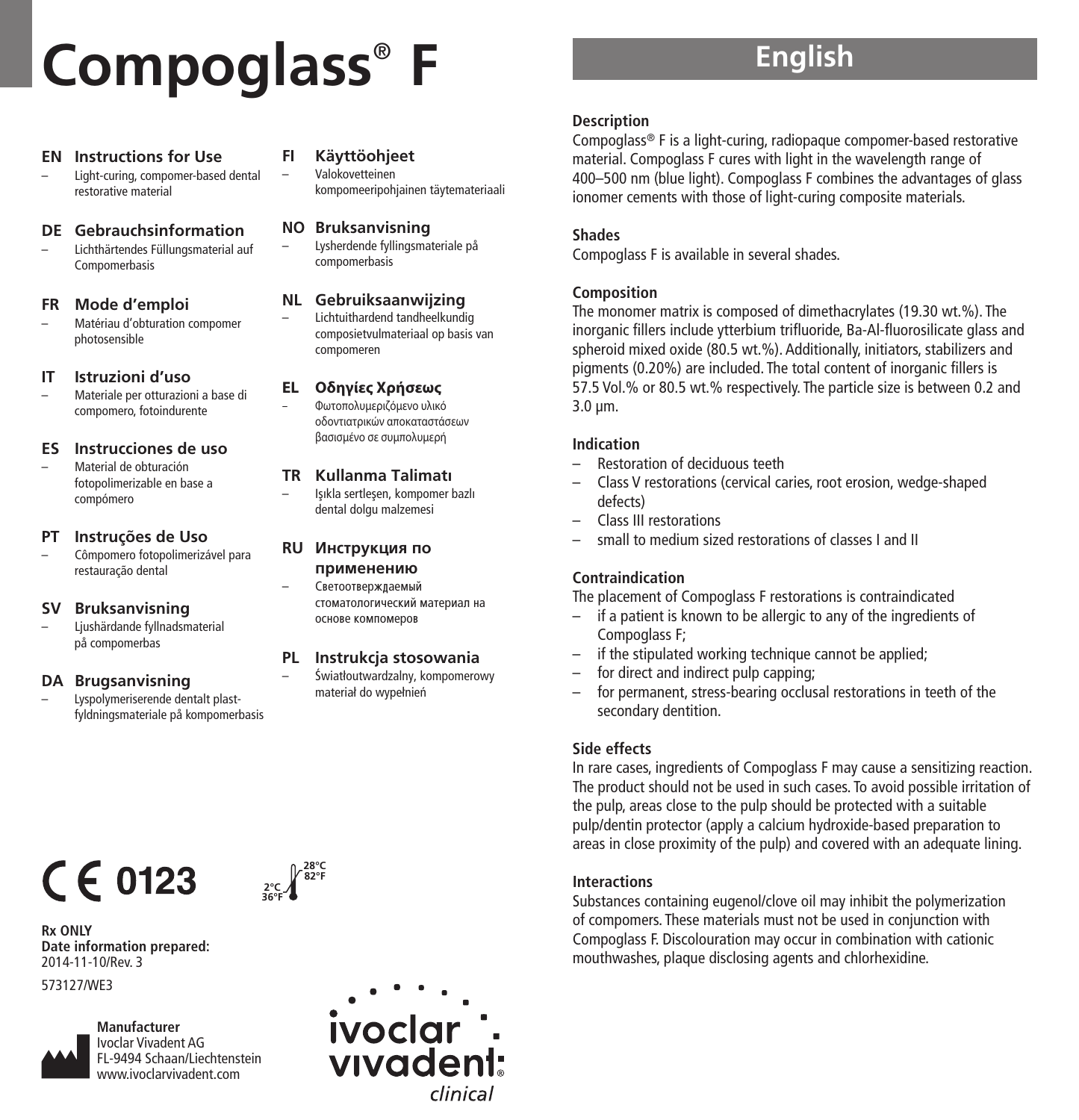### **Usage**

### **1. Shade determination**

Clean the teeth prior to shade determination. The shade is selected with the tooth still moist.

### **2. Isolation**

Appropriate isolation is required, preferably with a rubber dam (e.g. OptraDam® Plus).

### **3. Cavity preparation**

The cavity is prepared according to the principles of the adhesive technique, i.e., by preserving as much of the tooth structure as possible. Do not prepare sharp internal edges or angles or additional undercuts in caries-free areas. The dimensions of the cavity are generally dictated by the extent of the caries or the size of the previous restorations. Bevel enamel edges of anterior teeth. In the posterior region, only the sharp enamel edges should be rounded. Do not prepare caries-free cervical defects. Clean them with pumice or a suitable cleaning paste (e.g. Proxyt ® RDA 36, medium) and with the help of rubber polishers or rotary brushes. Ablate sclerotised dentin around the tooth neck in a thin layer with a rotary instrument (diamond finisher, coarse disc). Subsequently, rinse the cavity with water to remove all the residue and dry it with water- and oil-free air.

### **4. Pulp protection / Base**

Do not apply a base if an enamel-dentin bonding agent is used. In very deep cavities, areas close to the pulp should be selectively coated with a calcium hydroxide liner (e.g. ApexCal ®) and subsequently covered with pressure-resistant cement (glass ionomer cement, e.g. Vivaglass® Liner). Do not cover the remaining cavity walls so that they can be used to generate a bond with an enamel-dentin adhesive.

### **5. Apply matrix / interdental wedge**

Use a wrap around matrix for cavities affecting the proximal area or a sectional matrix and wedge it.

### **6. Conditioning / Application of the bonding agent**

Condition and apply the bonding agent according to the instructions for use of the product in use. Ivoclar Vivadent recommends using the adhesive Adhese® Universal, for example.

### **7. Application of Compoglass F**

- In order to achieve optimum results, Compoglass F should be applied in layers of max. 3 mm (light shades) or 2 mm (dark shade = 340/A4) and adapted with the suitable instruments (e.g. OptraSculpt ®). Use a special contact point instrument (e.g. OptraContact) for large cavities where contacts are difficult to create.
- For complete polymerization, sufficient exposure time is required. For the recommendations regarding exposure time and light intensity see Table 1.
- Hold the light emission window of the curing light as close to the restorative as possible.
- When using a metal matrix, additionally polymerize from the buccal or the lingual/palatal aspect after removing the matrix.

| <b>Unit</b><br>Program       | <b>Bluephase C8</b> | <b>Bluephase Style</b> | <b>Bluephase 20i</b> |
|------------------------------|---------------------|------------------------|----------------------|
| Turbo<br>Program             |                     |                        | $2x$ 5 s             |
| <b>High Power</b><br>Program | 2x20s               | 20 <sub>s</sub>        | 20 <sub>s</sub>      |
| Soft Start<br>Program        | 2x20s               |                        | 20 <sub>s</sub>      |
| <b>Light intensity</b>       |                     | <b>Exposure Time</b>   |                      |
| $>600$ mW/cm <sup>2</sup>    |                     | 40 <sub>s</sub>        |                      |
| $> 1.000$ mW/cm <sup>2</sup> |                     | 20 <sub>s</sub>        |                      |

Table 1

### **8. Finishing / Checking the occlusion / Polishing**

After polymerization, remove excess material with suitable finishers (e.g. Astropol ® F) or fine diamonds. Remove proximal excess material with flexible discs, finishing strips or diamond-coated files. Check the occlusion and articulation and grind in the necessary adjustments to prevent premature contacts or undesired occlusal paths on the surface of the restoration. Use silicone polishers (e.g. OptraPol ®) as well as polishing discs and polishing strips to polish the restoration to a high gloss.

### **Additional notes**

- 1. Use Compoglass F at room temperature. Cold material may be difficult to dispense.
- 2.  $\bigotimes$  For single use only. If Compoglass F is directly applied from the  $\triangle$  Cavifil in the mouth of the patient, the Cavifil should only be used for one patient for hygienic reasons (prevention of cross-contamination between patients).
- 3. Do not disinfect Cavifils with oxidizing disinfectants.

### **Warning**

Prevent any contact of uncured Compoglass F with skin / mucous membrane and eyes. Unpolymerized Compoglass F may cause slight irritation and may lead to a sensitization against methacrylates. Commercial medical gloves do not provide protection against the sensitizing effect of methacrylates.

### **Storage and hygiene**

- Do not use Compoglass F after the indicated date of expiration.
- Expiry date: see note on packaging.
- Storage temperature 2–28 °C (36–82 °F).
- Close Cavifils immediately after usage. Exposure to light causes premature polymerization.

### **Keep out of the reach of children! For dental use only!**

This material has been developed solely for use in dentistry. Processing should be carried out strictly according to the Instructions for Use. Liability cannot be accepted for damage resulting from failure to observe the Instructions or the stipulated area of application. The user is responsible for testing the material for its suitability and use for any purpose not explicitly stated in the Instructions. Descriptions and data constitute no warranty of attributes and are not binding.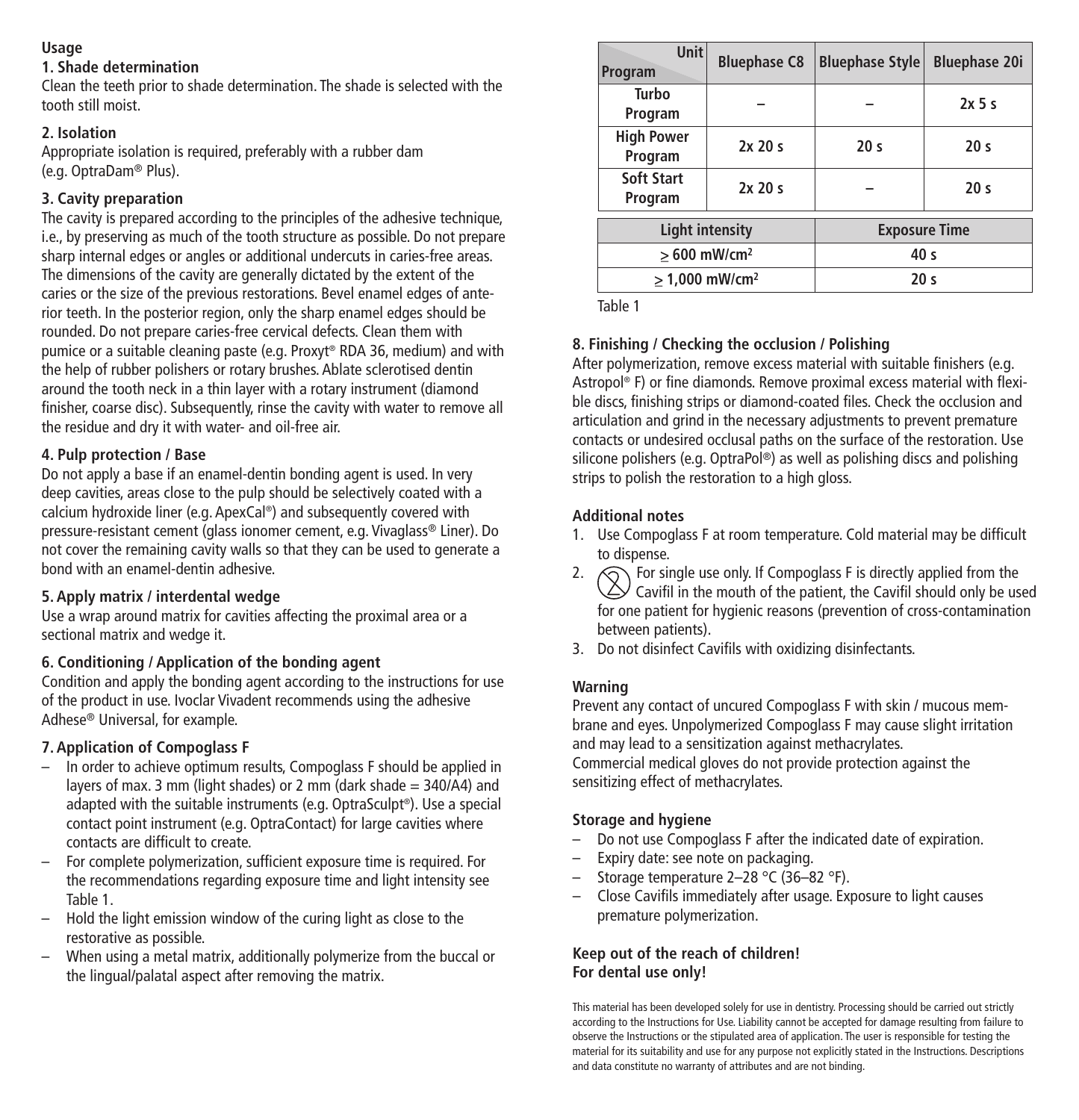# **Deutsch**

### **Beschreibung**

Compoglass® F ist ein lichthärtendes, röntgenopakes Füllungsmaterial auf Compomerbasis. Compoglass F härtet mit Licht der Wellenlänge im Bereich von 400 – 500 nm (Blaulicht) aus. Compoglass F verbindet die Vorteile der Glasionomerzemente mit denjenigen lichthärtender Compositematerialien.

### **Farben:**

Compoglass F ist in mehreren Farben lieferbar.

### **Zusammensetzung**

Die Monomermatrix besteht aus Dimethacrylaten (19.30 Gew.%). Die anorganischen Füllstoffe bestehen aus Ytterbiumtrifluorid, Ba-Al-Fluorosilikatglas und sphäroidem Mischoxid (80.5 Gew.%). Zusätzlich enthalten sind Initiatoren, Stabilisatoren und Pigmente (0.20%). Der Gesamtgehalt an anorganischem Füller beträgt 57.5 Vol.% resp. 80.5 Gew.%. Die Partikelgrösse liegt zwischen 0,2 und 3,0 µm.

### **Indikation**

- Milchzahnfüllungen
- Füllungen der Klasse V (Zahnhalskaries,Wurzelerosionen, keilförmige Defekte)
- Füllungen der Klasse III
- kleine bis mittlere Füllungen der Klassen I und II

### **Kontraindikation**

Das Legen von Compoglass F-Füllungen ist kontraindiziert

- bei erwiesener Allergie gegen Bestandteile von Compoglass F
- wenn die vorgeschriebene Anwendungstechnik nicht möglich ist
- für die direkte oder indirekte Pulpaüberkappung
- für okklusionsbelastete, permanente Füllungen in Zähnen der zweiten **Dentition**

### **Nebenwirkungen**

Bestandteile von Compoglass F können in seltenen Fällen zu einer Sensibilisierung führen. In diesen Fällen ist auf die weitere Verwendung zu verzichten. Um Irritationen der Pulpa auszuschliessen, sind pulpanahe Areale mit einem geeigneten Pulpa-/Dentinschutz zu versorgen (pulpanah punktförmig ein kalziumhydroxidhaltiges Präparat aufbringen) und mit einer geeigneten Unterfüllung abzudecken.

### **Wechselwirkungen**

Eugenol-/nelkenölhaltige Werkstoffe inhibieren die Aushärtung von Compomeren.Auf die Verwendung solcher Materialien zusammen mit Compoglass F ist zu verzichten. In Kontakt mit kationischen Mundwässern sowie bei Plaquerelevatoren und Chlorhexidin können Verfärbungen auftreten.

## **Anwendung**

### **1. Farbbestimmung**

Vor der Farbbestimmung die Zähne reinigen. Die Farbe wird am noch feuchten Zahn bestimmt.

### **2. Trockenlegung**

Ausreichende Trockenlegung, am besten mit Kofferdam (z.B. OptraDam® Plus) ist erforderlich.

### **3. Kavitätenpräparation**

Die Kavitätenpräparation erfolgt nach den Regeln der Adhäsivtechnik, d.h. unter Schonung der Zahnhartsubstanz. Keine scharfen internen Kanten präparieren, keine zusätzlichen Unterschnitte in kariesfreien Zonen präparieren. Die Kavitätengeometrie wird im Wesentlichen durch die Ausdehnung der Karies bzw. der alten Füllung bestimmt. Im Frontzahnbereich die Schmelzränder anschrägen, im Bereich der Seitenzähne nur die scharfen Schmelzkanten leicht brechen oder abrunden. Kariesfreie Zahnhalsdefekte nicht präparieren, sondern nur mit Bims bzw. einer geeigneten Reinigungspaste (z.B. Proxyt ® RDA 36, mittel) sowie einem Gummikelch bzw. einem rotierenden Bürstchen säubern. Sklerosiertes Dentin im Zahnhalsbereich oberflächlich in geringer Schicht mit einem rotierenden Instrument (Diamantfinierer, grobkörnige Disk) abtragen. Anschliessend Entfernung aller Rückstände in der Kavität mit Wasserspray und Trocknen der Kavität mit wasser- und ölfreier Luft.

### **4. Pulpenschutz/Unterfüllung**

Bei Verwendung eines Schmelz-Dentin-Haftvermittlers soll auf eine Unterfüllung verzichtet werden. Nur bei sehr tiefen, pulpanahen Kavitäten diesen Bereich punktförmig mit einem Kalziumhydroxidpräparat (z.B. ApexCal ®) abdecken und anschliessend mit einem druckstabilen Zement überschichten (z.B. Glasionomerzement wie Vivaglass® Liner). Die restlichen Kavitätenwände nicht abdecken, damit sie für die Haftvermittlung mit einem Schmelz- Dentin-Adhäsiv nutzbar bleiben.

### **5. Matrize/Interdentalkeil anbringen**

Bei Kavitäten mit approximalem Anteil entweder eine Zirkulärmatrize oder eine Teilmatrize verwenden und verkeilen.

### **6. Konditionierung/ Applikation des Haftvermittlers**

Konditionieren und Applikation des Haftvermittlers entsprechend der Gebrauchsanleitung des verwendeten Produktes. Ivoclar Vivadent empfiehlt z. B. das Adhäsiv Adhese® Universal zu verwenden.

### **7. Applikation von Compoglass F**

- Für ein optimales Ergebnis soll Compoglass F in Schichtstärken von max. 3 mm (helle Farben) bzw. 2 mm (dunkle Farbe = 340/A4) appliziert und mit geeigneten Instrumenten (z.B. OptraSculpt ®) adaptiert werden. Bei grossen Kavitäten mit erschwerter Kontaktpunktgestaltung kann zusätzlich ein spezielles Kontaktpunkt-Instrument (z.B. OptraContact) verwendet werden.
- Für eine vollständige Polymerisation ist eine ausreichende Belichtung erforderlich. Empfehlungen zur Belichtungszeit (Exposure Time) und Lichtintensität (Light Intensity) siehe Tabelle 1.
- Das Lichtaustrittsfenster möglichst nahe an das Füllungsmaterial halten.
- Bei Anwendung einer Metallmatrize ist nach Entfernung der Matrize zusätzlich von bukkal bzw. lingual/palatinal zu belichten.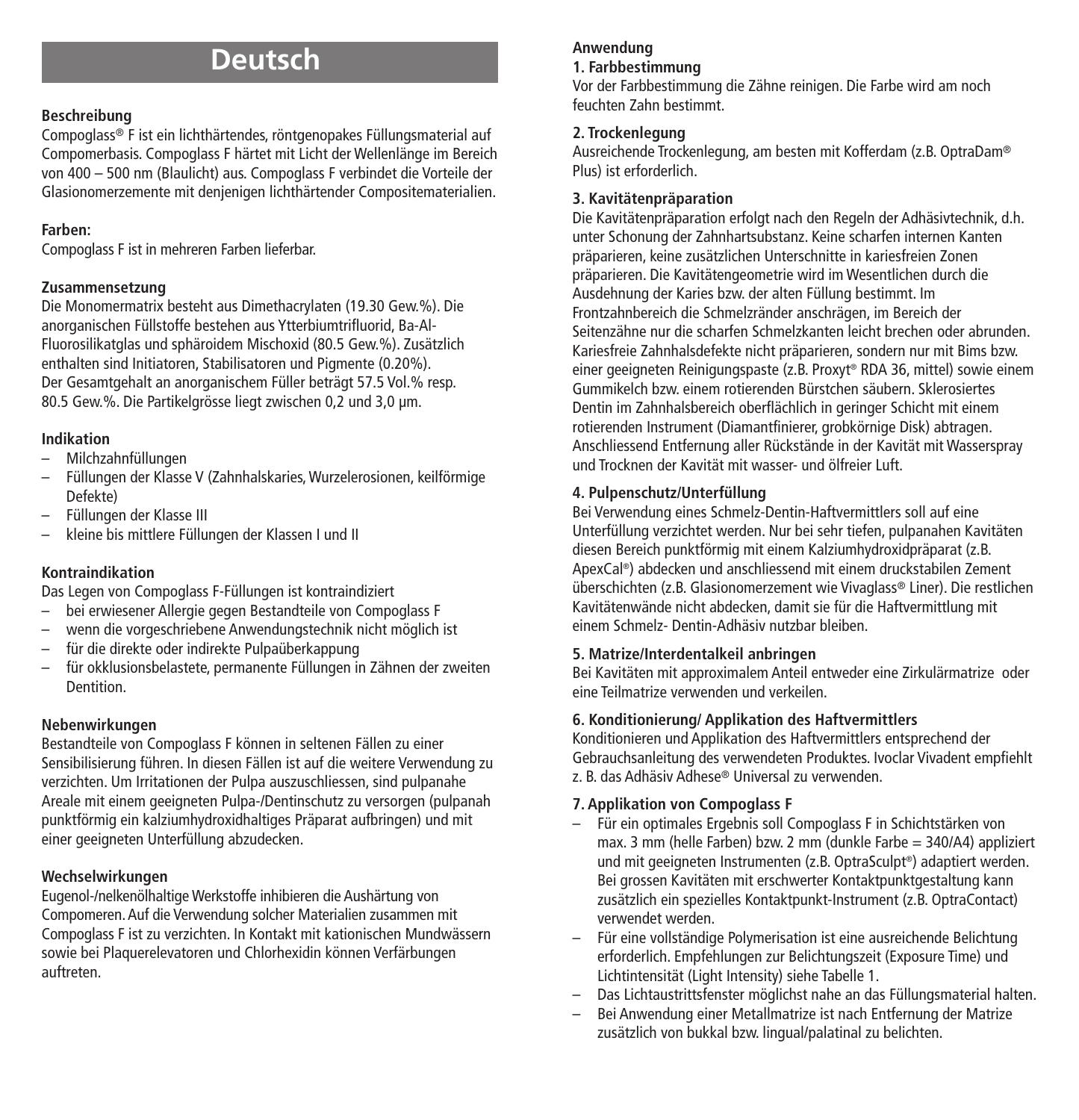| Gerät<br>Programm             | <b>Bluephase C8</b>                          | <b>Bluephase Style</b> | <b>Bluephase 20i</b> |
|-------------------------------|----------------------------------------------|------------------------|----------------------|
| Turbo<br>Programm             |                                              |                        | 2x5s                 |
| <b>High Power</b><br>Programm | 2x20s                                        | 20 <sub>s</sub>        | 20 <sub>s</sub>      |
| Soft Start<br>Programm        | 2x20s                                        |                        | 20 <sub>s</sub>      |
| Lichtintensität               |                                              | <b>Belichtungszeit</b> |                      |
| $>600$ mW/cm <sup>2</sup>     |                                              | 40 <sub>s</sub>        |                      |
|                               | > 1000 mW/cm <sup>2</sup><br>20 <sub>s</sub> |                        |                      |

Tabelle 1

#### **8. Ausarbeiten/Okklusionskontrolle/Politur**

Nach der Polymerisation die Überschüsse mit geeigneten Finierern (z.B. Astropol ® F) oder feinkörnigen Diamanten entfernen. Approximale Überschüsse mit flexiblen Disks, Finierstreifen, diamantierten Feilen entfernen. Okklusion und Artikulation überprüfen und einschleifen, so dass keine Frühkontakte oder unerwünschte Artikulationsbahnen auf der Füllungsoberfläche verbleiben. Die Hochglanzpolitur erfolgt mit Silikonpolierern (z.B. OptraPol ®) sowie Polierscheiben und Polierstreifen.

#### **Besondere Hinweise**

- 1. Compoglass F soll bei Umgebungstemperatur verwendet werden. Bei Kühlschranktemperatur kann das Auspressen erschwert sein.
- 2.  $\bigcap$  Nur zum Einmalgebrauch. Wird Compoglass F aus dem Cavifil  $\vee$  direkt im Mund des Patienten appliziert, so ist das Cavifil aus hygienischen Gründen nur für einen Patienten angezeigt (Vermeidung von Kreuzinfektionen zwischen Patienten).
- 3. Keine Desinfektion von Cavifils mit oxidierenden Desinfektionsmitteln.

### **Warnhinweise**

Kontakt von unausgehärtetem Compoglass F mit Haut / Schleimhaut und Augen vermeiden. Compoglass F kann in unausgehärtetem Zustand leicht reizend wirken und zu einer Sensibilisierung auf Methacrylate führen. Handelsübliche medizinische Handschuhe bieten keinen Schutz gegen den sensibilisierenden Effekt von Methacrylaten.

### **Lager- und Hygienehinweise**

- Compoglass F nach Ablauf des Verfalldatums nicht mehr verwenden.
- Verfalldatum: siehe Hinweis auf Verpackung.
- Lagertemperatur 2-28 °C.
- Cavifils nach Gebrauch sofort verschliessen. Lichtzutritt führt zu vorzeitiger Polymerisation.

#### **Für Kinder unzugänglich aufbewahren! Nur für zahnärztlichen Gebrauch!**

Das Produkt wurde für den Einsatz im Dentalbereich entwickelt und muss gemäss Gebrauchsinformation angewendet werden. Für Schäden, die sich aus anderweitiger Verwendung oder nicht sachgemässer Anwendung ergeben, übernimmt der Hersteller keine Haftung. Darüber hinaus ist der Verwender verpflichtet, das Produkt eigenverantwortlich vor dessen Einsatz auf Eignung und Verwendungsmöglichkeit für die vorgesehenen Zwecke zu prüfen, zumal wenn diese Zwecke nicht in der Gebrauchsinformation aufgeführt sind.

# **Français**

#### **Description**

Compoglass® F est un compomère photopolymérisable et radio-opaque. Compoglass F se polymérise avec une lampe dont la longueur d'onde est comprise entre 400 et 500 nm (lumière bleue). Compoglass F réunit les avantages des verres-ionomères et ceux des composites photopolymérisables.

### **Teintes**

Compoglass F est disponible dans plusieurs teintes.

#### **Composition**

La matrice monomère est composée de diméthacrylates (19.3% en poids). La charge minérale se compose de trifluorure d'Ytterbium, de verres de Ba-Al-Fluorosilicate et d'oxydes mixtes sphéroïdales (80,5 % en poids). Les autres constituants sont des initiateurs, stabilisateurs et pigments (0,2 %). La part totale de charge minérale est respectivement de 57,5 % en volume ou 80,5% en poids. La taille des particules est comprise entre 0,2 and 3,0 µm.

#### **Indications**

- Restauration des dents lactéales
- Restaurations de classe V (caries de collets, érosions radiculaires, défauts cunéiformes)
- Restaurations de classe III
- Restaurations de taille petite à moyenne, de classes I et II

### **Contre-indications**

L'utilisation de Compoglass F est contre-indiquée

- en cas d'allergie connue du patient à l'un des composants de Compoglass F;
- si la technique d'utilisation ne peut être appliquée :
- pour le coiffage pulpaire direct ou indirect :
- pour les restaurations définitives de surélévation occlusale des dents permanentes.

### **Effets secondaires**

Dans de rares cas, les composants de Compoglass F peuvent conduire à des sensibilités. Dans ce cas, ne pas utiliser le produit. Afin d'éviter des irritations de la pulpe, protéger les zones à proximité immédiate de la pulpe avec une protection adaptée (appliquer une préparation à l'hydroxyde de calcium dans les zones proches de la pulpe), puis couvrir avec un liner adapté.

### **Interactions**

Les préparations à base d'eugénol/essence de girofle peuvent inhiber la polymérisation des compomères. Ne pas utiliser de telles substances en combinaison avec Compoglass F. Le contact avec des bains de bouche cationiques, des révélateurs ou de la chlorhexidine peut conduire à des colorations.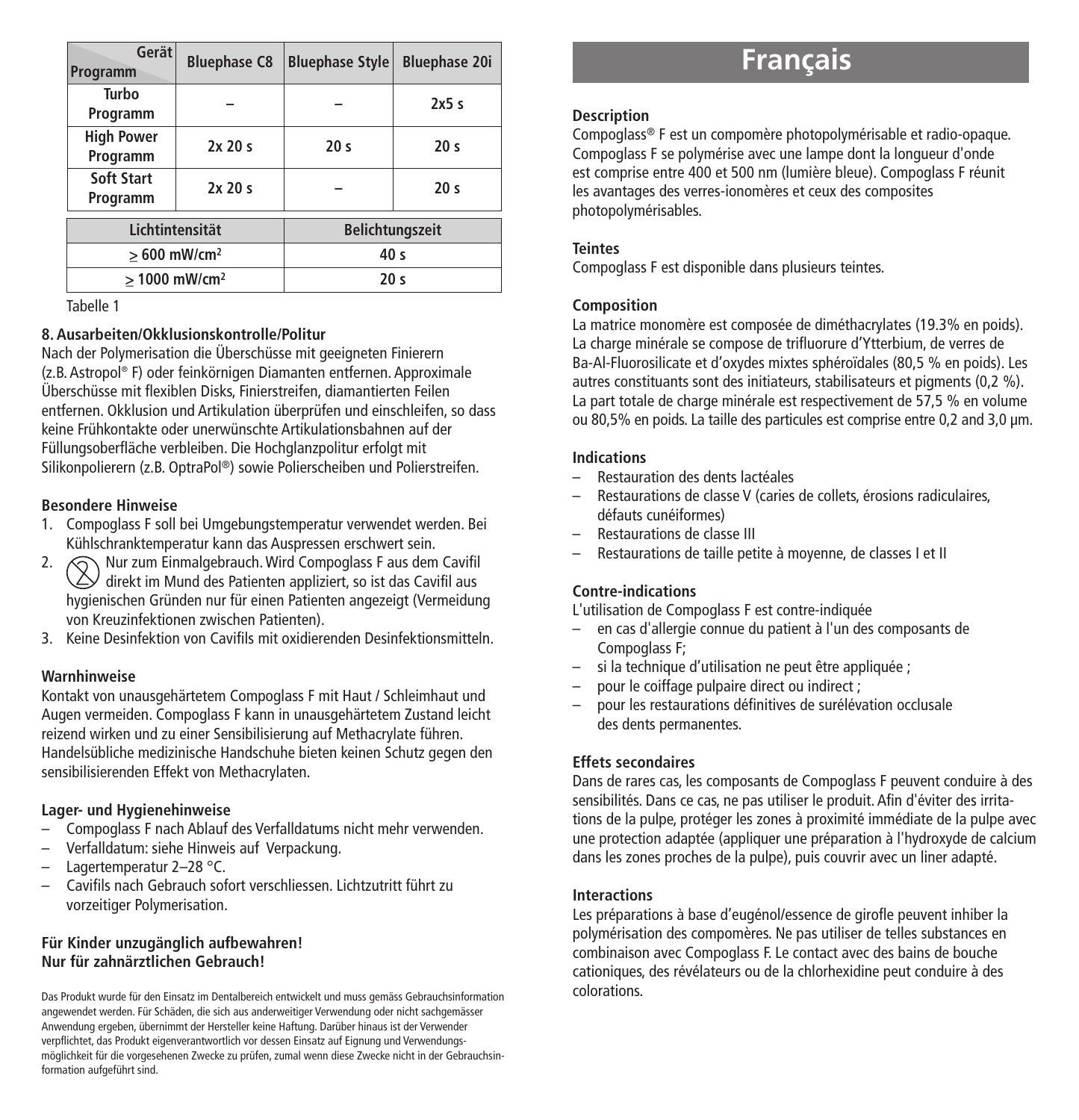### **Utilisation**

### **1. Choix de la teinte**

Nettoyer la dent à traiter. La prise de la teinte s'effectue avant la déshydratation des dents.

### **2. Isolation**

Une isolation appropriée est indispensable, de préférence à l'aide d'une digue (ex. OptraDam® Plus).

### **3. Préparation de la cavité**

La préparation de la cavité s'effectue selon les principes de l'adhésion, c'est-à-dire en préservant le plus de structure dentaire possible. Il n'est pas nécessaire de préparer les bords, ni de réaliser des tailles additionnelles dans les zones exemptes de caries. Les dimensions de la cavité sont déterminées essentiellement par rapport à l'étendue de la carie ou la taille des anciennes restaurations. Biseauter les bords de l'émail des dents antérieures. Dans la zone postérieure, arrondir simplement les bords de l'émail. Ne pas préparer les défauts de collets non cariés. Les nettoyer simplement à l'aide d'une pierre ponce ou une pâte de nettoyage adaptée (ex. Proxyt ® RDA 36, moyen) et à l'aide de polissoirs en silicone ou de brosses rotatives. Retirer une fine couche de dentine sclérotique au niveau du collet à l'aide d'un instrument rotatif adapté (fraise à finir, disque). Ensuite, rincer la cavité à l'eau pour éliminer les résidus et sécher à l'air exempt d'eau et d'huile.

### **4. Protection de la pulpe / Fond de cavité**

Ne pas appliquer de fond de cavité si vous utilisez un adhésif amélodentinaire. Dans les cavités très profondes, recouvrir les zones proches de la pulpe à l'aide d'hydroxyde de calcium (ex. ApexCal ®) puis recouvrir avec un ciment résistant à la compression (ex. un ciment verre ionomère, tel que Vivaglass® Liner). Ne pas mettre de ciment sur les autres parois de la cavité, afin de pouvoir y appliquer un adhésif amélo-dentinaire.

### **5. Matrice / coin interdentaire**

Utiliser une matrice circulaire pour les cavités proximales ou une matrice sectorielle fixée avec des coins.

### **6. Conditionnement / Application de l'agent de liaison**

Conditionner et appliquer l'adhésif selon le mode d'emploi du produit utilisé. Ivoclar Vivadent recommande d'utiliser par exemple l'adhésif automordançant Adhese® Universal.

### **7. Application de Compoglass F**

- Pour un résultat optimal, appliquer Compoglass F en couches de 3 mm d'épaisseur maximum (teintes claires) ou 2 mm (teinte foncée = 340/A4) et les modeler à l'aide d'instruments adaptés (ex. OptraSculpt ®). Utiliser un instrument pour points de contact (ex. OptraContact) pour les cavités étendues où les contacts sont difficiles à créer.
- Pour une polymérisation complète, respecter un temps d'exposition suffisant. Pour les temps d'exposition et les intensités lumineuses recommandés, voir Tableau 1.
- Maintenir la fenêtre d'émission de la lampe le plus près possible du matériau de restauration.
- Lors de l'utilisation d'une matrice en métal, polymériser à nouveau les faces vestibulaires et linguales/palatines après retrait de la matrice.

| Appareil<br>Programme          | <b>Bluephase C8</b> | <b>Bluephase Style</b>    | <b>Bluephase 20i</b> |
|--------------------------------|---------------------|---------------------------|----------------------|
| Programme<br>Turho             |                     |                           | 2x5s                 |
| Programme<br><b>High Power</b> | 2x20s               | 20 <sub>s</sub>           | 20 <sub>s</sub>      |
| Programme<br>Soft Start        | 2x20s               |                           | 20 <sub>s</sub>      |
| Intensité lumineuse            |                     | <b>Temps d'exposition</b> |                      |
| $>600$ mW/cm <sup>2</sup>      |                     | 40 <sub>s</sub>           |                      |
| $> 1.000$ mW/cm <sup>2</sup>   |                     | 20 <sub>s</sub>           |                      |

Tableau 1

### **8. Finition / Contrôle de l'occlusion / Polissage**

Après polymérisation, retirer les excès à l'aide de pointes à finir appropriées (ex. Astropol ® F) ou de pointes diamantées fines. Éliminer les excès proximaux à l'aide de disques flexibles, de strips de finition ou d'instruments diamantés. Contrôler l'occlusion et l'articulation, et corriger si nécessaire afin d'éviter des contacts prématurés ou exagérés sur la surface de la restauration. Le polissage au brillant s'obtient grâce à des pointes siliconées (ex. OptraPol ®), des disques et des strips de polissage.

### **Remarques supplémentaires**

- 1. Utiliser Compoglass F à température ambiante. Un matériau trop froid peut être difficile à extruder.
- 2.  $\bigcirc$  À usage unique. Pour des raisons d'hygiène, si Compoglass F est  $\triangle$  appliqué directement du Cavifil dans la bouche du patient. n'utiliser ce Cavifil que pour un seul patient (prévention des contaminations entre patients).
- 3. Ne pas désinfecter les Cavifils à l'aide de désinfectants oxydants.

### **Mise en garde**

Éviter tout contact de Compoglass F non polymérisé avec la peau, les muqueuses et les yeux. Compoglass F, au stade non polymérisé, peut provoquer une légère irritation et conduire à une sensibilisation aux méthacrylates.

Les gants à usage médical disponibles sur le marché ne protègent pas contre le risque de sensibilisation présenté par les méthacrylates.

### **Conditions de stockage et d'hygiène**

- Ne pas utiliser Compoglass F au-delà de la date de péremption.
- Délai de conservation : se référer aux indications sur l'emballage.
- Conserver à une température comprise entre 2 et 28 °C.
- Refermer les Cavifils immédiatement après utilisation. L'exposition à la lumière peut provoquer une polymérisation prématurée.

### **Ne pas laisser à la portée des enfants! Réservé à l'usage exclusif du chirurgien dentiste.**

Ce produit a été développé en vue d'une utilisation dans le domaine dentaire et doit être mis en oeuvre selon le mode d'emploi. Les dommages résultant du non-respect de ces prescriptions ou d'une utilisation à d'autres fins que celles indiquées n'engagent pas la responsabilité du fabricant. L'utilisateur est tenu de vérifier sous sa propre responsabilité l'appropriation du produit à l'utilisation prévue, et ce d'autant plus si celle-ci n'est pas citée dans le mode d'emploi.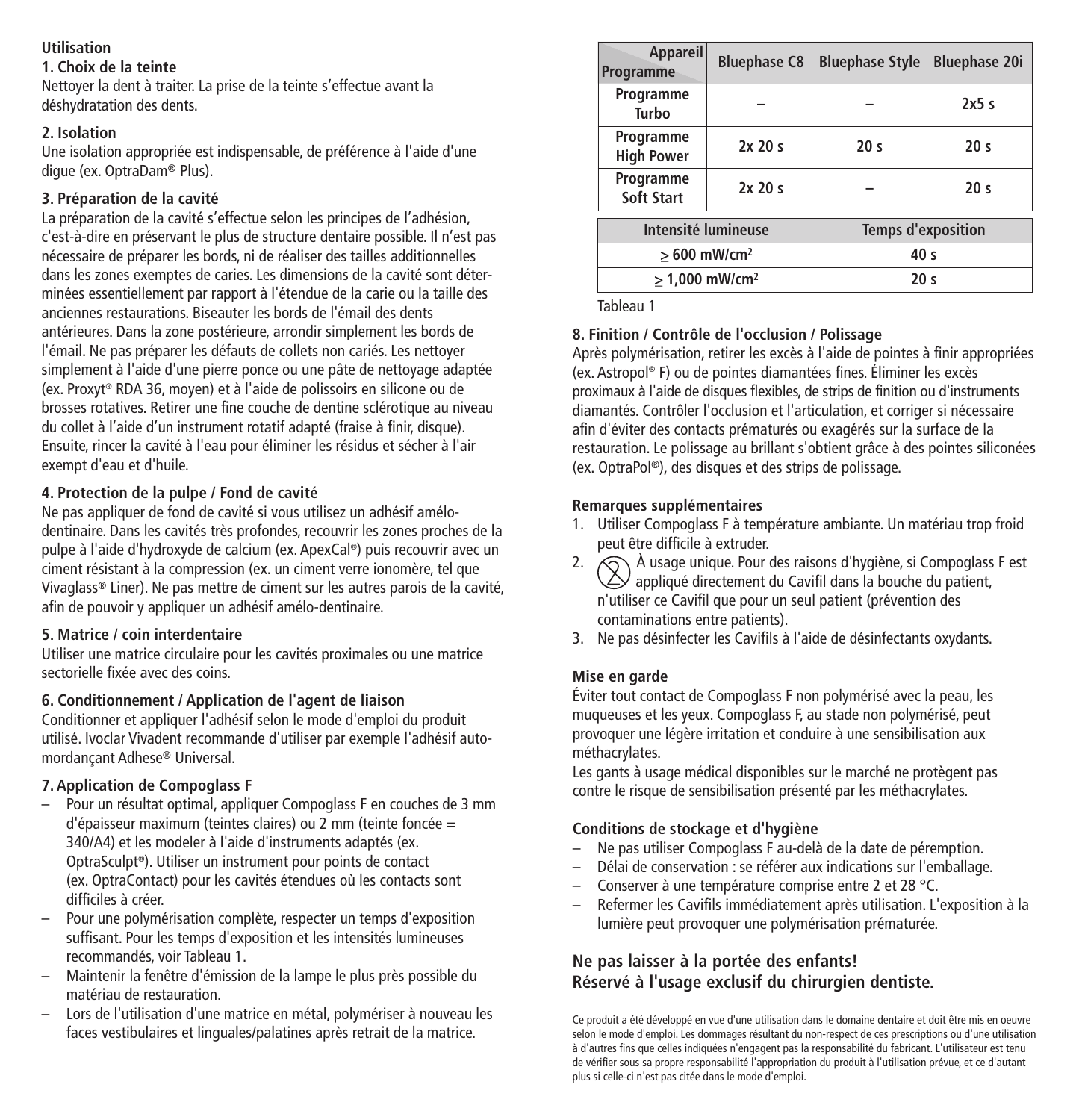# **Italiano**

### **Descrizione**

Compoglass® F è un materiale da otturazione fotoindurente, radiopaco su base compomera. Compoglass F polimerizza, con luce di lunghezza d'onda compresa tra i 400 e 500 nanometri (luce blu). Compoglass F unisce i vantaggi dei CVI a quelli dei compositi fotoindurenti.

### **Colori**

Compoglass F è disponibile in diversi colori.

### **Composizione**

La matrice monomerica è composta da dimetacrilati (19,30% in peso). I riempitivi inorganici sono composti da trifluoruro di itterbio, vetrosilicati di alluminio, fluoro, bario e ossido misto sferoidale (80,5 % in peso). Inoltre sono contenuti iniziatori, stabilizzatori e pigmenti (0,20% in peso). Il contenuto totale di riempitivi inorganici corrisponde al 57,5% in peso e 80,5% in volume. La dimensione media delle particelle è compresa tra 0,2 e 3 µm.

### **Indicazioni**

- Restauri in denti decidui
- Restauri di classe V ( erosioni cariose a livello cervicale, difetti cuneiformi)
- Restauri di classe III
- Restauri di dimensioni da piccole a medie di classe I e II

### **Controindicazioni**

Otturazioni con il materiale Compoglass F sono controindicate in caso di:

- allergia nota ad uno dei componenti di Compoglass F
- impossibilità di eseguire la tecnica di applicazione
- incappucciamento pulpare diretto o indiretto
- restauri definitivi in denti permanenti sottoposti a carico occlusale.

### **Effetti collaterali**

Alcuni componenti di Compoglass F possono, in rari casi, determinare una sensibilizzazione. In tali casi evitarne l'uso. Per escludere irritazioni pulpari, trattare le zone adiacenti alla polpa con un'idonea protezione pulpare/dentinale (applicare in modo puntiforme un preparato a base di idrossido di calcio e coprire con un idoneo sottofondo).

### **Interazioni**

Sostanze contenenti eugenolo o olio di garofano inibiscono la polimerizzazione di compomeri. Quindi evitare l'utilizzo di tale tipo di materiali in associazione a Compoglass F. Il contatto con collutori cationici o con rilevatori di placca nonché con clorexidina può determinare discromie.

## **Modalità d'uso**

### **1. Determinazione del colore**

Effettuare una pulizia dei denti. Determinare il colore con dente ancora umido.

### **2. Isolamento del campo**

E' necessario un sufficiente isolamento del campo, idealmente con diga in gomma (p.es. OptraDam® Plus).

### **3. Preparazione cavitaria**

La preparazione della cavità avviene seguendo i criteri della tecnica adesiva cioè conservando il più possibile la sostanza dentale.

Non eseguire preparazioni a spigoli acuti e sottosquadri in zone prive di carie. La geometria della cavità viene determinata dall'estensione della carie o della vecchia otturazione. Nei restauri di denti anteriori si consiglia una tradizionale bisellatura dello smalto, nei settori posteriori arrotondare soltanto i bordi acuti dello smalto.

Difetti cervicali non cariosi non vengono preparati, bensì detersi accuratamente con pomice o con idonea pasta per pulizia (p.es. Proxyt ® RDA 36) e strumento a calice o spazzolino rotante.

Dentina sclerotica in zona cervicale viene asportata solo superficialmente in minimo spessore con strumento rotante (diamantate, disco a granulometria grossa). Successivamente pulire accuratamente la cavità con spray d`acqua ed asciugare con aria priva di acqua ed olio.

### **4. Protezione pulpare / sottofondi**

Utilizzando un adesivo smalto-dentinale, rinunciare al sottofondo. Soltanto in caso di cavità molto profonde, vicine alla polpa, proteggere questa area in modo puntiforme con un preparato a base di idrossido di calcio (p.es. ApexCal ®) e quindi sovrastratificare con un cemento resistente alla pressione (p.es. cemento vetroionomero come Vivaglass® Liner). Non ricoprire le rimanenti pareti cavitarie affinché siano utilizzabili per l'adesione con un adesivo smalto-dentinale.

### **5. Matrici / cunei interdentali**

In cavità comprendenti zone interprossimali utilizzare matrici circolari oppure matrici parziali e fissare con cuneo interdentale.

### **6. Condizionamento / applicazione dell'adesivo**

Condizionamento ed applicazione dell'adesivo secondo le istruzioni d'uso del prodotto utilizzato. Ivoclar Vivadent consiglia p.es. l'adesivo automordenzante l'adesivo Adhese® Universal.

### **7. Applicazione di Compoglass F**

- Per un ottimale risultato, applicare Compoglass F a strati di max. 3 mm di spessore (colori chiari) oppure 2 mm (colori scuri = 340/A4) e modellare con strumento idoneo (p.es. OptraSculpt ®). In grosse cavità con difficile modellazione del punto di contatto, può anche essere utilizzato uno specifico strumento per punti di contatto (p.es. OptraContact).
- Per una completa polimerizzazione, è necessaria una sufficiente irradiazione luminosa. Per i consigli sul tempo di esposizione (Exposure Time) e l'intensità luminosa (Light Intensity), vedere tabella 1.
- Tenere il bulbo del conduttore ottico il più vicino possibile al materiale da otturazione.
- Utilizzando una matrice metallica, dopo la rimozione della stessa, irradiare nuovamente dal lato vestibolare/linguale e palatale.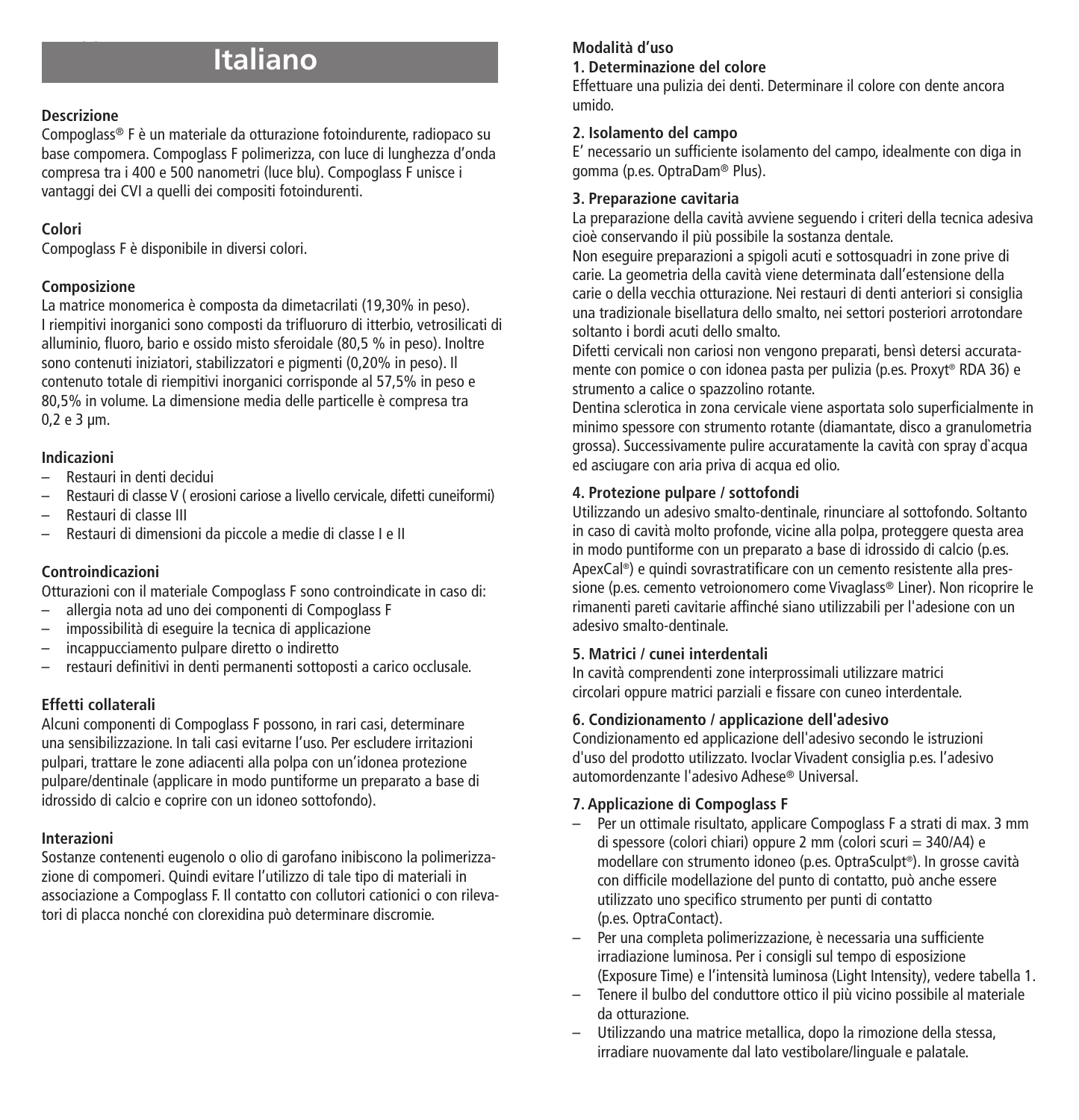| Apparecchio<br>Programma      | <b>Bluephase C8</b> | <b>Bluephase Style</b> | <b>Bluephase 20i</b> |
|-------------------------------|---------------------|------------------------|----------------------|
| Turbo<br>Programm             |                     |                        | 2x5s                 |
| <b>High Power</b><br>Programm | 2x20s               | 20 <sub>s</sub>        | 20 <sub>s</sub>      |
| Soft Start<br>Programm        | 2x20s               |                        | 20 <sub>s</sub>      |
| Intensità luminosa            |                     | Tempo di esposizione   |                      |
| $>600$ mW/cm <sup>2</sup>     |                     | 40 <sub>s</sub>        |                      |
| $> 1,000$ mW/cm <sup>2</sup>  |                     | 20 <sub>s</sub>        |                      |

Tabella 1

### **8. Rifinitura/controllo occlusale/lucidatura**

Dopo la polimerizzazione, eliminare il materiale in eccesso con idonei strumenti di rifinitura (p.es. Astropol ® F) o frese diamantate a grana fine. Eliminare i materiali in eccesso a livello interprossimale con dischi flessibili, strumenti di rifinitura diamantati o con strisce di rifinitura. Controllare e rifinire l'occlusione affinché non vi siano precontatti o traiettorie articolari indesiderate sulla superficie dell'otturazione. La lucidatura a specchio avviene con gommini in silicone (p.e. OptraPol ®), con dischi e con strisce di lucidatura.

### **Avvertenze particolari**

- 1. Utilizzare Compoglass F a temperatura ambiente. In caso di conservazione in frigorifero, l'estrusione può risultare difficoltosa.
- **2. Monouso. Utilizzando Compoglass F dal cavifil direttamente in**  $\triangle$  bocca del paziente, per motivi di igiene, il Cavifil é indicato per l'uso su un solo paziente (per evitare contaminazioni crociate fra pazienti).
- 3. Non disinfettare i Cavifil con disinfettanti ossidanti.

### **Avvertenza**

Evitare il contatto di Compoglass F non indurito con la cute / mucose e gli occhi. Allo stato non indurito, Compoglass F può avere un leggero effetto irritante e condurre ad una sensibilizzazione ai metacrilati.

Guanti tradizionali ad uso medico non offrono alcuna protezione contro l'effetto sensibilizzante dei metacrilati.

### **Note per la conservazione**

- Non usare Compoglass F dopo la scadenza.
- Scadenza: vedi data riportata sull'etichetta e sul confezionamento.
- Temperatura di conservazione: 2–28°C.
- Richiudere i Cavifil immediatamente dopo l'uso. L'afflusso di luce determina una polimerizzazione precoce.

#### **Tenere lontano dalla portata dei bambini! Ad esclusivo uso odontoiatrico!**

Il prodotto è stato realizzato per l'impiego nel campo dentale e deve essere utilizzato secondo le istruzioni d'uso. Il produttore non si assume alcuna responsabilità per danni derivanti da diverso o inadeguato utilizzo. L'utente è tenuto a controllare personalmente l'idoneità del prodotto per gli impieghi da lui previsti soprattutto, se questi impieghi non sono riportati nelle istruzioni d'uso.

# **Español**

### **Descripción**

Compoglass® F material de obturación, fotopolimeralizable, radiopaco en base de compómero. Compoglass F polimeriza en una de longitud de onda de 400–500 nm (luz azul). Compoglass F combina las ventajas de los cementos de iónomero de vidrio con los de los materiales composite fotopolimerizables.

### **Colores**

Compoglass F está disonible en varios colores.

### **Composición**

La matriz de monómero está compuesta por dimetacrilatos (19.30% en peso). Los rellenos inorgánicos incluyen el trifloruro de Iterbio, fluorsilicato Ba-Al vítreo y óxidos mixtos esferoidales (80.5 % en peso). Adicionalmente se incluyen los iniciadores, estabilizadores y pigmentos (0,20% en peso). El contenido total de relleno inorgánico es del 57,5% en volumen o 80,5% en peso respectivamente. El tamaño de las partículas está entre los 0.2 µm y 3.0 µm.

### **Indicaciones**

- Restauración de dientes deciduos
- Restauraciones clase V (caries cervical, erosiones radiculares, defectos cuneiformes)
- Restauraciones clase III
- Restauraciones de tamaño medio y pequeño clase I y II

### **Contraindicaciones**

La colocación de restauraciones de Compoglass F está contraindicado si:

- El paciente sabe que es alérgico a alguno de los componentes de Compoglass F;
- No se puede aplicar la técnica de trabajo estipulada
- Para el recubrimiento pulpar directo o indirecto
- Para obturaciones permanentes con sobrecarga oclusal en dientes de la segunda dentición

### **Efectos secundarios**

En casos aislados, los ingredientes de Compoglass F pueden provocar reacción de sensibilización. Los productos no pueden ser usados en tales casos. Para evitar posibles irritaciones de la pulpa, deben protegerse las áreas próximas a la pulpa con el material protector dentino/pulpar adecuado (aplicar una preparación de hidróxido de calcio de base en áreas próximas a la pulpa) y cubrir con el liner apropiado.

### **Interacciones**

Las sustancias que contienen eugenol o esencia de clavo pueden inhibir la polimerización de los compómeros. Estos materiales no deben usarse conjuntamente con Compoglass F. Puede producirse una decoloración en combinación con colutorios catiónicos, agentes reveladores de placa, y clorhexidina.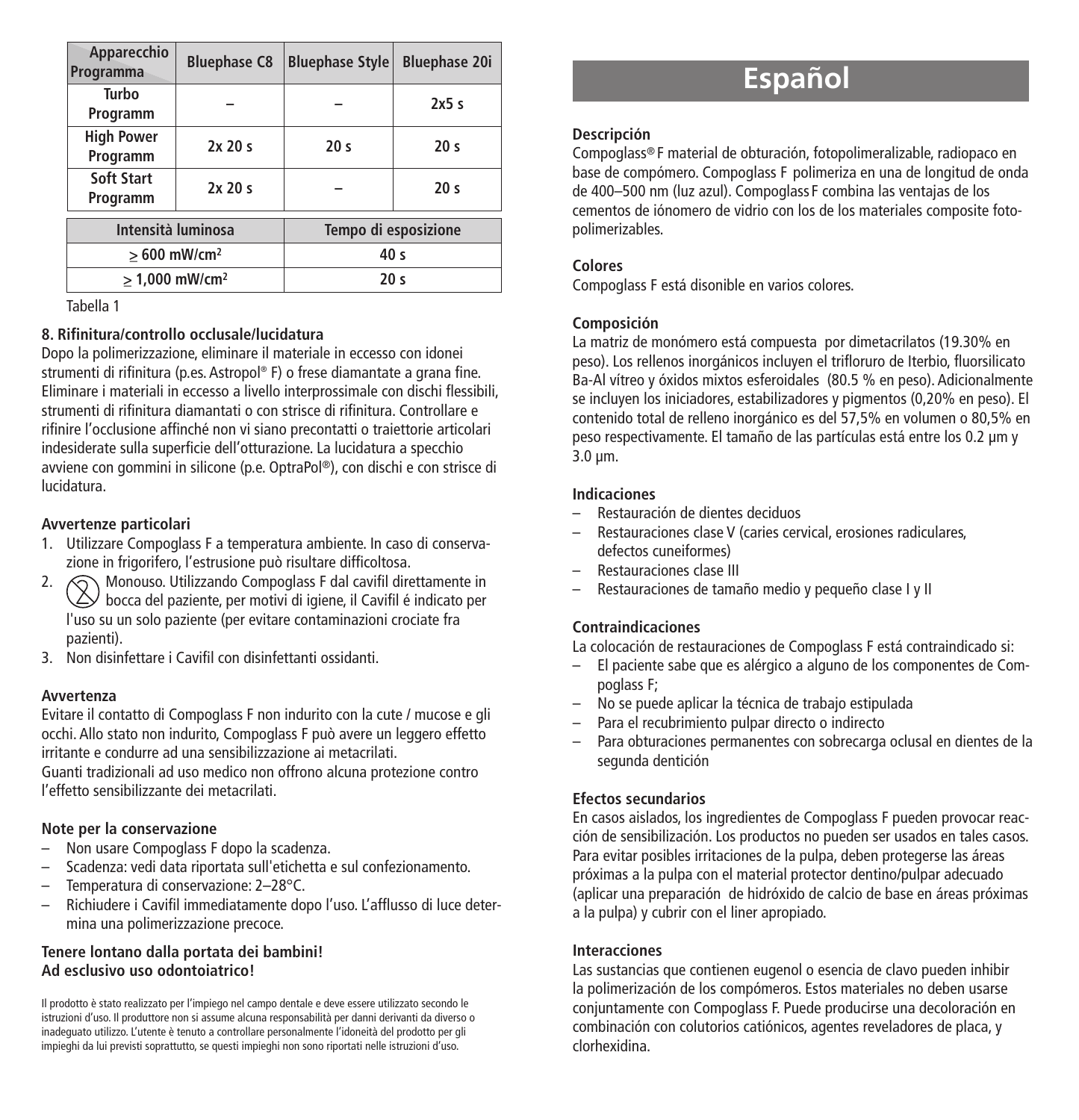### **Instrucciones de uso**

### **1. Selección del color**

Limpiar los dientes antes de la toma de color. Determinar el mismo en el diente todavía húmedo.

### **2. Aislamiento**

Se precisa un aislamiento, preferiblemente con un dique de goma (p.ej. OptraDam® Plus).

### **3. Preparación de la cavidad**

La cavidad se prepara acorde a los principios de las técnicas adhesivas, es decir, preservando toda la estructura dental que sea posible. No preparar bordes cortantes ni socavaduras adicionales en las zonas libres de caries. Las dimensiones de la cavidad están generalmente dictadas por el grado de la caries o el tamaño de la restauración anterior. Bisele los márgenes de los dientes anteriores. En la región posterior, sólo deben redondearse los bordes efilados de esmalte. No es necesario preparar defectos cervicales sin caries. Límpielos con pómez o una pasta de limpieza apropiada (p.ej. Proxyt RDA 36, medio) y con la ayuda de una goma pulidora y un cepillo rotatorio. Retirar la dentina esclerótica alrededor de la zona cervical del diente en una fina capa con un cepillo giratorio (diamante de acabado, disco grueso). Posteriormente, enjuague la cavidad con agua para eliminar todos los residuos y secarlo con compresor libre de aceite y agua.

### **4. Protección pulpar / Base**

No aplicar una base si se usa un agente adhesivo de esmalte dentinario. En cavidades muy profundas, las áreas cercanas a la pulpa deben ser cubiertas con un liner de hidróxido de calcio (p.ej. ApexCal) y posteriormente cubierta con cemento resistente a la presión (cemento de ionómero de vidrio como Vivaglass Liner). No cubrir las paredes remanentes de la cavidad dado que las mismas deben utilizarse para generar la adhesión con el adhesivo esmalte dentinario.

### **Colocación de matrices/cuñas interdentales**

Usar una matriz circular para las cavidades que afecten al área interproximal o una matriz seccional y acuñarla

### **6. Acondicionamiento/ aplicación del agente adhesivo.**

Acondicionar y aplicar el agente adhesivo de acuerdo a las instrucciones de uso del producto utilizado. Ivoclar Vivadent recomienda usar el adhesivo autograbante, Adhese® Universal, por ejemplo.

### **7. Aplicación de Compoglass F**

- Con el objetivo de lograr unos resultados más óptimos, Compoglass F deberían aplicarse en capas de 3 mm máx. (colores claros) o 2 mm (colore oscuro = 340/A4) y adaptar con los instrumentos indicados (p.ej. OptraSculpt). Usar un instrumento especial de punto de contacto (p.ej. OptraContact) para grandes cavidades donde los puntos de contactos son difíciles de crear.
- Para una polimerización completa, se requiere un tiempo suficiente de exposición. Para las recomendaciones en relación al tiempo de exposición y la intensidad de la luz ver la Tabla 1.
- -– Mantener la ventana de emisión de la polimerización tan cerca de la restauración como sea posible
- Cuando se utilicen matrices metálicas, polimerizar adicionalmente desde bucal o lingual/palatino después de retirar la matriz.

| Lámpara<br>Programa          | <b>Bluephase C8</b> | <b>Bluephase Style</b> | <b>Bluephase 20i</b> |
|------------------------------|---------------------|------------------------|----------------------|
| Turbo<br>Program             |                     |                        | 2x5s                 |
| <b>High Power</b><br>Program | 2x20s               | 20 <sub>s</sub>        | 20 <sub>s</sub>      |
| Soft Start<br>Program        | 2x20s               |                        | 20 <sub>s</sub>      |
| Intensidad de luz            |                     | Tiempo de exposición   |                      |
| $>600$ mW/cm <sup>2</sup>    |                     | 40 <sub>s</sub>        |                      |
| > 1000 mW/cm <sup>2</sup>    |                     | 20 <sub>s</sub>        |                      |

Tabella 1

### **8. Acabado / Control de la oclusión / Pulido**

Después de la polimerización se eliminan los sobrantes con instrumentos de acabar apropiados (p.ej. Astropol F) o con diamantes de grano fino. Los sobrantes de material proximales se retiran con discos flexibles, tiras de acabado, puntas diamantadas. Revisar la oclusión y articulación y corregir los ajustes necesarios para prevenir contactos prematuros o guías de articulación indeseadas en la superficie de restauración. Usar pulidores de silicona (p.ej. OptraPol ®) así como discos y tiras de pulir para conseguir un alto brillo en la restauración

### **Notas adicionales**

- 1. Usar Compoglass F a temperatura ambiente. Un material frío puede dificultar la dispensación
- 2.  $\bigcirc$  Sólo para uso individual. Si se aplica Compoglass F desde el Cavifil directamente en la boca del paciente, el Cavifil sólo debe usarse en un un paciente por razones higiénicas (prevención de contaminación cruzada entre pacientes).
- 3. No desinfectar los Cavifils con desinfectante óxidantes.

### **Advertencia**

Prevenir cualquier contacto de Compoglass F sin polimerizar con la piel / la membrana de la mucosa y los ojos. Compoglass F no polimerizado puede causar una ligera irritación y puede conducir a una sensibilización frente a los metacrilatos. – Los guantes médicos comerciales no ofrecen protección contra el efecto sensibilizante de los metacrilatos.

### **Almacenamiento e higiene**

- No utilizar Compoglass F después de la fecha de caducidad indicada.
- Caducidad: ver nota en el envase
- Temperatura de almacenamiento 2–28 °C.
- Cerrar los Cavifils después de su uso. Exposiciones a la luz puede provocar una polimerización prematura

### **Mantener fuera del alcance de los niños! Sólo para uso Odontológico!**

El producto has sido desarrollado para su uso dental y debe utilizarse de acuerdo con las instrucciones de uso. Todos los daños que se deriven de un uso inadecuado no son responsabilidad del fabricante. Es más, el usuario esta obligado a utilizar el producto sólo para las indicaciones que constan en estas instrucciones de uso. Descripciones y datos no constituyen garantía de los atributos y no son vinculantes.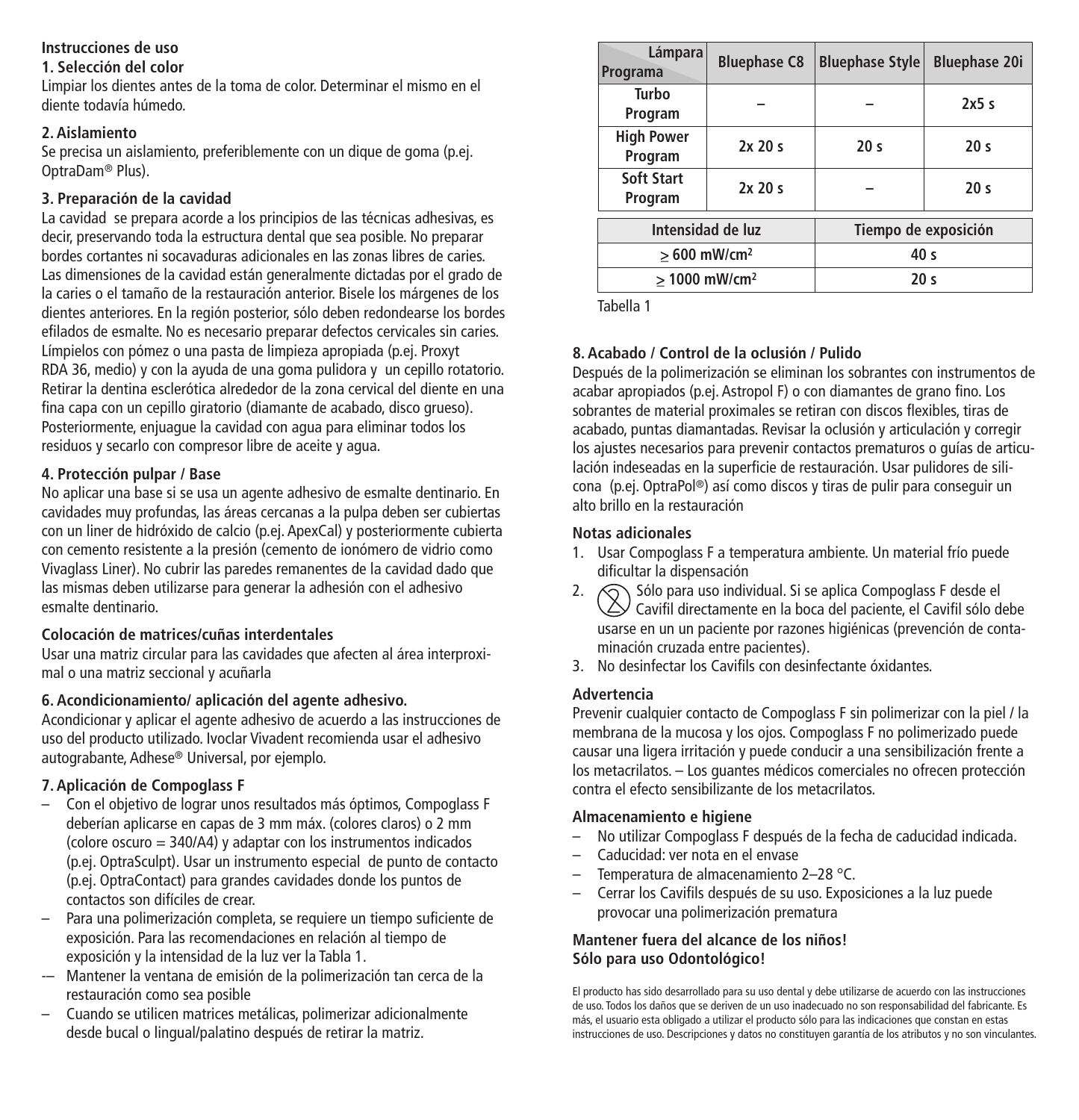# **Português**

### **Descrição**

Compoglass® F é um material restaurador à base de compômero, de baixa viscosidade, radiopaco e fotopolimerizável. Compoglass F polimeriza com luz no comprimento de onda de 400 a 500 nm (luz azul). Compoglass F reúne as vantagens dos cimentos de ionômero de vidro às dos compósitos fotopolimerizáveis.

### **Cores**

Compoglass F está disponível em diversas cores.

### **Composição**

A matriz de monômero consiste de dimetacrilatos (19,30% em peso). As partículas inorgânicas são constituídas por trifluoreto de itérbio, vidro de fluorsilicato de Ba-Al, e óxidos mistos esferoidais (80,5 % em peso). Os constituintes adicionais são Iniciadores, pigmentos e estabilizadores (0,20 % em peso). O conteúdo total de partículas inorgânicas é de 57,5% em volume ou 80,5% em peso, respectivamente O tamanho das partículas varia entre 0.2 e 3.0 um.

### **Indicações**

- Restaurações em dentes decíduos.
- Restaurações de Classe V (cáries cervicais, erosão raadicular, defeitos em forma de cunha).
- Restaurações de Classe III.
- Restaurações de tamanho pequeno a médio de Classes I e II.

### **Contra-indicações**

As restaurações de Compoglass F estão contra-indicadas:

- nos casos de alergia conhecida a qualquer um dos componentes de Compoglass F;
- quando a técnica estipulada não puder ser aplicada.
- para capeamento pulpar direto ou indireto.
- para restaurações sujeitas à carga oclusal direta, em dentes permanentes.

### **Efeitos colaterais**

Em casos raros, os componentes de Compoglass F podem causar sensibilizações. Nestes casos, o material não deve ser usado. Para evitar as irritações pulpares, em cavidades muito profundas, é aconselhável fazer a proteção dentino-pulpar, realizando o forramento com um material adequado (aplicar hidróxido de cálcio nas áreas próximas da polpa) e recobrir com um forramento adequado.

### **Interações**

Materiais, que contêm eugenol ou óleo de cravo, podem inibir a polimerização dos compômeros. Por isto, evite o emprego destes materiais com Compoglass F. O contato com colutórios catiônicos, agentes evidenciadores de placa e clorexidina pode provocar o aparecimento de manchas.

### **Uso**

### **1. Determinação da cor**

Limpe os dentes, antes da determinação da cor. Após a profilaxia, selecionar a cor com o dente ainda úmido.

### **2. Isolamento**

Isolamento apropriado é requerido, de preferência com rolos de algodão ou com dique de borracha (p.ex., OptraDam® Plus).

### **3. Preparo da cavidade**

O preparo da cavidade é feito de acordo com as normas da técnica adesiva, isto é, preservando o máximo de estrutura dental possível. Evitar ângulos agudos e retenções adicionais em regiões sem cárie. A geometria da cavidade será determinada pela extensão da cárie ou pelo tamanho da restauração prévia. Nos dentes anteriores, biselar os bordos de esmalte. Nos dentes posteriores, somente arredondar os bordos mais agudos do esmalte. Não é necessário preparar lesões cervicais não cariosas. Apenas uma profilaxia com pedra pomes e taça de borracha ou escovas (p.ex. Proxyt RDA 36, médio). Desgaste uma fina camada da superfície de dentina esclerótica em regiões cervicais com um instrumento rotatório (pontas diamantadas, discos de granulação grossa). A seguir, eliminar todos os resíduos com spray de água e secar com ar, sem óleo.

### **4. Proteção pulpar/Base**

Não aplicar uma base quando um agente de união esmalte-dentina for usado. Apenas em cavidades profundas, muito próximas da polpa, é recomendável o forramento com hidróxido de cálcio (p.ex., ApexCal) e, em seguida, a aplicação de um cimento resistente à pressão, como o cimento de ionômero de vidro (p.ex. Vivaglass® Liner). Não recobrir as paredes cavitárias remanescentes, para que elas possam ser utilizadas para propiciar adesão ligação com o adesivo de esmalte-dentina.

### **5. Posicionamento da matriz e da cunha inter-dental**

Em cavidades que englobam as áreas proximais, use uma matriz circular ou uma matriz seccional e posicione a cunha inter-dental.

### **6. Condicionamento / Aplicação do agente adesivo**

Condicionar e aplicar o agente de união conforme as Instruções de Uso do produto em uso. A Ivoclar Vivadent recomenda, p.ex., o emprego do agente adesivo auto-condicionante Adhese® Universal.

### **7. Aplicação de Compoglass F**

- Para obter ótimos resultados, aplique Compoglass F em camadas de, no máximo, 3 mm (cores claras) ou 2 mm (cores escuras = 340/A4) adaptadas com um adequado instrumento (p.ex., OptraSculpt). Utilizar um instrumento especial para pontos de contato (p.ex., OptraContact) para as cavidades grandes, onde os contatos são de difícil criação
- Para a completa polimerização, um tempo de exposição suficiente é necessário. Para as recomendações relativas ao tempo de exposição e da intensidade da luz, ver a Tabela 1.
- Manter a janela de emissão de luz o mais próximo possível da superfície do material de restauração.
- Quando se utiliza uma matriz metálica, polimerize também, por vestibular e por lingual, após a remoção da matriz.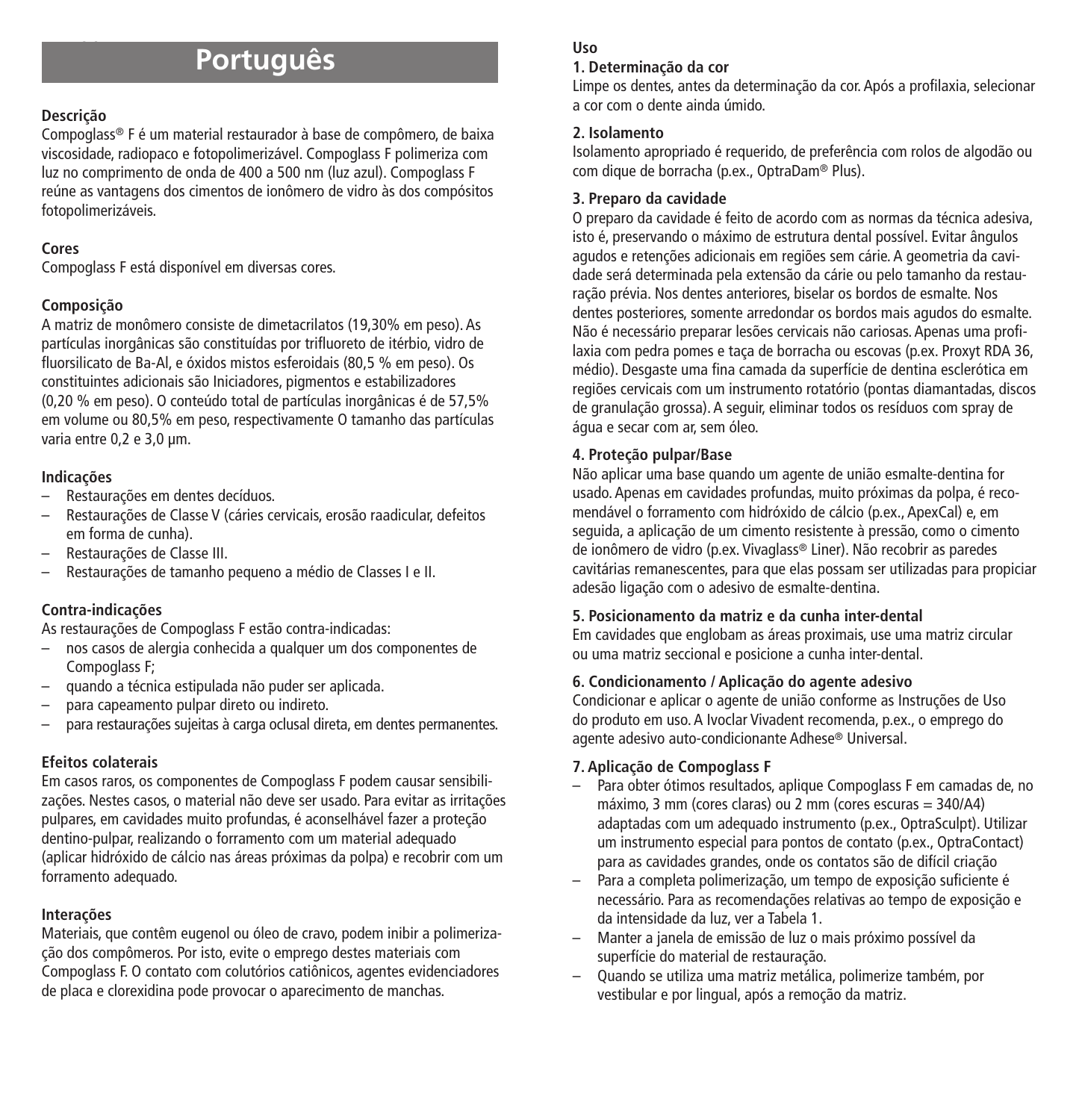| Dispositivo<br>Programa       | <b>Bluephase C8</b> | <b>Bluephase Style</b> | <b>Bluephase 20i</b> |
|-------------------------------|---------------------|------------------------|----------------------|
| Programa<br>Turbo             |                     |                        | 2x5s                 |
| Programa<br><b>High Power</b> | 2x20s               | 20 <sub>s</sub>        | 20 <sub>s</sub>      |
| Programa<br>Soft Start        | 2x20s               |                        | 20 <sub>s</sub>      |
| Intensidade de luz            |                     | Tempo de exposição     |                      |
| $>600$ mW/cm <sup>2</sup>     |                     | 40 <sub>s</sub>        |                      |
| $> 1.000$ mW/cm <sup>2</sup>  |                     | 20 <sub>s</sub>        |                      |

Tabela 1

### **8. Acabamento / Verificação da oclusão / Polimento**

Após a polimerização, remover os excessos com instrumentos de acabamento (p.ex., Astropol F) ou pontas diamantadas finas. Remova os excessos proximais com discos flexíveis, tiras de acabamento, ou lâminas diamantadas. Verifique a oclusão e articulação e, faça os ajustes necessários para evitar contatos prematuros ou trajetórias oclusais indesejáveis na superfície da restauração. Usar polidores e discos de silicone (p.ex. OptraPol ®), tiras e discos de polimento para polir a restauração até obter um alto brilho.

### **Notas adicionais**

- 1. Usar Compoglass F na temperatura ambiente. O material frio pode ser difícil de ser dispensado.
- 2. Somente para uso único. Se o Compoglass F for aplicado diretamente do Cavifil na boca do paciente, o Cavifil deve ser usado para um único paciente apenas, por razões higiênicas (prevenção de contaminação cruzada entre pacientes).
- 3. Não desinfetar os Cavifils com desinfetantes oxidantes.

### **Advertência**

Evite qualquer contato do Compoglass F não polimerizado com pele/mucosas e olhos. Compoglass F não polimerizado pode mostrar um leve efeito irritante e promover sensibilização aos metacrilatos.

As luvas médicas comerciais não oferecem proteção contra o efeito de sensibilização promovido pelos metacrilatos.

### **Armazenamento e higiene**

- Não usar Compoglass F com prazo de validade vencido.
- Vida útil: ver nota ou na embalagem.
- Conservar entre 2 e 28 ºC.
- Após o uso, fechar imediatamente Cavifils exposição à luz provoca polimerização prematura.

#### **Manter fora do alcance das crianças! Somente para uso odontológico!**

Este material foi fabricado somente para uso dental e deve ser manipulado de acordo com as Instruções de Uso. O fabricante não é responsável por danos causados por outros usos ou por manipulação incorreta. Além disto, o usuário está obrigado a comprovar, sob sua responsabilidade e antes do emprego, se o material é compatível com a utilização desejada, principalmente quando esta utilização não está indicada nestas Instruções de Uso. Descrições e dados não constituem nenhum tipo de garantia e, por isto, não possuem qualquer vinculação.

# **Svenska**

### **Beskrivning**

Compoglass® F är ett ljushärdande, radiopakt, kompomerbaserat tandfyllningsmaterial. Compoglass F polymeriseras med ljus i våglängdsområdet mellan 400–500 nm (blått ljus). Compoglass F kombinerar glasjonomerens fördelar med det ljushärdande kompositmaterialet.

### **Färger**

Compoglass F finns tillgänglig i flera färger.

### **Sammansättning**

Monomermatrisen består av dimetakrylater (19,3 viktprocent). De oorganiska fillerpartiklarna inkluderar ytterbiumtrifluorid, barium-aluminiumfluorsilikatglas samt sfärisk blandoxid (80,5 viktprocent). Dessutom ingår initiatorer, stabilisatorer och pigment (0,2 procent). Den totala andelen oorganiska fillerpartiklar är 57,5 volymprocent eller 80,5 viktprocent. Partikelstorleken ligger mellan 0,2 och 3,0 µm.

### **Indikationer**

- Fyllningar i de primära tänderna
- Klass V fyllningar (tandhalskaries, roterosioner, kilformiga defekter).
- Klass III fyllningar
- Små till medelstora restaurationer klass l- och klass ll-

### **Kontraindikationer**

Fyllningar med Compoglass F är kontraindicerade

- -– om patienten har en känd överkänslighet mot något av innehållsämnena i Compoglass F
- om den angivna arbetstekniken inte kan tillämpas
- för direkta och indirekta pulpaöverkappningar
- som tryckbelastade, permanenta, ocklusala fyllningar i det permanenta bettet.

### **Sidoeffekter**

Innehållsämnen i Compoglass F kan i sällsynta fall ge upphov till en sensibiliseringsreaktion. I sådana fall ska produkten inte användas. För att undvika eventuell pulpairritation bör områden nära pulpan skyddas med ett lämpligt pulpa-/dentinskydd (applicera ett kalciumhydroxidbaserat preparat på pulpanära områden) och täckas med ett lämpligt isoleringsmaterial.

### **Interaktioner**

Ämnen som innehåller eugenol/nejlikolja kan hämma härdning av kompomerer. Sådana material får därför inte användas tillsammans med Compoglass F. Vid kontakt med katjoniska munvatten, medel som används för att påvisa plack samt klorhexidin kan missfärgningar uppstå.

### **Användning**

### **1. Färgbestämning**

Före färgbestämning rengörs tänderna. Färgen väljs mot fuktig tand.

### **2. Torrläggning**

Tanden måste torrläggas på lämpligt sätt, helst med kofferdam (t.ex. OptraDam® Plus).

### **3. Kavitetspreparation**

Preparera kaviteten enligt riktlinjerna för adhesiv teknik, dvs. genom att spara så mycket som möjligt av tandstrukturen. Preparera inga vassa kanter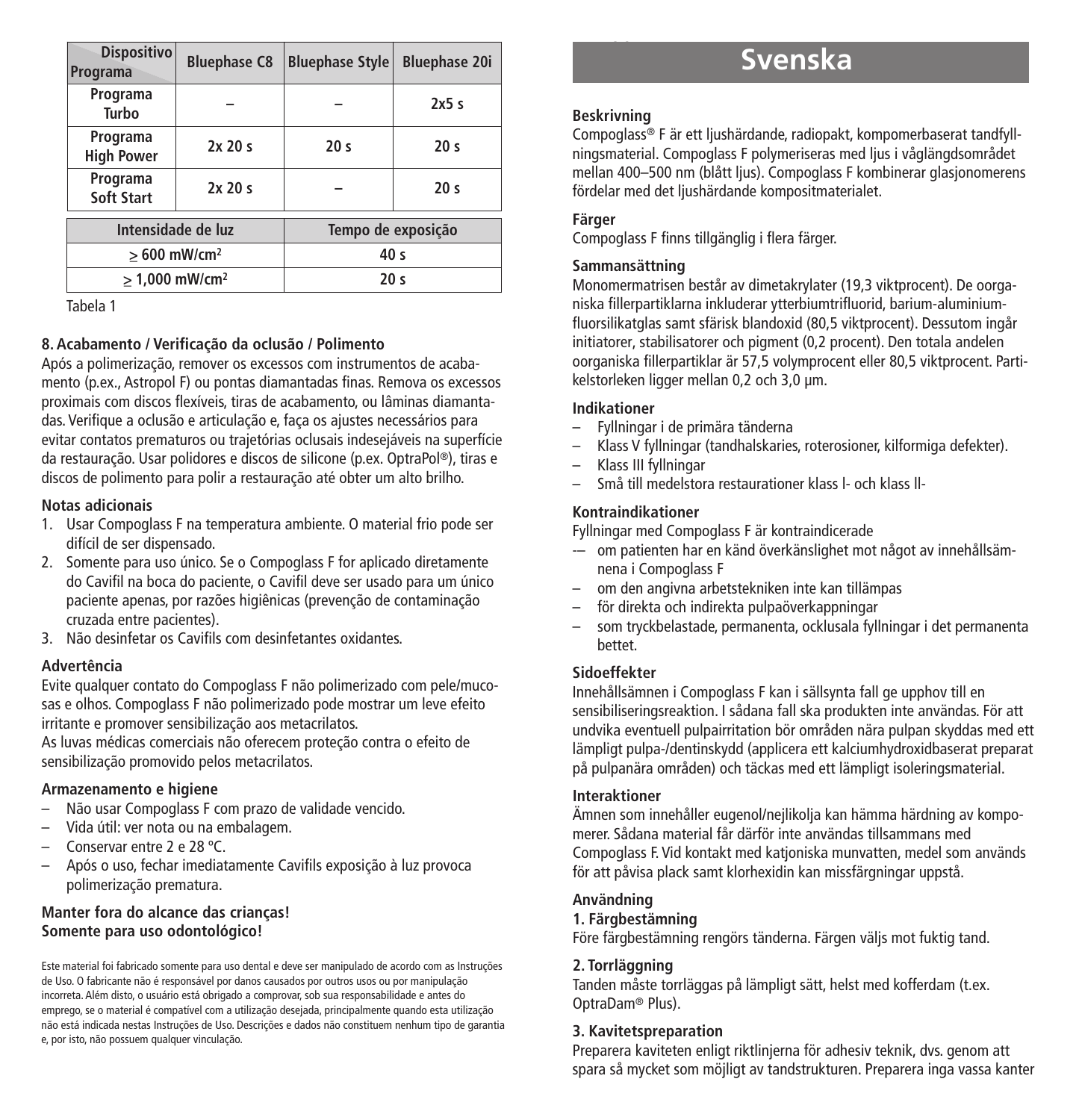eller extra underskär i kariesfria områden. Kavitetens utsträckning bestäms i regel av kariesutbredningen eller storleken på den tidigare fyllningen. Kantskär emaljkanter på framtänder. I sidopartierna ska däremot bara skarpa emaljkanter rundas av. Kariesfria cervikala defekter ska inte prepareras utan endast rengöras med pimpsten eller lämplig rengöringspasta (t.ex. Proxyt RDA 36, medium) och gummikopp eller roterande borste. Avlägsna sklerotiskt dentin runt tandhalsen i ett tunt skikt med hjälp av roterande instrument (diamatfinir, grövre trissa). Spola sedan kaviteten med vatten för att avlägsna alla rester och torka därefter med vatten- och oljefri luft.

### **4. Pulpaskydd/ Underfyllning**

Om en emalj–dentin-bonding används ska ingen underfyllning appliceras. Vid mycket djupa eller pulpanära kaviteter ska området skyddas selektivt med ett kalciumhydroxidpreparat (t.ex. ApexCal) och därefter täckas med ett tryckstabilt cement (glasjonomercement, t.ex. Vivaglass® Liner). Täck inte återstående kavitetsväggar eftersom de kan användas för att skapa en bindning med ett emalj-dentin-adhesiv.

#### **5. Applicering av matris/interdentalkil**

Lägg ett matrisband runt tanden vid approximala fyllningar (alternativt en sektionsmatris) och placera kilar.

### **6. Konditionering/Applicering av bonding**

Applicera bondingen enligt bruksanvisningen för den använda produkten. Ivoclar Vivadent rekommenderar användning av det självetsande adhesivet Adhese® Universal, till exempel.

### **7. Applicering av Compoglass F**

- För att uppnå optimala resultat bör Compoglass F appliceras i skikt på max. 3 mm (ljusa färger) eller 2 mm (mörka färger= 340/A4) och adapteras med lämpliga instrument (t.ex. OptraSculpt). Använd ett speciellt kontaktpunktsinstrument (t.ex. OptraContact) till stora kaviteter där det är svårt att skapa kontaktpunkter.
- För att materialet ska härda fullständigt krävs tillräcklig exponeringstid. Se Tabell 1 för rekommendationer gällande exponeringstider och ljusintensitet.
- Håll ljusstrålningsfönstret på härdljuslampan så nära fyllningsmaterialet som möjligt.
- När metallmatris används ska fyllningen belysas ytterligare från buccal respektive lingual / palatinal sida när metallmatrisen avlägsnats.

| Härdljuslampa<br>Program     | <b>Bluephase C8</b> | <b>Bluephase Style</b> | <b>Bluephase 20i</b> |
|------------------------------|---------------------|------------------------|----------------------|
| Turbo<br>Program             |                     |                        | 2x5s                 |
| <b>High Power</b><br>Program | 2x20s               | 20 <sub>s</sub>        | 20 <sub>s</sub>      |
| Soft Start<br>Program        | 2x20s               |                        | 20 <sub>s</sub>      |

| Ljusintensitet              | Exponeringstid  |
|-----------------------------|-----------------|
| $>600$ mW/cm <sup>2</sup>   | 40 s            |
| $> 1000$ mW/cm <sup>2</sup> | 20 <sub>s</sub> |

#### **8. Finishering/ Ocklusionskontroll/ Polering**

Efter polymerisation avlägsnas överskott med lämpliga finirinstrument eller fina diamanter. Avlägsna approximala överskott med flexibla trissor, polerstrips eller diamantfilar. Kontrollera ocklusion och artikulation och slipa in vid behov för att förebygga prekontakter och oönskade ocklusala mönster på fyllningsytan. Använd poleringsinstrument av silikon (t.ex. OptraPol ®) samt putstrissor och putsstrips för att polera tandersättningen till högglans.

#### **Övrig information**

- 1. Använd Compoglass F vid rumstemperatur. Om materialet är kallt kan det vara svårt att trycka ut det.
- 2.  $\oslash$  Endast för engångsbruk. Om Compoglass F appliceras direkt från cavifillen i patientens mun får cavifillen av hygieniska skäl inte användas till någon annan patient (för att undvika korskontaminering mellan patienterna).
- 3. Använd inte oxiderande desinfektionsmedel för att desinficera en cavifil.

### **Varning**

Undvik all kontakt mellan ohärdat Compoglass F och hud, slemhinnor och ögon. Ohärdat Compoglass F kan ge upphov till lätt irritation och kan leda till sensibilisering för metakrylater.

Användning av kommersiella medicinska handskar ger inte tillräckligt skydd mot sensibilisering mot metakrylater

#### **Förvaring och hygien**

- Compoglass F ska ej användas efter förfallodatum.
- Utgångsdatum: se text på förpackningen.
- Förvaringstemperatur: 2–28 °C.
- Förslut cavifillen omedelbart efter användning. Exponering för ljus gör att materialet härdar i förtid.

#### **Förvaras oåtkomligt för barn! Endast för dentalt bruk!**

Dessa material har utvecklats speciellt för dentalt bruk. Bearbetningen skall noga följa de givna instruk-tionerna. Tillverkaren påtager sig inget ansvar för skador som uppkommer genom oaktsamhet i materialbehandlingen, underlåtande att följa givna föreskrifter eller användning utöver de fastställda indikations- områderna. Brukaren är ansvarig för kontrollen av materialets lämplighet för annat ändamål än vad som finns direkt utryckt i instruktionerna.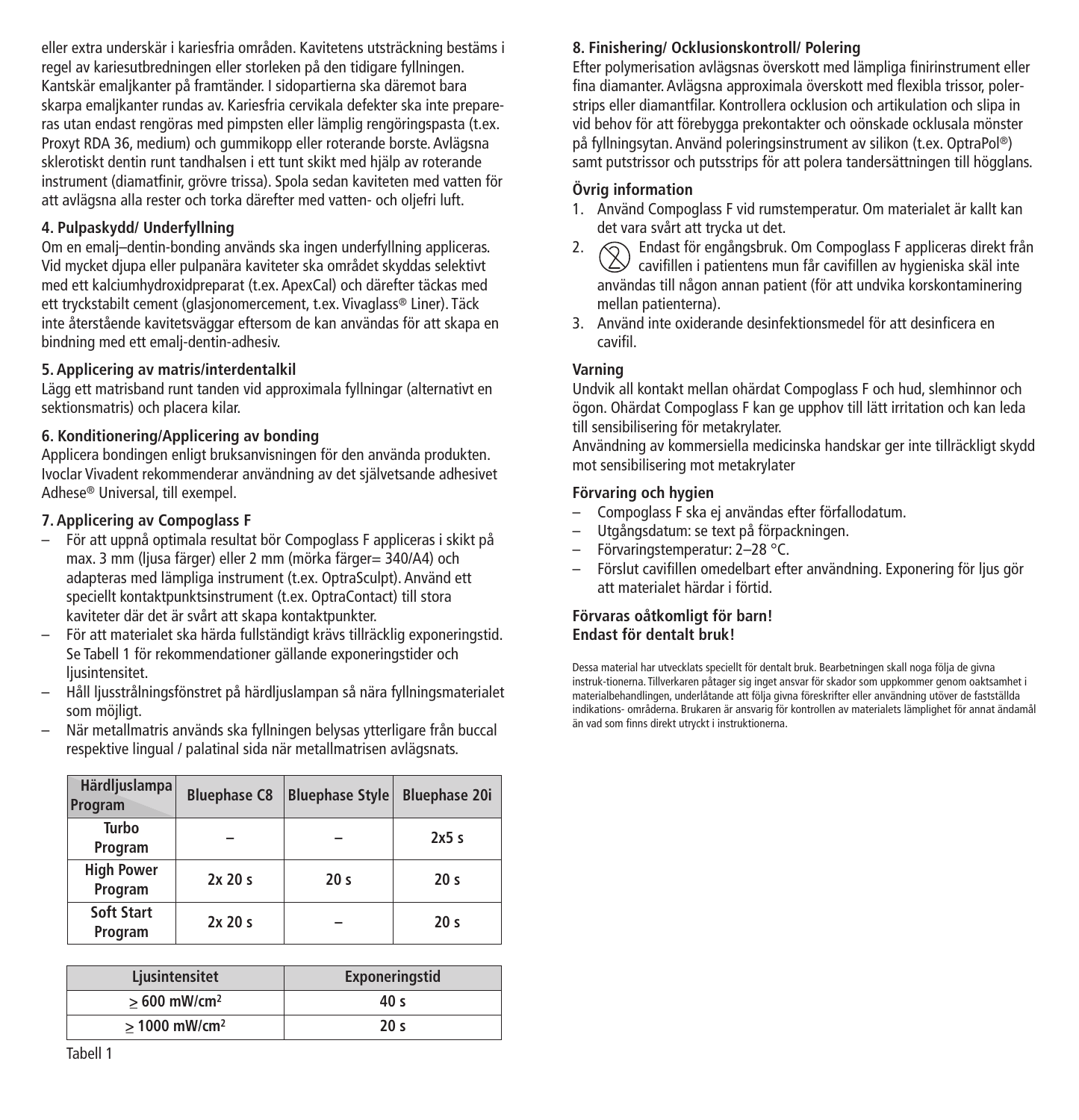# **Dansk**

### **Beskrivelse**

Compoglass® F er et lyshærdende, røntgenfast kopomerbaseret dentalt fyldningsmateriale. Compoglass F hærder ved lys med en bølgelængde mellem 400–500 nm (blåt lys). Compoglass F forener fordelene ved glasionomercement og lyshærdende kompositmaterialer.

### **Farver**

Compoglass F fås i adskilige farver.

### **Indhold**

Monomermatrixen består af dimethacrylater (19,30 vægt%). De uorganiske fillere omfatter ytterbiumtrifluorid, Ba-Al-fluorsilikatglas og sfærisk blandingsoxid (80,5 vægt%). Indeholder desuden initiatorer, stabilisatorer og pigmenter (0,20 %). Det samlede indhold af uorganiske fillere er henholdsvis 57,5 vol% eller 80,5 vægt%. Partikelstørrelsen ligger mellem 0,2 og 3.0 µm.

### **Indikation**

- Mælketandsfyldninger
- Klasse V fyldninger (tandhalskaries, roderosioner, kileformede defekter)
- Klasse III fyldninger
- små og mellemstore klasse I- og II

### **Kontraindikationer**

Anvendelse af Compoglass F-fyldninger er kontraindiceret

- hvis patienten har kendt allergi over for ingredienserne i Compoglass F,
- hvis den forskrevne arbejdsteknik ikke er mulig,
- ved direkte og indirekte pulpaoverkapninger,
- til permanente, okklusionsbelastede fyldninger i det permanente tandsæt.

### **Bivirkninger**

Ingredienser i Compoglass F kan i sjældne tilfælde forårsage sensibilisering. I sådanne tilfælde må produktet ikke anvendes. For at undgå mulige pulpale irritationer, skal pulpanære områder beskyttes med en egnet pulpa/dentinbeskyttelse (anvend et kalciumhydroxidbaseret præparat i områder, der er tæt på pulpa) og dækkes med en passende liner.

### **Interaktioner**

Eugenol/nellikeolieholdige stoffer kan inhibere hærdningen af kompomeren. Disse materialer må ikke anvendes sammen med Compoglass F. Misfarvning kan forekomme i kombination med kationiske mundskyllemidler, plakindfarvningsmidler og chlorhexidin.

### **Anvendelse**

### **1. Valg af farve**

Før valg af farve rengøres tænderne. Tænderne skal være fugtige ved farvebestemmelsen.

### **2. Isolering**

Grundig tørlægning, helst med kofferdam (f.eks. OptraDam® Plus), er påkrævet.

### **3. Kavitetspræparation**

Kaviteten præpareres i henhold til principperne for adhæsiv teknik, dvs. ved at bevare så meget af tandstrukturen som muligt. Der må ikke præpareres skarpe kanter eller underskæringer i kariesfri områder. Kavitetsgeometrien bestemmes overvejende af kariesangrebets udstrækning eller størrelsen på de tidligere fyldninger. Fortændernes emaljekanter præpareres med bevel. I kindtandsområdet skal der kun foretages en afrunding af de skarpe emaljekanter. Kariesfri tandhalsdefekter skal ikke præpareres. Rengør dem med pimpsten eller en egnet tandrensningspasta (f.eks. Proxyt ® RDA 36, medium) og ved hjælp af gummipolerere eller roterende børster. Fjern sklerotiseret dentin i tandhalsområdet i et tyndt lag med et roterende instrument (diamantfiner, grovkornet disk). Derefter skylles kaviteten med vand for at fierne alle rester. Kaviteten tørres med tør, oliefri trykluft.

### **4. Beskyttelse af pulpa / bunddækning**

Ved anvendelse af et emalje-dentin-adhæsiv må der ikke anvendes en bunddækning. Meget dybe kaviteter eller pulpanære områder bør dækkes selektivt med en calciumhydroxidliner (f.eks. ApexCal ®) og herefter dækkes med trykstabil cement (glasionomercement, f.eks. Vivaglass® Liner). De øvrige kavitetsvægge må ikke dækkes, så de kan anvendes til at bonde med et emaljedentinadhæsiv.

### **5. Anlæggelse af matrice / interdentalkile**

Til kaviteter med approksimal involvering anvendes enten en omsluttende matrice eller en sektionsmatrice. Interdentalkile anbringes.

### **6. Konditionering / applicering af adhæsiv**

Adhæsivet konditioneres og appliceres i henhold til brugsanvisningen til det anvendte produkt. Ivoclar Vivadent anbefaler anvendelse af for eksempel det selvætsende adhæsivet Adhese® Universal

### **7. Applikation af Compoglass F**

- For at opnå optimale resultater skal Compoglass F appliceres i lag på maks. 3 mm (lyse farver) eller 2 mm (mørke farver = 340/A4) og der tilpasses med et egnet instrument (e.g. OptraSculpt ®). Ved store kaviteter med vanskelige kontaktpunktsforhold anvendes et specielt kontaktpunktsinstrument (f.eks. OptraContact).
- Fuldstændig polymerisering kræver tilstrækkelig eksponeringstid. For anbefalinger vedrørende eksponeringstid og lysintensitet, se Tabel 1.
- Hold lyshærdningslampens lysåbning så tæt som muligt på fyldningsmaterialet.
- Når der anvendes metalmatricer, skal der yderligere polymeriseres bukkalt eller lingualt/palatinalt efter udtagningen af matricen.

| <b>Enhed</b><br>Program      | <b>Bluephase C8</b> | <b>Bluephase Style</b> | <b>Bluephase 20i</b> |
|------------------------------|---------------------|------------------------|----------------------|
| Turbo<br>Program             |                     |                        | 2x5s                 |
| <b>High Power</b><br>Program | 2x20s               | 20 <sub>s</sub>        | 20 <sub>s</sub>      |
| Soft Start<br>Program        | 2x20s               |                        | 20 <sub>s</sub>      |
| Lysstyrke                    |                     | Eksponeringstid        |                      |
| $>600$ mW/cm <sup>2</sup>    |                     | 40 <sub>s</sub>        |                      |
| $>1000$ mW/cm <sup>2</sup>   |                     | 20 <sub>s</sub>        |                      |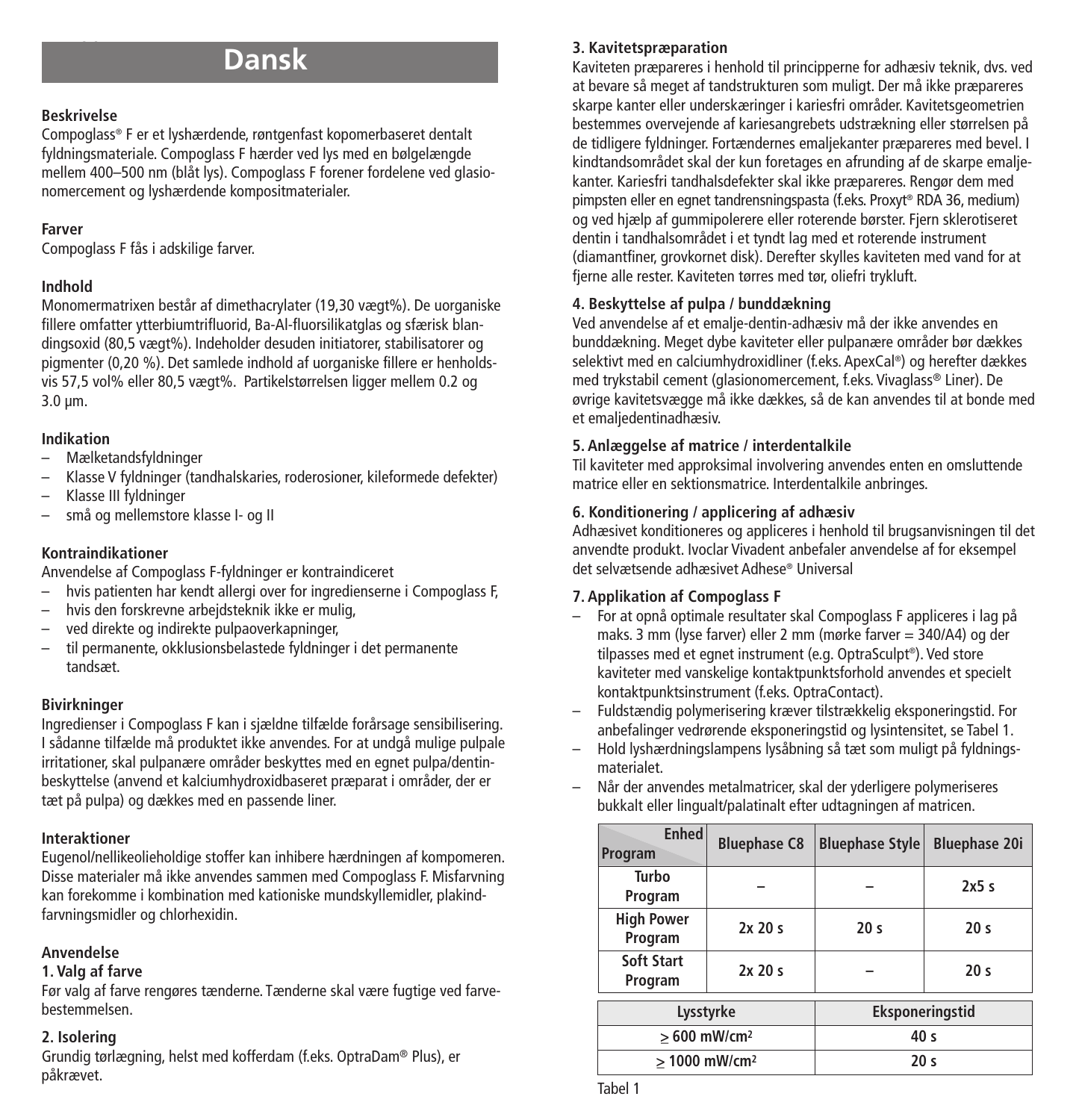### **8. Beslibning / okklusionskontrol / polering**

Efter polymerisering fjernes overskydende materiale med egnede finerere (f.eks. Astropol ® F) eller et finkornet diamantbor. Approksimalt overskudsmateriale fjernes med fleksible skiver, finerstrips eller diamantbelagte filer. Okklusion og artikulation kontrolleres og slibes til således at suprakontakter og uønskede okklusionsbaner på fyldningen fjernes. Højglanspolering foretages med silikonepolerere (f.eks. OptraPol ®) samt pudseskiver og -strips.

### **Specielle bemærkninger**

- 1. Anvend Compoglass F ved rumtemperatur. Koldt materiale kan være
- vanskeligt at applicere. 2. Kun til engangsbrug. Hvis Compoglass F appliceres direkte fra  $\vee$  Cavifil'en i patientens mund, bør Cavifil af hvgiejniske grunde kun bruges til én patient (for at undgå krydsinfektioner mellem patienter).
- 3. Der må ikke anvendes oxiderende desinfektionsmidler til desinfektion af **Cavifils**

### **Advarsel**

Undgå, at uhærdet Compoglass F kommer i kontakt med hud, slimhinder og øjne. I upolymeriseret tilstand kan Compoglass F forårsage let irritation og føre til en sensibilisering mod methacrylater.

Almindelige undersøgelseshandsker giver ingen beskyttende virkning mod den sensibiliserende effekt af metakrylater.

### **Opbevaring og hygiejne**

- Compoglass F må ikke anvendes efter den angivne udløbsdato.
- Holdbarhed: se bemærkningen på emballagen.
- Opbevaringstemperatur 2–28 °C.
- Luk Cavifils straks efter brug. Eksponering over for lys fører til præmatur polymerisering.

### **Opbevares utilgængeligt for børn! Kun til dentalt brug!**

Produktet er udviklet til dentalt brug og må kun benyttes som beskrevet i brugsanvisningen. Skader som skyldes forkert brug eller anvendelse påtager producenten sig intet ansvar for. Derudover er brugeren af produktet forpligtet til på eget ansvar at sikre sig at produktet er egnet til en given anvendelse, navnlig hvis anvendelsen ikke er anført i brugsanvisningen.

# **Suomi**

#### **Kuvaus**

Compoglass® F on valokovetteinen, röntgenpositiivinen kompomeeripohjainen täytemateriaali. Compoglass F kovettuu valoaallon pituudella 400–500 nm (= sininen valo). Compoglass F -materiaalissa yhdistyvät lasi-ionomeerin sekä valokovetteisen yhdistelmämuovin edut.

### **Sävyt**

Compoglass F on saatavissa useina sävyinä.

### **Koostumus**

Monomeerimatriksi koostuu dimetakrylaateista (19,30 paino-%). Epäorgaaniset täytteet sisältävät ytterbiumtrifluoridia, Ba-Al-fluorosilikaattilasia ja sferoidia sekaoksidia (80,50 paino-%). Lisäksi materiaali sisältää initiaattoreita, stabilaattoreita ja pigmenttejä (0,20 %). Epäorgaanisten täytteiden koko-osuus on 57,5 til-% tai 80,5 paino-%. Partikkelien koko vaihtelee välillä 0,2 - 3,0 µm.

### **Indikaatiot**

- Maitohampaiden täytteet
- Luokan V täytteet (kaulakaries, juurieroosio, harjausvauriot)
- Luokan III täytteet
- pienet ja keskisuuret luokkien I ja II täytteet

### **Kontraindikaatio**

Compoglass F -täytteet ovat kontraindikoituja

- jos potilaan tiedetään olevan allerginen jollekin Compoglass F:n aineosalle
- jos määritetyn käyttötekniikan käyttäminen ei ole mahdollista
- suoraan tai epäsuoraan pulpan kattamiseen
- pysyvien hampaiden purennan alaisissa okklusaalitäytteissä.

### **Sivuvaikutukset**

Harvinaisissa tapauksissa Compoglass F:n sisältämät ainesosat saattavat aiheuttaa herkistymisreaktion. Sellaisissa tapauksissa tuotetta ei saa käyttää. Pulpan mahdollisen ärsytyksen välttämiseksi on pulpan lähellä olevat alueet suojattava sopivalla pulpan/dentiinin suojauksella (levitä kalsiumhydroksidivalmistetta pulpan läheisille alueille) ja peitettävä asianmukaisella lainerilla.

### **Yhteisvaikutukset**

Materiaalit, jotka sisältävät eugenolia/neilikkaöljyä, saattavat estää kompomeerin polymerisoitumista. Tällaisia materiaaleja ei saa käyttää yhdessä Compoglass F:n kanssa. Kationiset suunhuuhteluaineet, plakkivärjäysaineet ja klooriheksidiini saattavat aiheuttaa materiaalin värjäytymistä.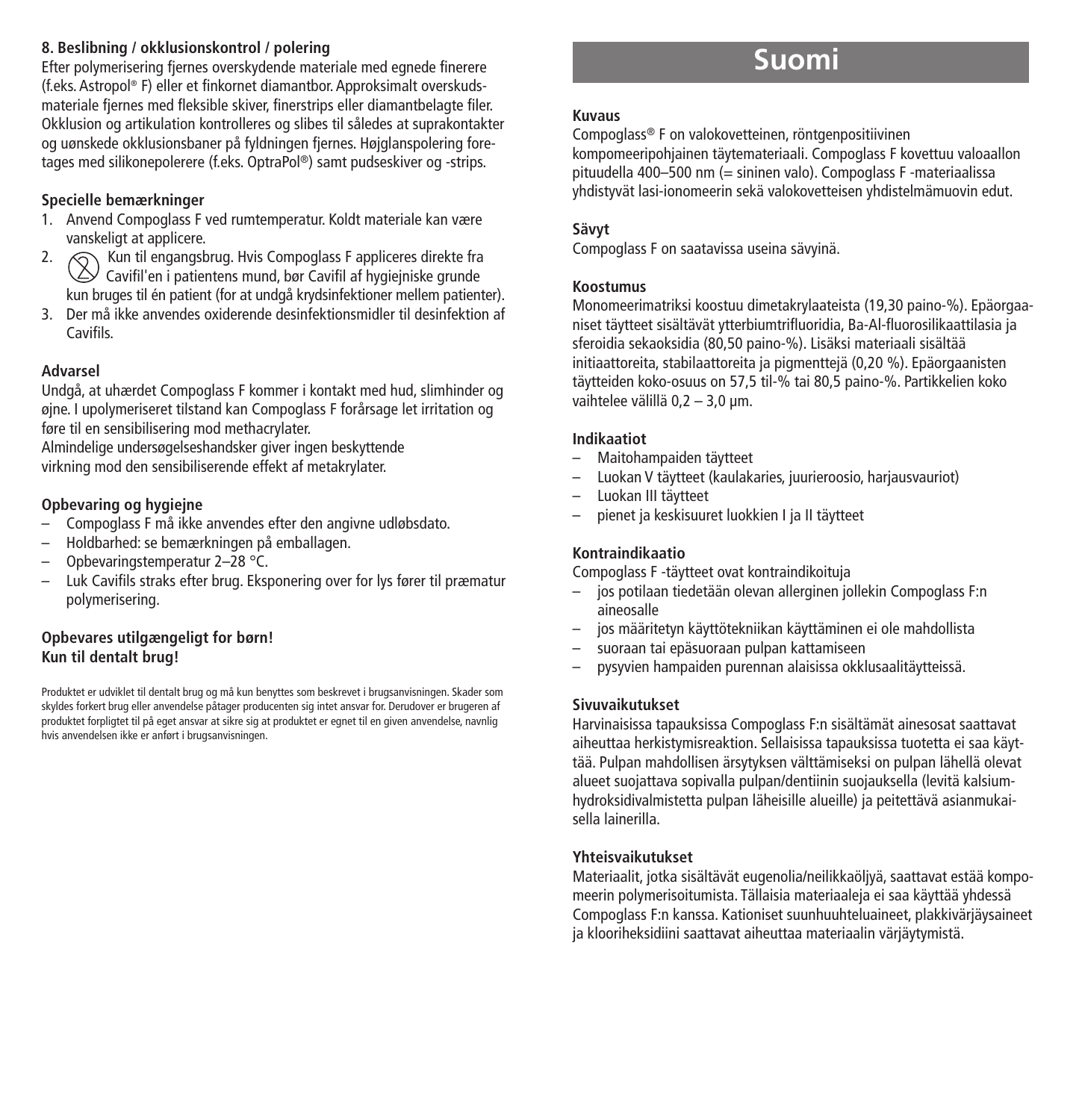### **Käyttökohteet**

### **1. Sävyn määritys**

Puhdista hampaan pinta ennen värin määritystä. Valitse väri hampaan ollessa kostea.

### **2. Kosteudelta eristäminen**

Eristä työskentelyalue kosteudelta mieluiten kofferdam-kumilla (esim. OptraDam® Plus).

### **3. Kaviteetin preparointi**

Kaviteetti valmistellaan adhesiivisen paikkaustekniikan periaatteiden mukaisesti, ts. säilyttäen mahdollisimman paljon hampaan rakenteesta. Älä preparoi teräviä kulmia tai lisää allemenoja karieksettomille alueille. Kaviteetin koko perustuu yleensä karieksen laajuuteen tai aiempien restauraatioiden kokoon. Viistä kiillereunat etualueella. Taka-alueella on ainoastaan pyöristettävä terävät kulmat. Älä preparoi karieksettomia kauladefektejä. Puhdista alue hohkakivellä tai sopivalla puhdistuspastalla (esim. Proxyt ® RDA 36, medium) ja kumikiillottimella tai pyörivällä harjalla. Poista ohut kerros skleroottista kauladentiiniä käyttämällä pyörivää instrumenttia (timanttiviimeistelijä, karkea viimeistelykiekko). Huuhtele kaviteetti puhtaaksi vedellä ja kuivaa se vedettömällä ja öljyttömällä ilmalla.

### **4. Pulpan suojaus / eriste**

Älä käytä eristettä, jos käytetään kiille-dentiinisidosainetta. Peitä hyvin syvät ja pulpan läheiset kaviteetit levittämällä pistemäisesti kalsiumhydroksidivalmistetta (esim. ApexCal ®). Peitä kerros lopuksi painetta kestävällä sementillä (lasi-ionomeerisementti, esim. Vivaglass® Liner). Älä peitä kaviteetin muita seinämiä, jotta niitä voidaan käyttää sidoksen muodostamiseen kiille-dentiinisidosaineen kanssa.

### **5. Matriisin/kiilan asettaminen**

Jos kaviteetti käsittää approksimaalialueita, käytä matriisinauhaa tai osamatriisia, ja kiilaa se.

### **6. Sidosaineen valmistelu ja annostelu**

Valmistele sidosaine, ja annostele se käytettävän tuotteen käyttöohjeiden mukaisesti. Ivoclar Vivadent suosittelee käyttämään esim. Adhese® Universal -sidosainetta.

### **7. Compoglass F:n annostelu**

- Ihanteellista hoitotulosta varten Compoglass F on annosteltava kerroksittain maksimikerrospaksuuden ollessa 3 mm (vaaleat sävyt) tai 2 mm (tummat sävyt = 340/A4). Painele lopuksi sopivalla instrumentilla (esim. OptraSculpt ®). Käytä erityistä kontaktipisteinstrumenttia (esim. OptraContact) suurissa kaviteeteissa, joissa kontaktin muodostaminen on vaikeaa.
- Täydellinen polymerointi edellyttää riittävää valotusaikaa. Katso valotusaikaa ja valotehoa koskevat suositukset taulukosta 1.
- Pidä valokärkeä mahdollisimman lähellä täytettä.
- Käytettäessä metalli-matriiseja lisäkoveta matriisinauhan poistamisen jälkeen bukkaalisesti tai linguaalisesti/palatinaalisesti.

| Laite<br><b>Ohjelma</b>      | <b>Bluephase C8</b> | <b>Bluephase Style</b> | <b>Bluephase 20i</b> |
|------------------------------|---------------------|------------------------|----------------------|
| Turbo<br>Program             |                     |                        | 2x5s                 |
| <b>High Power</b><br>Program | 2x20s               | 20 <sub>s</sub>        | 20 <sub>s</sub>      |
| Soft Start<br>Program        | 2x20s               |                        | 20 <sub>s</sub>      |
| Valoteho                     |                     | Kovetusaika            |                      |
| $>600$ mW/cm <sup>2</sup>    |                     | 40 <sub>s</sub>        |                      |
| > 1000 mW/cm <sup>2</sup>    |                     | 20 <sub>s</sub>        |                      |

Taulukko 1

### **8. Viimeistely/purennan tarkistus/kiillotus**

Polymeroinnin jälkeen poista ylimääräinen materiaali sopivilla viimeistelyvälineillä (esim. Astropol ® F) tai hienoilla timanteilla. Poista ylimäärät joustavilla kiekoilla, viimeistelystripseillä tai timanttipinnoitetuilla viiloilla. Tarkista purenta ja liikeradat ja mukauta ne tarvittaessa poistamalla esikontaktit tai ei-toivotut okklusaalireitit täytteen pinnalla. Kiillota täyte hohtavan kiiltäväksi silikonikiillottimella (esim. OptraPol ®) sekä kiillotuskiekoilla ja kiillotusstripseillä.

### **Lisähuomautuksia**

- 1. Käytä Compoglass F:ää huoneenlämpötilassa. Kylmän materiaalin annostelu voi olla vaikeaa.
- 2.  $\odot$  Vain kertakäyttöön. Jos Compoglass F annostellaan Cavifilkärjestä suoraan potilaan suuhun, Cavifil-ruiskuja on käytettävä ainoastaan kertakäyttöisinä hygieniasyistä (potilaiden välisen ristikontaminaation estäminen).
- 3. Älä desinfioi Cavifil-kärkiä hapettavilla desinfektioaineilla.

### **Varoitus**

Kovettumaton Compoglass F ei saa joutua kosketukseen ihon/limakalvojen tai silmien kanssa. Kovettumaton Compoglass F saattaa olla lievästi ärsyttävää ja voi aiheuttaa herkistymisen metakrylaateille. Kaupallisesti hankittavat lääketieteelliseen käyttöön tarkoitetut hansikkaat eivät suojaa metakrylaattien herkistävältä vaikutukselta.

### **Säilytys ja hygienia**

- Älä käytä Compoglass F :ää viimeisen käyttöpäivän jälkeen.
- Säilyvyysaika: katso pakkausmerkintä.
- Säilytyslämpötila: 2–28 °C.
- Sulje Cavifil-kärjet heti käytön jälkeen. Altistuminen valolle aiheuttaa ennenaikaisen polymeroinnin.

### **Ei lasten ulottuville! Vain hammaslääketieteelliseen käyttöön!**

Tämä materiaali on tarkoitettu ainoastaan hammaslääketieteelliseen käyttöön. Materiaalia tulee käsitellä tarkasti käyttöohjeita noudattaen. Valmistaja ei vastaa vahingoista, jotka johtuvat siitä, että käyttöohjeita tai ohjeiden mukaista soveltamisalaa ei noudateta. Tuotteen soveltuvuuden testaaminen muuhun kuin ohjeissa mainittuun tarkoitukseen on käyttäjän vastuulla. Kuvaukset ja tiedot eivät takaa ominaisuuksia eivätkä ole sitovia.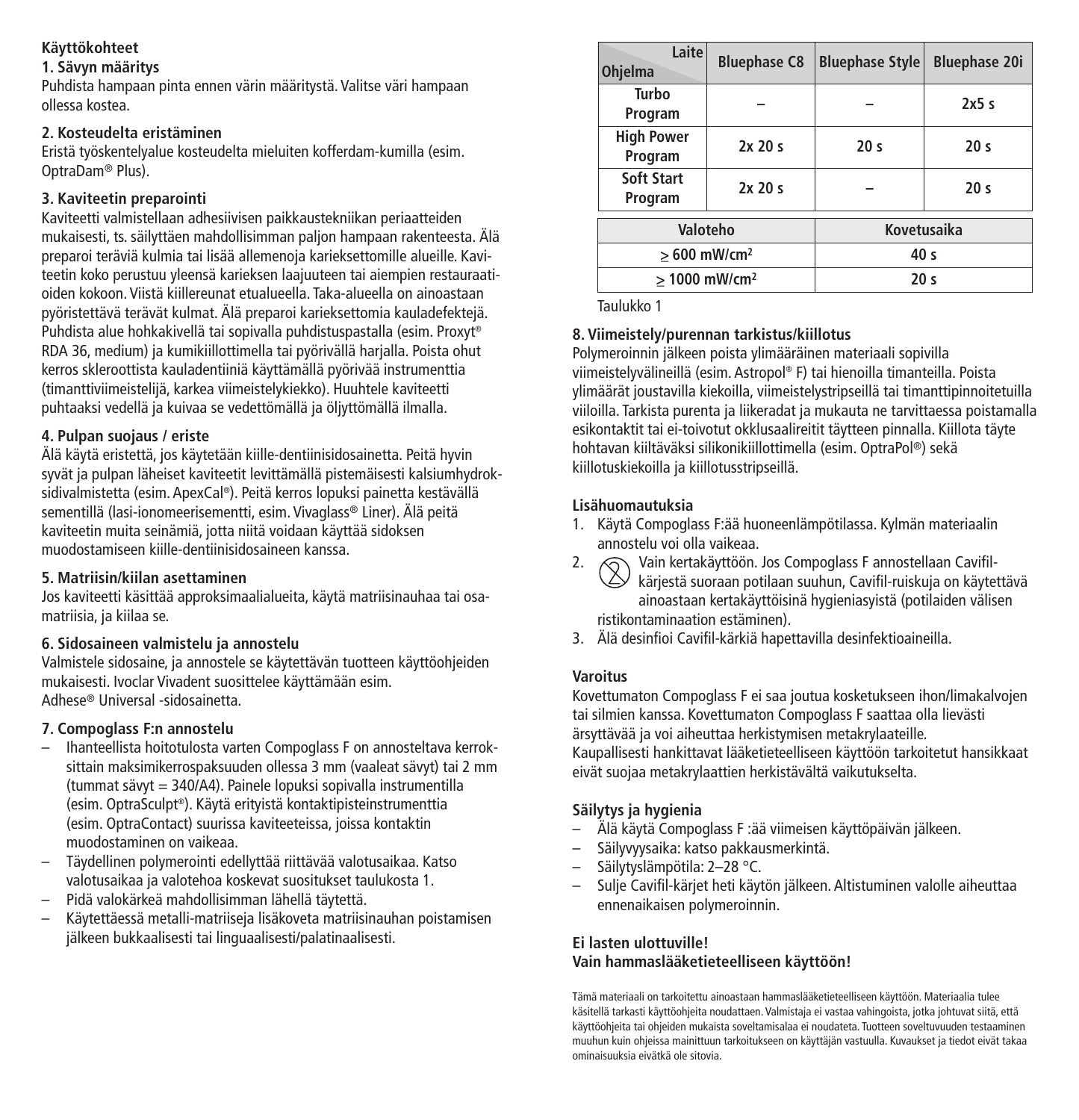# **Norsk**

### **Beskrivelse**

Compoglass® F er et lysherdende, røntgensikkert kompomerbasert restaureringsmateriale. Compoglass F herdes med lys med en bølgelengde på 400- 500 mm (blått lys). Compoglass F kombinerer glassionomersementenes fordeler med fordelene til de lysherdende komposittmaterialene.

### **Farger:**

Compoglass F finnes i flere ulike farger.

### **Sammensetning**

Monomermatrisen består av dimetakrylater (19,30 vekt%). De uorganiske fyllstoffene er sammensatt av ytterbiumtrifluorid Ba-Al-silisiumfluoridglass og sfæroide blandingsoksider (80,5 vekt%). I tillegg inneholder initiatorer, stabilisatorer og pigmenter (0,20 %). Det totale innholdet av uorganiske fyllstoffer er henholdsvis 57,5 vol% eller 80,5 vekt%. Partikkelstørrelsen ligger mellom 0,2 og 3,0 µm.

### **Indikasjon**

- Melketannfyllinger
- Fyllinger av klasse V (tannhalskaries, roterosjoner, kileformede defekter)
- Fyllinger av klasse III
- små til mellomstore fyllinger i klasse I og II

### **Kontraindikasjon**

Plassering av Compoglass F-fyllinger er kontraindisert

- ved kjent allergi mot noen av innholdsstoffene i Compoglass F
- hvis foreskrevet bruksteknikk ikke er mulig
- til direkte og indirekte tildekking av pulpa
- til permanente, belastede okklusale fyllinger i blivende tenner.

### **Bivirkninger**

I sjeldne tilfeller kan ingredienser i Compoglass F forårsake sensibilisering. I slike tilfeller skal produktet ikke lenger brukes. For å unngå irritasjon av pulpa skal pulpanære områder forsynes med en egnet pulpa-/dentinbeskyttelse (pulpanært påføres et kalsiumhydroksidholdig preparat) og dekkes til med en egnet foring.

### **Vekselvirkninger**

Materialer som inneholder eugenol-/nellikolje, hemmer polymeriseringen av kompomerer. Disse materialene må ikke brukes sammen med Compoglass F. I kontakt med kationisk munnvann samt ved plakkindikatorer og klorheksidin kan det oppstå misfarginger.

### **Bruk**

### **1. Bestemmelse av farge**

Før fargen bestemmes, skal tennene rengjøres. Fargen bestemmes mens tannen ennå er fuktig.

### **2. Tørrlegging**

Tilstrekkelig tørrlegging, helst med kofferdam (f.eks. OptraDam® Plus), er nødvendig.

### **3. Preparering av kavitet**

Kaviteten prepareres i henhold til prinsippene for adhesivteknikk ved å bevare så mye av tannsubstansen som mulig. Ikke preparer skarpe interne kanter eller vinkler eller ekstra undersnitt i kariesfrie områder. Kavitetsformen dikteres som regel av utstrekningen til karies eller størrelsen til den gamle fyllingen. Skårskjær emaljekantene på fortenner. I posteriorområdet skal bare de skarpe emaljekantene avrundes. Du må ikke preparere kariesfri cervikale defekter. Rengjør dem med pimpstein eller egnet rengjøringspasta (f.eks. Proxyt ® RDA 36, medium) og ved hjelp av gummipolerere eller roterende børster. Fjern sklerotisert dentin rundt tannhalsen i et tynt lag med et roterende instrument (diamantfinerbor, grov slipeskive). Deretter skylles kaviteten med vann for å fjerne alle rester, og tørkes med vann- og oljefri luft.

### **4. Pulpabeskyttelse/fôring**

Ikke påfør foring hvis det brukes emalje-dentin-bonding. Svært dype kaviteter, pulpanære områder, skal tildekkes selektivt med en foring av kalsiumhydroksid (f.eks. ApexCal ®) og deretter tildekkes med en trykkstabil sement (glassionomersement, f.eks. Vivaglass® Liner). Resten av kavitetsveggene skal ikke tildekkes, slik at de kan benyttes for bonding med en smeltedentin-adhesiv.

### **5. Påføring av matrise-/interdentalkile**

Ved kaviteter med approksimal andel skal det enten brukes en sirkulær matrise eller en delmatrise og deretter kiler.

### **6. Kondisjonering / applisering av bonding**

Kondisjoner og appliser bonding i samsvar med bruksanvisningen for produktet. Ivoclar Vivadent anbefaler å bruke adhesiv, f.eks. Adhese® Universal.

### **7. Applisering av Compoglass F**

- For å oppnå optimale resultater bør Compoglass F påføres i lag på maks. 3 mm (lyse farger) eller 2 mm (mørke farger = 340/A4) og tilpasses med egnede instrumenter (f.eks. OptraSculpt ®). Ved store kaviteter med vanskeligere kontaktpunktutforming kan det i tillegg brukes et spesielt kontaktpunktinstrument (f.eks. OptraContact).
- Fullstendig polymerisering krever tilstrekkelig eksponeringstid. Anbefalinger for belysningsvarighet og lysintensitet, se tabell 1.
- Hold lysutgangsvinduet på herdelampen så nær fyllingen som mulig.
- Ved bruk av metallmatrise skal det i tillegg belyses fra bukkal eller lingual/palatinal etter at matrisen er fjernet.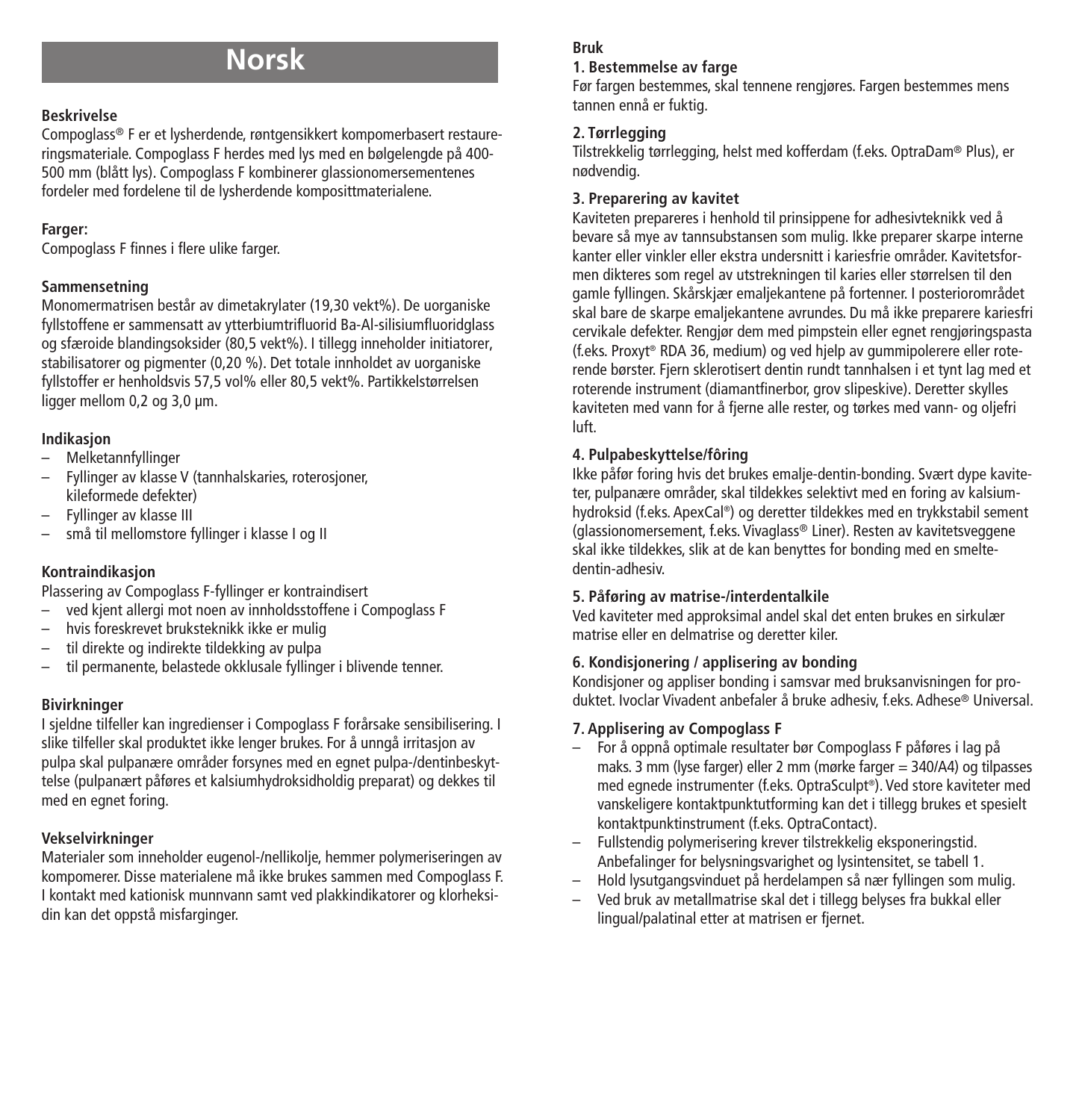| Apparat<br>Program           | <b>Bluephase C8</b> | <b>Bluephase Style</b> | <b>Bluephase 20i</b> |
|------------------------------|---------------------|------------------------|----------------------|
| Turbo<br>Program             |                     |                        | 2x5s                 |
| <b>High Power</b><br>Program | 2x20s               | 20 <sub>s</sub>        | 20 <sub>s</sub>      |
| Soft Start<br>Program        | 2x20s               |                        | 20 <sub>s</sub>      |
| Lysintensitet                |                     | <b>Belysningstid</b>   |                      |
| $>600$ mW/cm <sup>2</sup>    |                     | 40 <sub>s</sub>        |                      |
| > 1000 mW/cm <sup>2</sup>    |                     | 20 <sub>s</sub>        |                      |

Tabell 1

### **8. Bearbeiding/okklusjonskontroll/polering**

Etter polymeriseringen fjernes overflødig materiale med egnede finerbor (e.g. Astropol ® F) eller finkornede diamanter. Approksimalt overskudd fjernes med fleksible skiver, finerstrips eller diamantbelagte filer. Kontroller okklusjon og artikulasjon, og slip inn nødvendige justeringer for å forhindre for tidlig kontakt eller uønskede okklusjonsbaner på overflaten til fyllingen. Høyglanspoleringen gjøres med silikonpolerere (f.eks. OptraPol ®) samt polerskiver og polerstrips.

### **Spesielle merknader**

- 1. Compoglass F skal brukes ved romtemperatur. Kaldt materiale kan være vanskelig å fordele.
- 2.  $\bigcap$  Kun til engangsbruk. Dersom Compoglass F fra Cavifil påføres direkte i kaviteten i pasientens munn, anbefales det av hygieniske grunner bare å bruke denne Cavifilen på én pasient (for å unngå krysskontaminering mellom pasienter).
- 3. Ikke bruk oksiderende desinfeksjonsmidler til å desinfisere Cavifiler.

### **Advarsler**

Unngå at Compoglass F kommer i kontakt med hud, slimhinner og øyne. Compoglass F som ikke er polymerisert, kan føre til lett irritasjon og overfølsomhet overfor metakrylater.

Vanlige medisinske hansker gir ingen beskyttelse mot den sensibiliserende effekten fra metakrylater.

### **Lagrings- og oppbevaringsinstruks**

- Compoglass F må ikke brukes etter at holdbarhetsdatoen er utløpt.
- Utløpsdato: se merknad på forpakning.
- Oppbevaringstemperatur 2–28 °C.
- Cavifiler skal lukkes umiddelbart etter bruk. Lys fører til for tidlig polymerisering.

#### **Oppbevares utilgjengelig for barn! Bare til odontologisk bruk!**

Produktet er utviklet til bruk på det odontologiske området og må brukes i henhold til bruksanvisningen. Produsenten påtar seg intet ansvar for skader som oppstår på grunn av annen bruk eller ufagmessig bearbeiding. I tillegg er brukeren forpliktet til på forhånd og på eget ansvar å undersøke om produktet egner seg og kan brukes til de tiltenkte formål, særlig dersom disse formålene ikke er oppført i bruksanvisningen.

# **Nederlands**

### **Omschrijving**

Compoglass® F is een lichtuithardend, radiopaak tandheelkundig restauratiemateriaal op basis van compomeer. Compoglass F hardt uit onder invloed van licht met golflengtes tussen de 400 en 500 nm (blauw licht).

Compoglass F combineert de voordelen van glasionomeercementen met die van lichtuithardende composietmaterialen.

### **Kleuren**

Compoglass F is verkrijgbaar in verschillende kleuren.

### **Samenstelling**

De monomeermatrix bestaat uit dimethacrylaten (19,30 gewichtsprocent). De anorganische vulstoffen bestaan uit ytterbiumtrifluoride, Ba-Alfluorsilicaatglas en sferoïde mengoxide (80,5 gewichtsprocent). Verdere bestanddelen zijn initiatoren, stabilisatoren en pigmenten (0,20 procent). Het totale gehalte aan anorganische vulstoffen is 57,5 volumeprocent of 80,5 gewichtsprocent. De deeltjesgrootte ligt tussen de 0,2–3,0 µm.

### **Indicaties**

- restauraties in het melkgebit
- vullingen van caviteiten in klasse V (tandhalscariës, wortelerosie, wigvormige defecten)
- vullingen van caviteiten in klasse III
- kleine tot middelgrote restauraties in klasse I en II

### **Contra-indicaties**

Het aanbrengen van restauraties van Compoglass F is gecontra-indiceerd

- bij bekende allergie van de patiënt voor een van de bestanddelen van Compoglass F;
- wanneer de voorgeschreven toepassingstechniek niet mogelijk is;
- voor directe en indirecte pulpaoverkappingen;
- voor permanente, belaste occlusale restauraties in de tweede dentitie.

### **Bijwerkingen**

In uitzonderlijke gevallen kunnen bestanddelen van Compoglass F tot overgevoeligheid leiden. In die gevallen mag het product niet meer worden gebruikt. Om mogelijke irritatie van de pulpa tegen te gaan, moeten gebieden in de buurt van de pulpa worden behandeld met een geschikt pulpa-/ dentinebeschermingsmateriaal (breng in de buurt van de pulpa een calciumhydroxidehoudend preparaat aan) en worden voorzien van een geschikte afdeklaag.

### **Interacties**

Materialen die eugenol-/kruidnagelolie bevatten, remmen mogelijk de uitharding van compomeren. Gebruik deze materialen dan ook niet in combinatie met Compoglass F. Kationische mondspoelmiddelen, plaquekleurstoffen en chloorhexidine kunnen bij contact met het materiaal tot verkleuringen leiden.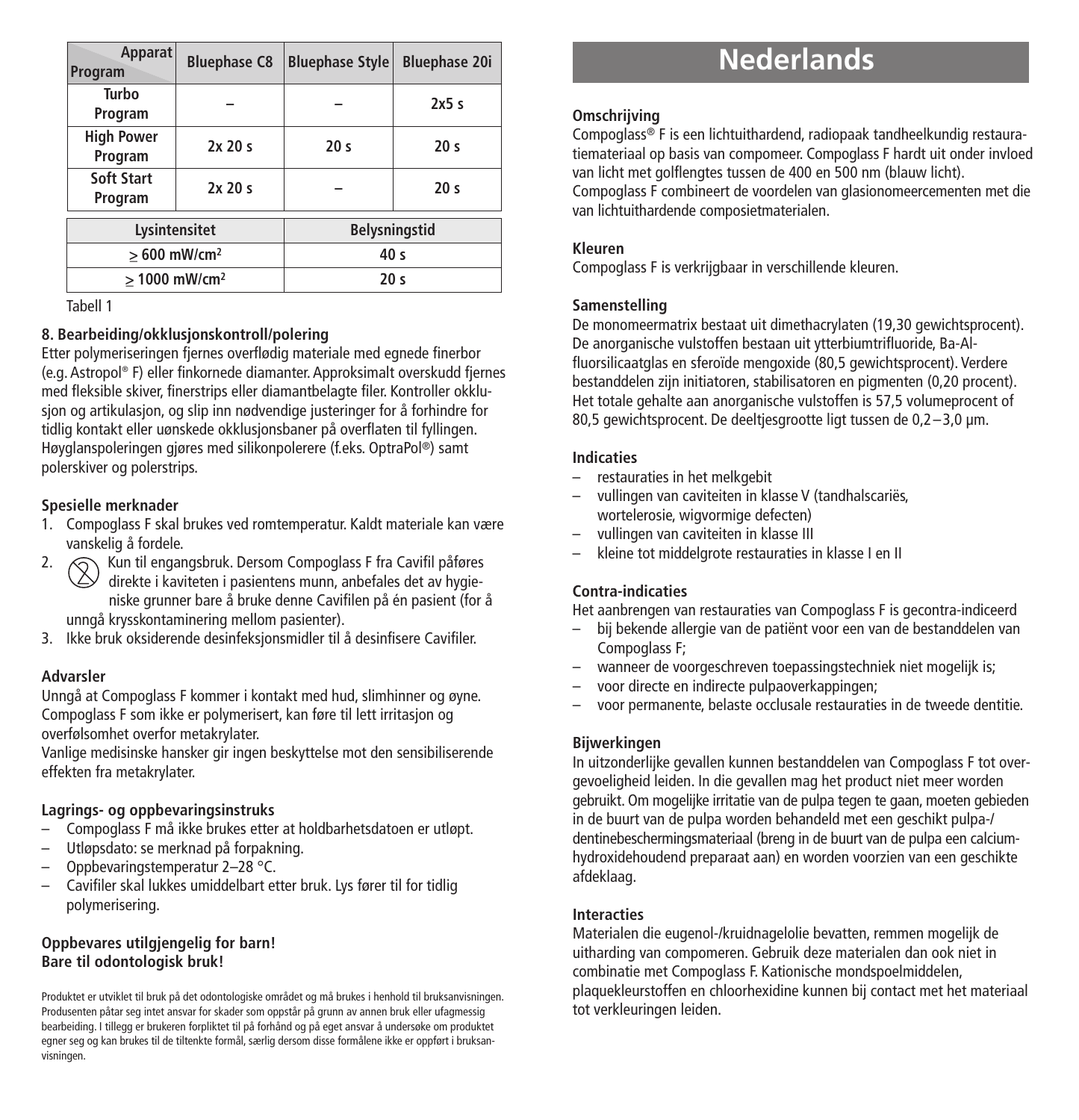## **Toepassing**

### **1. Kleurbepaling**

Reinig vóór het bepalen van de kleur het gebit.

### **2. Drooglegging**

Zorg voor goede isolatie van het werkgebied, bij voorkeur met een cofferdam (bijv. OptraDam® Plus).

### **3. Prepareren van de caviteit**

Prepareer de caviteit volgens de regels van de adhesieftechniek. Dat wil zeggen dat het gebitsweefsel zoveel mogelijk ongemoeid wordt gelaten. Prepareer geen scherpe hoeken of extra ondersnijdingen in een cariësvrij gebied. De omvang van de caviteit wordt doorgaans bepaald door de uitbreiding van de cariës of de omvang van de vorige restauraties.Werk de glazuurranden van anteriorelementen schuin af. In het posteriorgebied moeten alleen de scherpe glazuurranden worden afgerond. Prepareer geen cervicale defecten in cariësvrije gebieden. Reinig ze met puimsteen of een geschikte reinigingspasta (bijv. Proxyt ® RDA 36, medium), met behulp van rubberen polijstinstrumenten of roterende borsteltjes. Verwijder dunne lagen gesclerotiseerd dentine rond de tandhals met behulp van een roterend instrument (diamanten fineerinstrument, grof schijfje). Spoel de caviteit vervolgens schoon met water om alle restanten te verwijderen en blaas hem droog met water- en olievrije lucht.

### **4. Pulpabescherming/onderlaag**

Pas geen onderlaag toe als er een glazuur-dentinehechtmiddel wordt gebruikt. Dek zeer diepe caviteiten of plaatsen dichtbij de pulpa selectief af met een calciumhydroxideliner (bijv. ApexCal ®) en gebruik vervolgens een drukbestendig cement (bijv. glasionomeercement, Vivaglass® Liner). Dek de overige wanden van de caviteit niet af, zodat ze nog kunnen worden gebruikt voor de hechting met een glazuur-dentineadhesief.

### **5. Matrixband/interdentale wig**

Breng bij (gedeeltelijk) approximale caviteiten een circulaire matrixband of een partiële matrixband aan en zet deze vast met wiggen.

### **6. Conditioneren/aanbrengen van het adhesief**

Conditioneer de preparatie en breng het hechtmiddel aan conform de gebruiksaanwijzing van het betreffende product. Ivoclar Vivadent raadt aan om bijvoorbeeld het adhesief Adhese® Universal te gebruiken.

### **7. Appliceren van Compoglass F**

- Voor optimale resultaten moet Compoglass F worden aangebracht in lagen van max. 3 mm (lichte kleuren) of 2 mm (donkere kleuren = 340/A4 en 540/-) en worden geadapteerd met geschikte instrumenten (bijv. OptraSculpt ®). Maak bij grote caviteiten, waarbij het contactpunt lastig te vormen is, gebruik van een speciaal contactpuntinstrument (bijv. OptraContact).
- Zorg voor volledige polymerisatie door voldoende te belichten. Zie tabel 1 voor aanbevelingen ten aanzien van de belichtingsduur en lichtintensiteit.
- Zorg dat u het lichtemissievenster van de polymerisatielamp zo dicht mogelijk op het restauratiemateriaal houdt.
- Belicht bij gebruik van een metalen matrixband ook van buccaal resp. linguaal/palatinaal, nadat de matrixband is verwijderd.

| Apparaat<br>Programma        | <b>Bluephase C8</b> | <b>Bluephase Style</b> | <b>Bluephase 20i</b> |
|------------------------------|---------------------|------------------------|----------------------|
| Turbo<br>Program             |                     |                        | 2x5s                 |
| <b>High Power</b><br>Program | 2x20s               | 20 <sub>s</sub>        | 20 <sub>s</sub>      |
| Soft Start<br>Program        | 2x20s               |                        | 20 <sub>s</sub>      |
| Lichtintensiteit             |                     | Belichtingstijd        |                      |
| $>600$ mW/cm <sup>2</sup>    |                     | 40 <sub>s</sub>        |                      |
| > 1000 mW/cm <sup>2</sup>    |                     | 20 <sub>s</sub>        |                      |

Tabel 1

### **8. Afwerking/occlusiecontrole/polijsten**

Verwijder na de polymerisatie het overtollige materiaal met de juiste fineerinstrumenten (e.g. Astropol ® F) of diamanten slijpinstrumenten met een zeer kleine korrelgrootte. Verwijder proximaal overtollig materiaal met flexibele fineerschijfjes, fineerstrips of diamanten fineerinstrumenten. Controleer de occlusie en articulatie en slijp deze zo in dat er geen premature contacten of ongewenste articulatiebanen aan het oppervlak van de restauratie achterblijven. Polijst de restauratie op hoogglans met behulp van siliconenpolijstinstrumenten (bijv. OptraPol ®), polijstschijfjes en polijststrips.

### **Aanvullende opmerkingen**

- 1. Gebruik Compoglass F op kamertemperatuur. Koud materiaal kan lastig te doseren zijn.
- 2.  $\bigcirc$  Alleen voor éénmalig gebruik. Als Compoglass F direct vanuit de Cavifil in de mond van de patiënt wordt geappliceerd, mag de Cavifil om hygiënische redenen maar bij één patiënt worden gebruikt (ter voorkoming van kruisbesmetting tussen patiënten).
- 3. Desinfecteer Cavifils niet met oxiderende desinfectiemiddelen.

### **Waarschuwing**

Voorkom contact van onuitgehard Compoglass F met de huid, de slijmvliezen en de ogen. Niet-gepolymeriseerd Compoglass F kan een licht irriterende werking hebben en kan tot overgevoeligheid voor methacrylaten leiden.

In de handel verkrijgbare medische handschoenen bieden geen bescherming tegen het sensibiliserende effect van methacrylaten.

### **Speciale voorzorgsmaatregelen bij opslag en transport:**

- Gebruik Compoglass F niet na afloop van de vervaldatum.
- Houdbaarheid: zie gegevens op verpakking.
- Bewaartemperatuur: 2–28°C.
- Sluit Cavifils direct af na gebruik. Blootstelling aan licht kan tot voortijdige polymerisatie leiden.

### **Buiten bereik van kinderen bewaren! Alleen voor tandheelkundig gebruik.**

Dit product werd ontwikkeld voor tandheelkundig gebruik en moet volgens de productinformatie toegepast worden. Indien er schade optreedt door toepassing voor andere doeleinden of door verkeerd gebruik kan de fabrikant daarvoor niet aansprakelijk worden gesteld. De gebruiker is bovendien gehouden om vóór gebruik na te gaan of het product voor de beoogde toepassing geschikt is, vooral als deze toepassing niet in de productinformatie vermeld staat.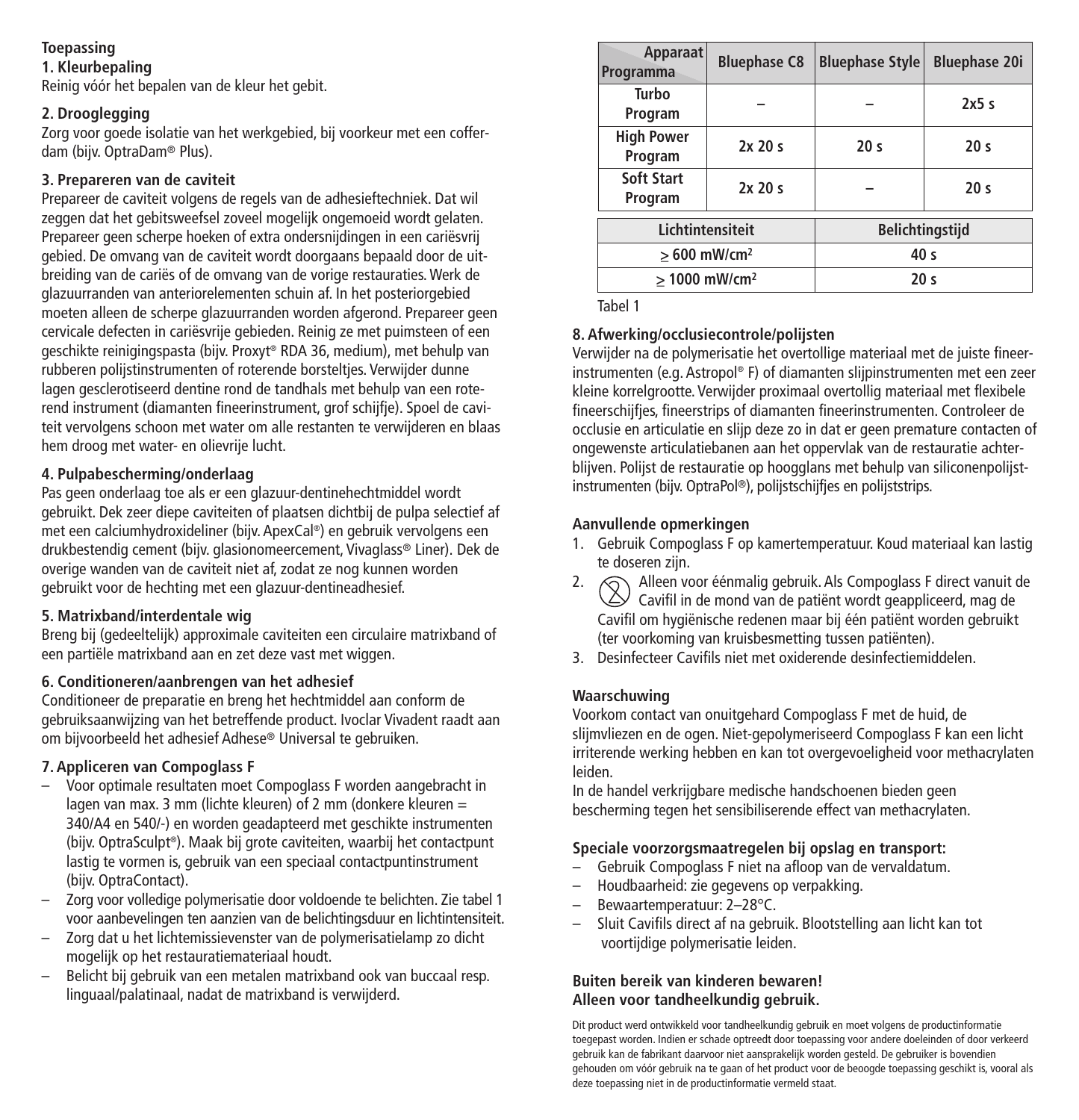# **Ελληνικά**

### **ΠεριγραCή**

To Compoglass® F είναι ένα φωτοπολυμεριζόμενο, ακτινοσκιερό, Βασισμένο σε συμπολυμερή, υλικό αποκαταστάσεων. Το Compoglass  $F$  πολυμερίζεται με φως σε μήκος κύματος 400–500 nm (μπλε φως). Το Compoglass F συνδυάζει τα πλεονεκτήματα της υαλοϊονομερούς κονίας με αυτά των φωτοπολυμεριζόμενων σύνθετων ρητινών.

### **Απογρώσεις**

To Compoglass F διατίθεται σε διάφορες αποχρώσεις.

### **Σύνθεση**

Η μονομερής μήτρα αποτελείται από διμεθακρυλικά (19,30% κατά Bάρος). Oι ανόργανες ενισχυτικές ουσίες είναι τριφθορίδιο υττερRίoυ, Rαριo-αργιλιo-φθoριoπυριτική ύαλoς, και σφαιρoειδή µικτά oZείδια (80,5% κατά Rάρoς). Επιπρoσθέτως, περιλαµRάνoνται παράγοντες εκκίνησης, σταθεροποιητές και χρωστικές (0,20%). Τo συνολικό περιεχόμενο σε ανόργανες ενισχυτικές ουσίες είναι 57.5% κατ' όγκo ή 80,5% κατά βάρος αντίστοιχα. Το μέγεθος κάθε κόκκου είναι µεταZύ 0,2 και 3,0 µm.

### **EνδείGεις**

- Απoκαταστάσεις νεoγιλών δoντιών
- Αποκαταστάσεις 5ης Ομάδος (αυγενική τερηδόνα, ριζική διάβρωση, σφηνοειδή ελαττώματα)
- Aπ\_καταστάσεις 3ης Oµάδ\_ς
- Πρoσωρινές απoκαταστάσεις µικρoύ έως µεσαίoυ µεγέθoυς των Oµάδων I και II

### **AντενδείGεις**

Η τoπoθέτηση απoκαταστάσεων µε Compoglass F αντενδείκνυται

- σε περίπτωση γνωστής αλλεργίας τoυ ασθενoύς σε oπoιoδήπoτε από τα συστατικά του Compoglass F.
- εάν δεν μπορεί να εφαρμοστεί η ενδεδεινμένη τεχνική εργασίας,
- για άµεση ή έµµεση κάλυψη τoυ πoλφoύ,
- νια μόνιμες, φέρουσες αποκαταστάσεις σύγκλεισης σε δόντια της μόνιμης οδοντοφυΐας.

### **Παρενέργειες**

Σε σπάνιες περιπτώσεις, τα συστατικά τoυ Compoglass F µπoρεί να προκαλέσουν αντίδραση ευαισθησίας. Το προϊόν δεν πρέπει να hρησιµoπoιείται σ' αυτές τις περιπτώσεις. Για την απoφυγή πιθανoύ ερεθισμού του πολφού, οι επιφάνειες κοντά στον πολφό πρέπει να προστατεύονται με κατάλληλο υλικό προστασίας πολφού/οδοντίνης (τoπoθετήστε σκεύασµα υδρoZειδίoυ τoυ ασRεστίoυ σε επιφάνειες κοντά στον πολφό) και στη συνέχεια επικαλύψτε με επαρκές ουδέτερo στρώµα.

### **Aλληλεπιδράσεις**

Τα υλικά που περιέχουν ευγενόλη/γαρυφαλέλαιο αναγαιτίζουν τoν πoλυµερισµO των συµπoλυµερών. Αυτά τα υλικά δεν πρέπει να χρησιμοποιούνται σε συνδυασμό με το Compoglass F. Η επαφή με κατιoνικά στoµατoπλύµατα, παράγoντες απoκάλυψης πλάκας και χλωρεξιδίνη μπορεί να οδηγήσει σε δυσχρωμίες.

## **7ρήση**

### **1. Επιλονή γρώματος**

καθαρίζουμε τα δόντια πριν τον προσδιορισμό του χρώματος. Επιλέγουμε την απόγρωση όσο το δόντι είναι ακόμη υγρό.

### **2.** Απομόνωση

Απαιτείται η κατάλληλη απομόνωση, κατά προτίμηση με ελαστικό απομονωτήρα (π.γ. OptraDam® Plus).

### **3.** Παρασκευή κοιλότητας

Η παρασκευή της κοιλότητας γίνεται σύμφωνα με τις αρχές της τεχνικής συνκόλλησης, δηλ. διατηρώντας όσο το δυνατόν περισσότερη oδoντική oυσία. Μην παρασκευάjετε oZείες εσωτερικές ακµές ή νωνίες ή επιπρόσθετες υποσκαφές σε un τερηδονισμένες περιοχές. Οι διαστάσεις της κοιλότητας υπαγορεύονται γενικά από την έκταση της τερηδόνας ή από το μέγεθος των προηγούμενων αποκαταστάσεων. Λoξoτoμήστε τα όρια της αδαμαντίνης στην περιoχή των προσθίων. Στην περιοχή των οπισθίων, μόνο οι αιχμηρές γωνίες της αδαμαντίνης πρέπει να στρογγυλευθούν. Μην παρασκευάζετε αυχενικές βλάβες χωρίς τερηδόνα. Καθαρίστε με ελαφρόπετρα ή κατάλληλη πάστα καθαρισμού (π.χ. Proxyt® RDA 36, medium) και με στιλβωτικά λαστιγάκια ή περιστροφικά βουρτσάκια. Αφαιρέστε τη σκληρωτική οδοντίνη γύρω από τον αυχένα του δοντιού σε ένα λεπτό στρώμα με περιστρoφικό εργαλείo (διαμάντι φινιρίσματoς ή χονδρόκoκκo δίσκo). Aκολούθως, Σεπλύνετε την κοιλότητα με νερό για να απομακρύνετε όλα τα υπολείμματα και στεννώστε την με αέρα ελεύθερο από νερό και ελαιώδεις oυσίες.

### **4. Πρoστασία πoλφoύ / Βάση**

Μην τοποθετήσετε βάση εάν χρησιμοποιείται συγκολλητικός παράγοντας αδαμαντίνης/οδοντίνης. Σε πολύ βαθιές κοιλότητες, οι περιoχές κoντά στoν πoλφό πoέπει να επικαλυφθoύν επιλεκτικά με ένα στρώμα (liner) υδροξειδίου του ασβεστίου (π.χ. ApexCal®) και στη συνέχεια να καλυφθούν με ανθεκτική στην πίεση κονία (π.χ. υαλοΐονουερής κονία, Vivaglass® Liner). Μην καλύψετε τα υπόλοιπα τοιχώματα της κοιλότητας, έτσι ώστε να μπορούν να χρησιμοποιηθούν για τη δημιουργία δεσμού με συγκολλητικό παράγoντα αδαµαντίνης/oδoντίνης.

### $5.$  **Τoπoθέτηση τεγνητού τoιγώματoς** / μεσoδόντιας σφήνας

Σε κοιλότητες που περιλαμβάνουν όμορες περιοχές, χρησιμοποιήστε τεχνητό τοίχωμα που τυλίγεται γύρω από το δόντι ή τυηματικό τεχνητό τοίχωμα, και στη συνέχεια τοποθετήστε σφήνα.

### **6. Πρoετoιμασία/Τoπoθέτηση συγκoλλητικoύ παράγoντα**

Πρoετoιμάζoυμε και εφαρμόζoυμε τo συγκoλλητικo σύμφωνα με τις oδηγίες χρήσης του προϊόντος που χρησιμοποιούμε. Η Ivoclar Vivadent συνιστά τη χρήση του συγκολλητικού Adhese® Universal, για παράδειγµα.

### **7.** Εφαρμονή του Compoglass **F**

– Για Rέλτιστα απoτελέσµατα, τo Compoglass F πρέπει να εφαρμόζεται σε στρώματα μέν. πάγους 3 mm (ανοικτές αποχρώσεις) ή 2 mm (σκούρες αποχρώσεις = 340/A4) και να διαμορφώνεται με τα κατάλληλα εργαλεία (π.χ. OptraSculpt). Χρησιµοποιήστε ειδικό εργαλείο για τη διαµορφωση σηµείων επαφής (π.χ. OptraContact) για μεγάλες κοιλότητες όπου είναι δύσκολο να δηµιoυργηθoύν επαφές.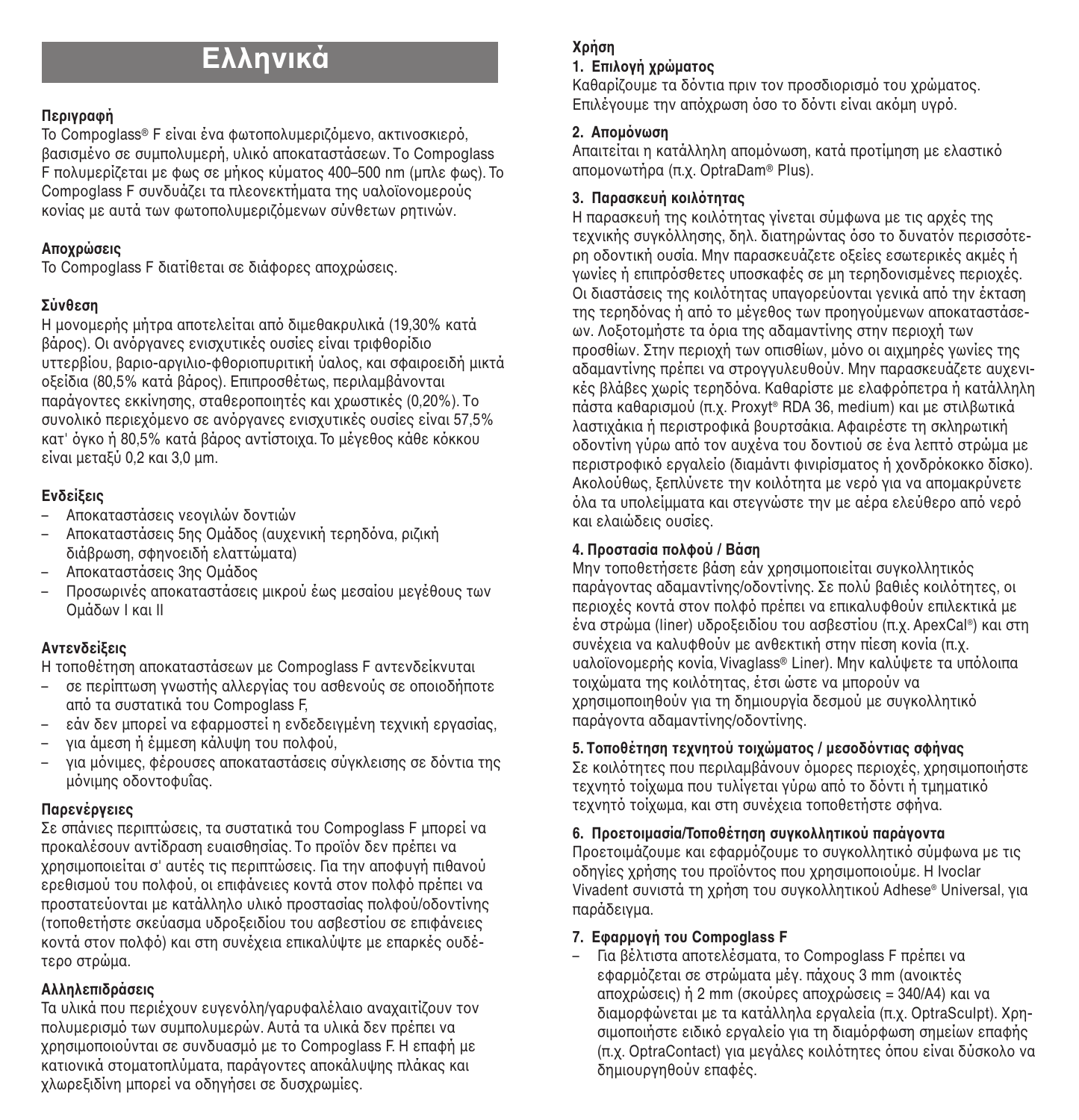- Για πλήρη πολυμερισμό, απαιτείται επαρκής χρόνος έκθεσης. Για τις συστάσεις σχετικά με το χρόνο έκθεσης και τη φωτεινή ένταση, Rλ. τoν Πίνακα 1.
- Κρατάτε το παράθυρο εκπομπής φωτός της λυχνίας πολυμερισμού όσο το δυνατόν πιο κοντά στο υλικό αποκατάστασης.
- Kταν hρησιnoπoιoύnε nεταλλικά τoιhώnατα, πoλυnερίjoυnε επιπλέον από την παρειακή ή τη γλωσσική/υπερώια πλευρά αφού αφαιρέσoυnε την ταινία.

| Moνάδα<br>Πρόγραμμα          | <b>Bluephase C8</b> | <b>Bluephase Style</b> | <b>Bluephase 20i</b> |
|------------------------------|---------------------|------------------------|----------------------|
| Turbo<br>Program             |                     |                        | 2x5s                 |
| <b>High Power</b><br>Program | 2x20s               | 20 <sub>s</sub>        | 20 <sub>s</sub>      |
| <b>Soft Start</b><br>Program | 2x20s               |                        | 20 <sub>s</sub>      |
| Φωτεινή ένταση               |                     | Χρόνος έκθεσης         |                      |
| $>600$ mW/cm <sup>2</sup>    |                     | 40 <sub>s</sub>        |                      |
| > 1000 mW/cm <sup>2</sup>    |                     | 20 <sub>s</sub>        |                      |

Πίνακας 1

### **8. Φινίρισµα / ΈλεγUoς σύγκλεισης / Στίλ@ωση**

Mετά τον πολυμερισμό, απομακρύνετε τις περίσσειες με τα κατάλληλα λαστιχάκια (π.χ. Astropol F) ή με λεπτόκοκκο διαμάντι. Αφαιρέστε τις περίσσειες στις όμορες περιοχές με εύκαμπτους δίσκoυς, ταινίες φινιρίσµατoς ή ρίνες επικαλυµµένες µε διαµάντι. Ελένξτε τη σύγκλειση και την άρθρωση και τρoχίστε για να πραγματοποιήσετε τις απαραίτητες προσαρμογές εάν χρειάζεται, προκειμένου να αποφευχθούν πρόωρες επαφές ή ανεπιθύμητες συγκλεισιακές παρεµRoλές στην επιφάνεια των απoκαταστάσεων. Χρησιμοποιήστε λαστιχάκια σιλικόνης (π.χ. OptraPol®) καθώς και δίσκoυς στίλRωσης και ταινίες στίλRωσης για να απoδώσετε στην απoκατάσταση στίλRωση υψηλoύ Rαθµoύ.

### **Πρόσθετες πληροφορίες**

- 1. Χρησιμοποιείτε το Compoglass F σε θερμοκρασία δωματίου. Κρύο υλικό ίσως είναι δύσκολο να χροηνηθεί.
- 2.  $\bigcap$  Για μία χρήση μόνο. Εάν το Compoglass F εφαρμόζεται  $\vee$  απευθείας από το Cavifil μέσα στο στόμα του ασθενή, το Cavifil πρέπει να χρησιμοποιείται μόνο για έναν ασθενή για λόγους υγιεινής (πρόληψη της μετάδοσης μόλυνσης μεταξύ των ασθενών).
- 3. Τα Cavifil δεν πρέπει να απολυμαίνονται με οξειδωτικά απoλυµαντικά.

### **Προειδοποίηση**

Απoφεύγετε κάθε επαφή µε απoλυµέριστo Compoglass F µε τo δέρμα / τους βλεννονόνους και τα μάτια. Απολυμέριστο Compoglass F µπoρεί να πρoκαλέσει ελαφρoύς ερεθισµoύς και ευαισθησίες στα µεθακρυλικά.

Τα ιατρικά νάντια του εμπορίου δεν παρέχουν προστασία ως προς την ευαισθησία στα µεθακρυλικά.

### **Αποθήκευση**

- Μη hρησιnoπoιείτε τo Compoglass F nετά την ενδεδειγnένη ηnερonηνία λήZης.
- Ηnερonηνία λήZης: Rλ. επισήµανση στη συσκευασία.
- Θερµoκρασία φύλαZης 2–28 °C.
- Κλείνετε τα Cavifil αμέσως μετά τη χρήση. Έκθεση στο φως προκαλεί πρόωρο πολυμερισμό.

#### **Kρατάτε µακριά** από τα παιδιά!  $\Gamma$ Ια οδοντιατρική γρήση μόνο!

Το υλικό αυτό κατασκευάστηκε αποκλειστικά για οδοντιατρική χρήση. Οι διαδικασίες πρέπει να ακολουθούνται σχολαστικά και ακολουθώντας αυστηρά τις οδηγίες χρήσεως. Απαιτήσεις για βλάβες που μπορεί να προκληθούν από μη ορθή ακολουθία των οδηγιών ή από χρήση σε μη ρητώς ενδεικνυόμενη περιοχή, είναι απαράδεκτες. Ο χρήστης είναι υπεύθυνος για δοκιμασίες καταλληλότητας του υλικού σε οποιαδήποτε άλλη εφαρμογή εκτός αυτών που αναγράφονται σαφώς στις οδηγίες χρήσεως. Περιγραφές και στοιχεία δεν αποτελούν εγγύηση των ιδιοτήτων και δεν είναι δεσµευτικά.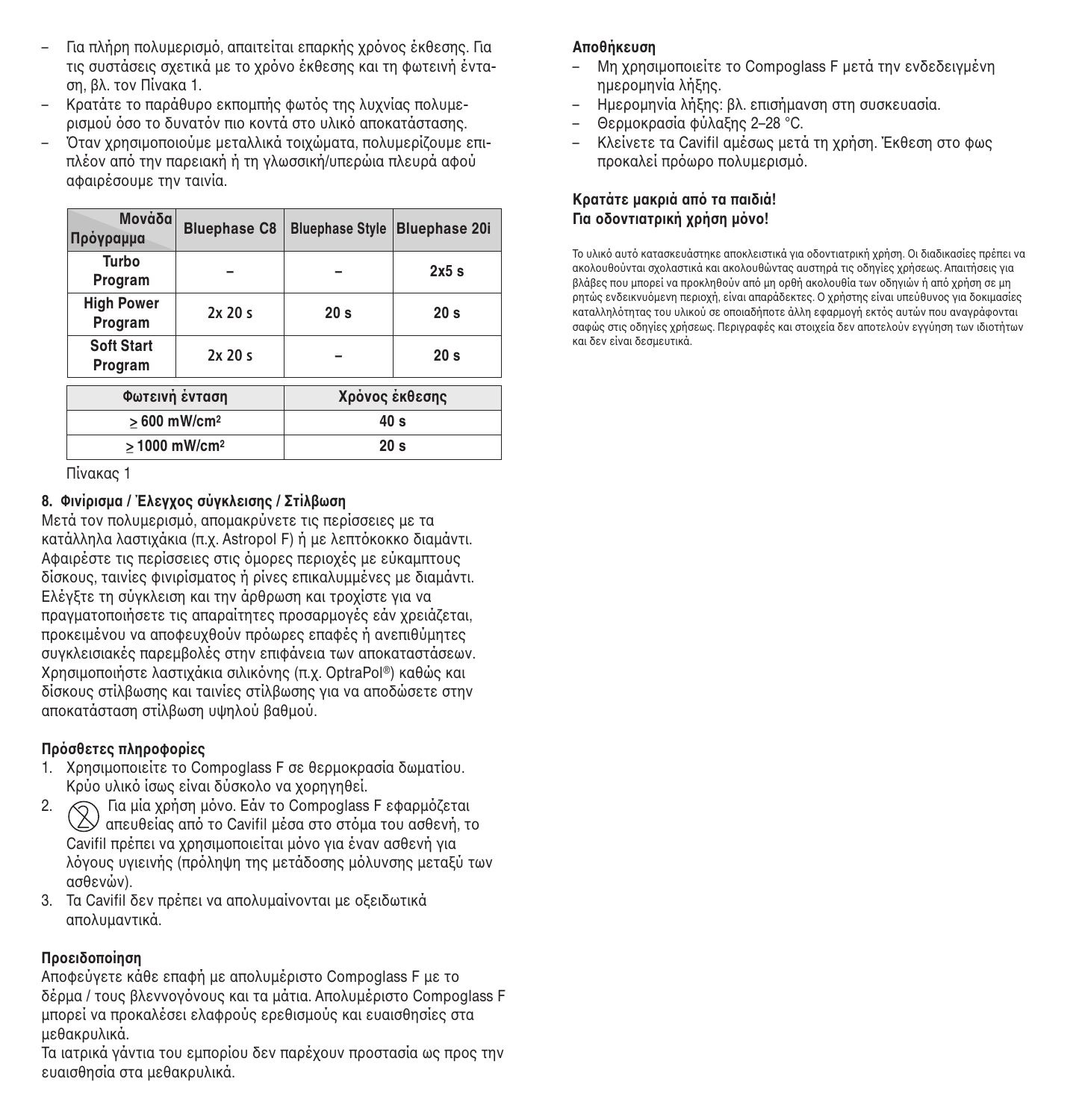# **Türkçe**

### **Tanım**

Compoglass® F kompomer esaslı, ışıkla sertleşen, radyoopak bir restoratif materyaldir. Compoglass F 400–500 nm aralığında dalga boyuna sahip ısıkla (mavi ışık) sertleşir. Compoglass F cam iyonomer simanların avantajlarını ışıkla sertleşen kompozit materyallerinkilerle birleştirmektedir.

### **Renkler**

Compoglass F çeşitli renklerde piyasaya sunulmuştur.

### **Bileflimi**

Monomer matriksi dimetakrilatlardan oluşur (ağırlıkça %19,30). İnorganik dolgu maddeleri itterbiyum triflorür, Ba-Al-florosilikat camı ve sferoid karışımlı oksitten oluşmaktadır (ağırlıkça %80,5). Ayrıca başlatıcılar, stabilizatörler ve pigmentler içerir (%0,20). Toplam inorganik dolgu maddesi miktarı hacimce %57,5 veya a¤ırlıkça %80,5'tir. Parçacık boyutu 0,2 ila 3,0 µm arasındadır.

### **Endikasyon**

- Süt dislerinin restorasyonu
- Sınıf V dolgular (diş boynu çürükleri, kök erozyonları, kama seklindeki defektler)
- Sınıf III dolgular
- küçük ila orta boy sınıf I ve II restorasyonlar

### **Kontrendikasyon**

Compoglass F restorasyonların yerleştirilmesi su hallerde kontrendikedir:

- Hastanın Compoglass F'nin bilesenlerinden herhangi birine karşı aleriik olduăunun bilinmesi:
- Belirtilen çalışma tekniğinin uygulanamaması;
- Direkt ve indirekt pulpa kaplamalarında;
- İkinci dentisyon dişlerinde stres yükü alan, daimi oklüzal restorasyonlarda.

### **Yan etkiler**

Compoglass F'nin bilesenleri nadir hallerde duyarlılık reaksiyonuna neden olabilir. Bu gibi durumlarda ürün kullanılmamalıdır. Pulpanın tahris olması ihtimalinden kaçınmak için pulpaya yakın alanlar uygun bir pulpa/dentin koruyucu ile korunmalı (pulpaya yakın alanlara kalsiyum hidroksit esaslı bir preparasyon uygulayın) ve uygun bir astarla örtülmelidir.

### **Etkilesimler**

Öjenol/karanfil ya¤ı içeren maddeler kompomerlerin polimerizasyonunu baskılayabilir. Bu maddeler Compoglass F ile birlikte kullanılmamalıdır. Katyonik ağız çalkalayıcılar, plak çözücü ajanlar ve klorheksidin renk deăisikliğine neden olabilir.

### **Kullanım** sekli

### **1. Renk seçimi**

Renk seçiminden önce dişleri temizleyin. Renk, dişler henüz nemli durumdayken belirlenir.

### **2. Yalıtım**

Tercihen bir rubber dam (örn. OptraDam® Plus) kullanmak suretiyle uygun yalıtımın yapılması gereklidir.

### **3. Kavite preparasyonu**

Kavite preparasyonu adeziv teknik prensiplerine göre, yani diş yapısı mümkün oldu¤unca korunarak yapılır. Keskin iç kenar prepare etmeyin ve çürüksüz bölgeye ek olarak undercut uygulamayın. Kavitenin boyutlarını genellikle çürüklerin ölçüsü veya önceki restorasyonların büyüklüğü belirler. Anterior dislerin mine kenarlarını bizote edin. Posterior bölgede yalnızca keskin mine kenarlarının yuvarlatılması gerekir. Çürüksüz servikal defektleri prepare etmeyin. Bunları ponza veya uygun bir temizleme patı (örn. Proxyt ® RDA 36, medium) kullanarak ve polisaj lastikleri veya döner fırçalar yardımıyla temizleyin. Diş boynunun etrafındaki skleroze dentini döner bir aletle (elmas bitirme frezi, kaba disk) ince bir tabaka halinde çıkarın. Ardından tüm kalıntıları temizlemek için kaviteyi su ile yıkayın ve su ve yağ içermeyen havayla kurutun.

### **4. Pulpa koruması / Kaide**

Eğer bir mine-dentin bağlayıcı ajan kullanılıyorsa, kaide materyali uygulamayın. Çok derin kavitelerde, pulpaya yakın bölgeler seçici olarak bir kalsiyum hidroksit astar (örn. ApexCal ®) ile örtülmeli ve ardından basınca dayanıklı siman (cam iyonomer siman, örn. Vivaglass® Liner) ile kaplanmalıdır. Mine-dentin adezifleriyle bonding yapma işleminde yararlanabilmek için kavite duvarlarının geri kalan bölümlerini örtmeyin.

### **5. Matriks / ‹nterdental kama uygulaması**

Proksimal alanı etkileyen kaviteler için sarıcı bir matriks veya bölümlü bir matriks kullanın ve kamalayın.

### **6. Hazırlama / Bonding ajanının uygulanması**

Bonding ajanının hazırlanması ve uygulanması kullanılan ürünün kullanma talimatları do¤rultusunda yapılır. Ivoclar Vivadent kendinden asitleyici bir adezivin, örneğin Adhese® Universal adezivin kullanılmasını önermektedir.

### **7. Compoglass F'nin uygulanması**

- Optimum sonuçlar elde etmek için Compoglass F, en fazla 3 mm'lik (açık renkler için) ya da 2 mm'lik katmanlar (koyu renkler = 340/A4) halinde uygulanmalı ve uygun aletlerle (örn. OptraSculpt ®) adapte edilmelidir. Temas noktaları olusturmanın zor olduğu büyük kaviteler için özel bir temas noktası aleti (örn. OptraContact) kullanın.
- Tam polimerizasyon için maruziyet süresinin yeterli olması gerekir. Tavsiye edilen maruziyet süreleri ve ışık şiddeti için bkz. Tablo 1.
- Sertleştirme ışığının çıkış penceresini mümkün olduğu kadar restorasyona yakın tutun.
- Bir metal matriks kullanılması durumunda matriks çıkarıldıktan sonra bukkal ve lingual/palatinal yönlerden ek olarak ısın uygulayın.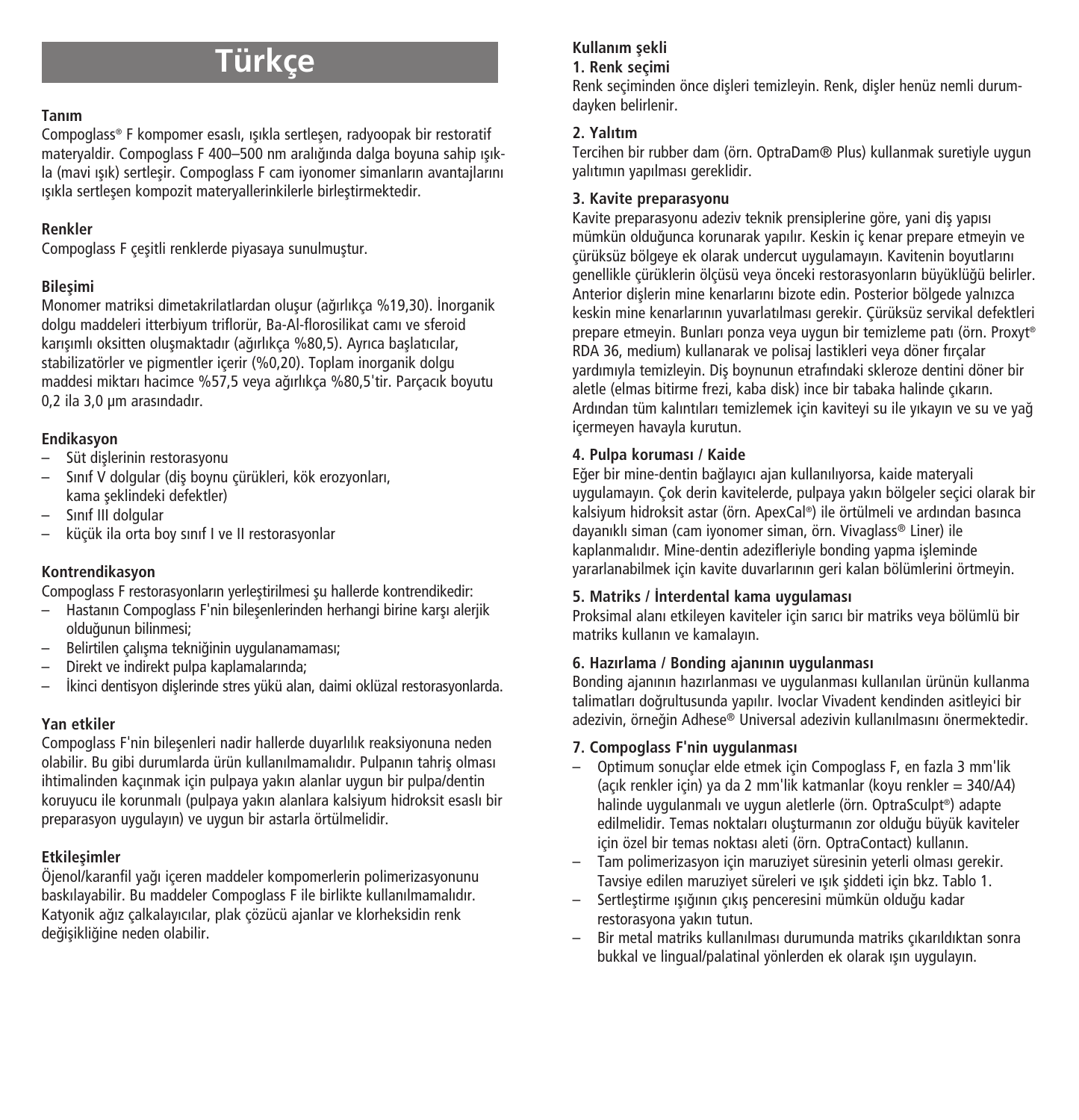| Cihaz<br>Program             | <b>Bluephase C8</b> | <b>Bluephase Style</b> | <b>Bluephase 20i</b> |
|------------------------------|---------------------|------------------------|----------------------|
| Turbo<br>Program             |                     |                        | 2x5s                 |
| <b>High Power</b><br>Program | 2x20s               | 20 <sub>s</sub>        | 20 <sub>s</sub>      |
| Soft Start<br>Program        | 2x20s               |                        | 20 <sub>s</sub>      |
| Isık siddeti                 |                     | Maruziyet süresi       |                      |
| $>600$ mW/cm <sup>2</sup>    |                     | 40 s                   |                      |
| > 1000 mW/cm <sup>2</sup>    |                     | 20 <sub>s</sub>        |                      |

Tablo 1

### **8. Bitirme / Oklüzyon kontrolü / Polisaj**

Polimerizasyondan sonra materyal fazlalıklarını uygun bir bitime frezi (örn. Astropol ® F) veya ince grenli elmas frezle temizleyin. Proksimaldeki materyal fazlalıklarını esnek diskler, bitirme seritleri yeya elmas kaplı törpülerle temizleyin. Oklüzyon ve artikülasyonu kontrol edin ve restorasyonun yüzeyinde erken temas noktaları veya istenmeyen oklüzal izleri önlemek için gereken düzeltmeleri yapın. Restorasyonun yüksek derecede parlak olması için polisaj diskleri ve polisaj seritlerinin yanı sıra silikon parlatıcılar (örn. OptraPol ®) kullanın.

### **Ek notlar**

- 1. Compoglass F'yi oda sıcaklığında kullanın. Soğuk materyalin kabından çıkarılması zor olabilir.
- 2. Sadece tek kullanımlıktır. Eğer Compoglass F Cavifil ile  $\triangle$ doğrudan hastanın ağzının içinde uygulanıyorsa, hijyenik nedenlerden (hastalar arasında çapraz kontaminasyonun önlenmesi) dolayı Cavifil yalnızca tek hasta için kullanılmalıdır.
- 3. Cavifil'leri oksitleyici dezenfektanlarla dezenfekte etmeyin.

### **Uyarı bilgileri**

Sertlesmemis Compoglass F'nin ciltle / mukoza zarlarıyla ve gözlerle temas etmesini önleyin. Polimerize olmamış Compoglass F hafif tahrise neden olabilir ve metakrilatlara karşı duyarlılığa yol açabilir.

Piyasada satılan olağan tıbbi eldiyenler metakrilatların hassaslastırıcı etkisine karşı yeterli koruma sağlamamaktadır.

### **Saklama ve hijyen**

- Compoglass F'yi son kullanma tarihi geçtikten sonra kullanmayın.
- Son kullanma tarihi: ambalajın üzerindeki nota bakın.
- Saklama sıcaklı¤ı 2–28°C.
- Ürünü kullandıktan sonra Cavifil'leri derhal kapatın. Işığa maruz kalması zamanından önce polimerize olmasına neden olur.

### **Çocukların eriflemeyece¤i bir yerde saklayın!**  $S$ adece dis hekimliği alanında kullanılmak içindir!

Ürün dental alanda kullanılmak üzere geliştirilmiş olup kullanım bilgileri dahilinde uygulanması gerekmektedir. Üretici, ürünün belirlenen kullanım alanı dışında ya da usulüne uygun olmayan bir flekilde kullanılmasından kaynaklanan zararlar için sorumluluk üstlenmez. Bunun ötesinde, kullanıcı da, özellikle bu kullanım bilgilerinde yer almayan bir kullanım amacının öngörüldüğü hallerde, ürünü kullanmadan önce kendi sorumluluğu dahilinde ürünün öngörülen amaca uygun olup olmadığını ve kullanma olanaklarını gözden geçirmekle yükümlüdür.

# **Р**усский

#### **Onucauue**

Compoglass® F – это светоотверждаемый рентгеноконтрастный пломбировочный материал на компомерной основе. Compoglass F отверждается светом с длиной волны в диапазоне 400-500 нм (синий cпектр). Compoglass F сочетает в себе преимущества стеклоиономерного цемента и светоотвержлаемого композитного материала.

#### **U**<sub>Beta</sub>

Compoglass F выпускается в нескольких цветах.

### $C$ <sup>O</sup>CT<sub>2</sub>B

Мономерная матрица состоит из диметакрилатов (19.3% по весу). Неорганические наполнители состоят из трифторида иттербия, Ba-Alфторсиликатного стекла и сфероидного смешанного оксида (80.5% по весу). Дополнительно в материале содержатся инициаторы, стабилизаторы и пигменты (0.20% по весу).

Общее содержание неорганических наполнителей составляет 57.5% по объему или 80.5% по весу. Размер частиц в лиапазоне от 0.2 ло 3 мкм.

#### Показания

- Пломбирование молочных зубов
- Реставрации класса V (пришеечный кариес, эрозии корня зуба, клиновилные лефекты)
- Реставрации класса III
- small to medium sized restorations of classes I and II

### Противопоказания

Постановка пломбы из Compoglass F противопоказана

- при напичии у пациента аппергии к пюбому из компонентов Compoglass F
- при невозможности соблюдения предусмотренной техники применения
- для прямого или непрямого перекрытия пульпы
- пля постоянных пломб с окклюзионной нагрузкой на зубах СО ВТОРИЧНО ИЗМЕНЕННЫМ ДЕНТИНОМ

### Побочные эффекты

В редких случаях компоненты Compoglass F могут приводить к сенсибилизации. В таких случаях от последующего применения следует отказаться. Во избежание возможного разлражения пульпы, близкие к ней области следует защищать подходящим материалом (на близкие к пульпе области точечно нанести препарат, содержащий гидроксид кальция, затем закрыть подходящим прокладочным материалом).

### Взаимодействие с другими материалами

Материалы, содержащие эвгенол/гвоздичное масло, ингибируют полимеризацию компомеров. Следовательно, необходимо избегать применения таких материалов в сочетании с Compoglass F. При контакте с катионными жидкостями для полоскания полости рта, средствами для визуализации зубного налета или хлоргексидином может произойти изменение цвета.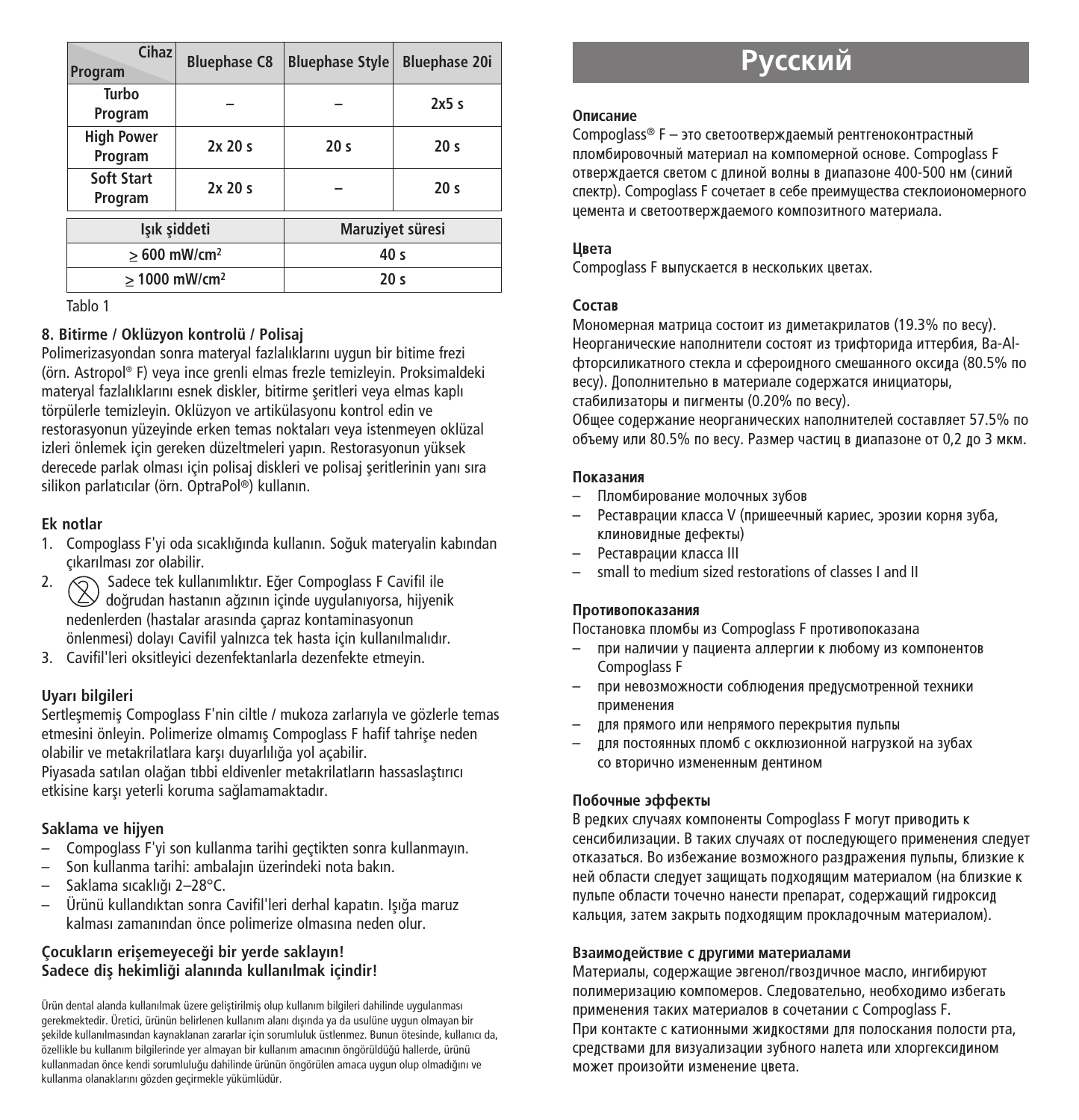### **Применение**

#### **1.** Подбор цвета

Перед определением цвета почистите зубы. Цвет определяется на еще влажных зубах.

### **2.** Обеспечение сухости

Необхолимо обеспечить лостаточную сухость рабочего поля, пучше всего при помоши кофферлама (например, OptraDam® Plus).

### $3.$  Препарирование полости

Отпрепарируйте полость согласно требованиям адгезивной техники, т.е. в шаляшем режиме лля тканей зуба. Не препарировать острых краев и лополнительных полнутрений в зонах, не пораженных кариесом. Форма полости в основном должна определяться протяженностью кариозных поражений или формой старой пломбы. На перелних зубах слелать скос эмали, на боковых зубах только слегка скруглить острые края эмали. Дефекты шейки зуба, не пораженные кариесом, не препарировать, только почистить пемзой или полхоляшей пастой (например, Proxyt® RDA 36), а также резиновой чашечкой или вращающейся щеточкой. Склерозированный лентин в пришеечной области снять малым слоем с помошью врашающегося инструмента (алмазный финир, лиск грубого зернения). Затем улалить все остатки из полости волным спреем и высушить возлухом без примесей волы и масла.

### $4. 3$ ашита пульпы/проклалка

При применении адгезива для эмали и дентина от прокладочного материала следует отказаться. Только при глубоких, близких к пульпе полостях слелует точечно покрыть эти области препаратом, солержащим гидроксид кальция (например, ApexCal®), а затем перекрыть устойчивым к нагрузкам цементом (например, стеклоиономерным лементом, Vivaglass® Liner). Оставшиеся стенки полости не закрывать, т.к. они будут использоваться для связи адгезива с эмалью и дентином.

### $5.$  Установка матрицы/межзубного клинышка

В случае полостей с аппроксимальной частью используйте либо циркулярную матрицу, либо частичную матрицу, закрепите межзубным **КЛИНЫШКОМ.** 

### **6.** Подготовка/нанесение бондингового агента

Нанесите бонлинговый агент согласно инструкции по его применению. Ivoclar Vivadent рекомендует использовать, например, самопротравливающий алгезив Adhese® Universal.

### **7.** Нанесение Compoglass F

- Для лостижения оптимального результата Compoglass F следует наносить слоями толшиной не более 3 мм (светлые цвета) или не более 2 мм (темные цвета = 340/A4) и алаптировать материал в полости подходящим инструментом (например, OptraSculpt®). В случае больших полостей с затрудненным формированием КОНТАКТНЫХ ПУНКТОВ МОЖНО ЛОПОЛНИТЕЛЬНО ИСПОЛЬЗОВАТЬ специальный инструмент для формирования контактных пунктов (например, OptraContact).
- Лля полной полимеризации требуется лостаточное освещение. Рекомендации для времени освещения (Exposure Time) и интенсивности света (Light Intensity) см. в таблице 1.
- Выхолное окошко световола стараться лержать как можно ближе к пломбировочному материалу.

В случае использования металлической матрицы после ее улаления провести лополнительную полимеризацию светом с буккальной или язычной/небной стороны.

| Прибор<br>Программа          | <b>Bluephase C8</b> | <b>Bluephase Style</b> | <b>Bluephase 20i</b> |
|------------------------------|---------------------|------------------------|----------------------|
| Turbo<br>Program             |                     |                        | 2x5s                 |
| <b>High Power</b><br>Program | 2x20s               | 20 <sub>s</sub>        | 20 <sub>s</sub>      |
| Soft Start<br>Program        | 2x20s               |                        | 20 <sub>s</sub>      |

| Мощность светового излучения | Время полимеризации |  |
|------------------------------|---------------------|--|
| $>600$ MBT/CM <sup>2</sup>   | 40 s                |  |
| $> 1000$ MBT/CM <sup>2</sup> | 20 <sub>s</sub>     |  |

Таблица 1

### 8. Обработка/проверка окклюзии/полировка

После полимеризации удалить излишки подходящими финирами (например, Astropol® F) или тонкозернистыми алмазными борами. Излишки с аппроксимальной стороны удалите гибкими дисками, финирующими полосками или алмазными файлами. Проверьте окклюзию и артикуляцию, при необхолимости обточите, во избежание преждевременных контактов и нежелательных артикуляционных путей скольжения по поверхности пломбы. Проведите финишную полировку реставрации с помощью силиконовых полиров (например, OptraPol®), а также полировочных лисков и штрипсов.

### Особые указания

- 1. Compoglass F лолжен иметь при использовании комнатную температуру. Если материал хранился в холодильнике и не был доведен до комнатной температуры, его извлечение может быть затрулнено.
- 2. © Только для одноразового применения. Если Compoglass F наносится из кавифила прямо в полость рта пациента, в целях соблюления гигиены его можно использовать только с этим Же пациентом (во избежание перекрестной инфекции межлу паниентами).
- 3. Не используйте окисляющие лезинфицирующие срелства лля лезинфекции кавифилов.

### **Меры прелосторожности**

Избегайте контакта незаполимеризованного материала Compoglass F с кожей/спизистой оболочкой и полалания в глаза. Незаполимеризованный Compoglass F может оказывать легкое разлражающее лействие и приволить к сенсибилизации на метакрилаты. Доступные на рынке медицинские перчатки не защищают от сенсибилизирующего действия метакрилатов.

### Рекоменлации по хранению и гигиене:

- Compoglass F не использовать по истечении срока годности
- Срок хранения: смотри на упаковке.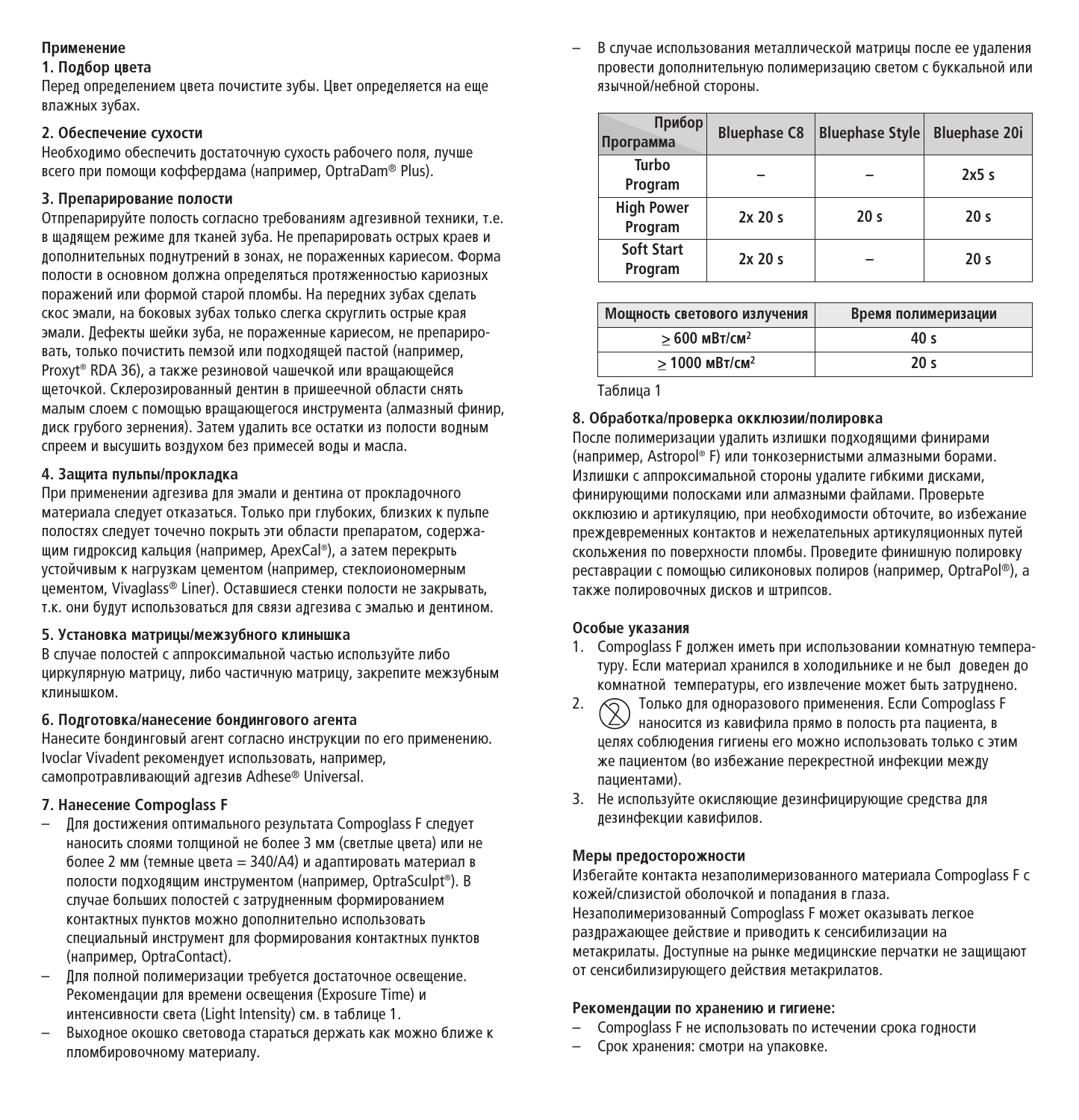- Температура хранения 2–28 °С.
- Кавифилы закрывайте сразу после использования. Попадание света вызывает преждевременную полимеризацию.

#### Хранить в недоступном для детей месте!  $\overline{\textbf{H}}$ ля использования только в стоматологии!

Пролукт был разработан лля применения в стоматологии и поллежит использованию только в COOТВЕТСТВИИ С ИНСТРУКЦИЕЙ ПО ПРИМЕНЕНИЮ. Производитель не несет ответственности за ОБИМА, ОБЪЯНИ В ИНАХ НА В ИЛИ ИСПОЛЬЗОВАНИЕ, НЕ СООТВЕТСТВУЮЩЕЕ ИНСТОУКЦИИ. КООМЕ ТОГО, потребитель обязан пол свою ответственность проверить пролукт перел его использованием на СООТВЕТСТВИЕ И ВОЗМОЖНОСТЬ ПРИМЕНЕНИЯ ДЛЯ ПОСТАВЛЕННЫХ ЦЕЛЕЙ, ЕСЛИ ЭТИ ЦЕЛИ НЕ УКАЗАНЫ В KHCTOVKIIMM DO KCDODH3ORAHMO

# **Polski**

#### **Opis materiału**

Compoglass® F jest światłoutwardzalnym, materiałem kompomerowym do wypełnień, dającym kontrast na zdjęciach rentgenowskich. Compoglass F polimeryzuje pod wpływem światła o długości fali 400-500 nm (światło niebieskie). Compoglass F łàczy zalety cementów szklano-jonomerowych i światłoutwardzalnych materiałów kompozytowych.

#### **Kolory**

Material Compoglass F jest dostepny w kilku kolorach.

#### **Skład**

Matryca monomerowa zawiera: dimetakrylany (19,30% wag.). Nieorganiczny wypełniacz stanowià: trójfluorek iterbu, szkło barowo-glinowofluorowo-krzemowe i mieszanina tlenków sferycznych (80,5% wag.). Składniki dodatkowe: inicjatory, stabilizatory i barwniki (0.20% wag.) Całkowita zawartość wypełniacza nieorganicznego wynosi: 57,5% obj. lub 80,5% wag. Wielkość czasteczek waha się od 0,2 do 3,0 µm.

#### **Wskazania**

- Wypełnianie ubytków w z´bach mlecznych
- Wypełnianie ubytków klasy V (ubytki przyszyjkowe, nad˝erki w obrębie cementu korzeniowego, ubytki klinowe)
- Wypełnianie ubytków klasy III
- Wypełnianie ubytków od małej i średniej wielkości, klasy I i II

#### **Przeciwwskazania**

Materiału Compoglass F nie należy stosować:

- $-$ u pacientów ze stwierdzona nadwrażliwościa na którykolwiek ze składników tego materiału,
- jeśli nie ma możliwości przestrzegania zalecanej techniki pracy,
- do bezpośredniego i pośredniego pokrycia miazgi,
- do wypełniania ubytków nara˝onych na du˝e obcià˝enia zgryzowe w zębach stałych.

#### **Działania niepo˝àdane**

W rzadkich przypadkach może wystapić nadwrażliwość na składniki materiału Compoglass F. Należy wtedy zrezygnować z jego stosowania. W celu uniknięcia podrażnienia miazgi, miejsca położone w jej pobliżu należy pokryć odpowiednim materiałem zabezpieczającym miazgę/zębinę (nałożyć punktowo materiał zawierajàcy wodorotlenek wapnia i pokryç go odpowiednim materiałem podkładowym).

### **Interakcje**

Materiały zawierające eugenol lub olejek goździkowy hamują polimeryzację kompomerów. Dlatego należy unikać ich stosowania w połączeniu z materiałem Compoglass F.

Związki kationowe stosowane do płukania jamy ustnej, preparaty służące do wybarwiania płytki nazębnej oraz chlorheksydyna, mogą powodować przebarwienia wypełnień z materiału Compoglass F.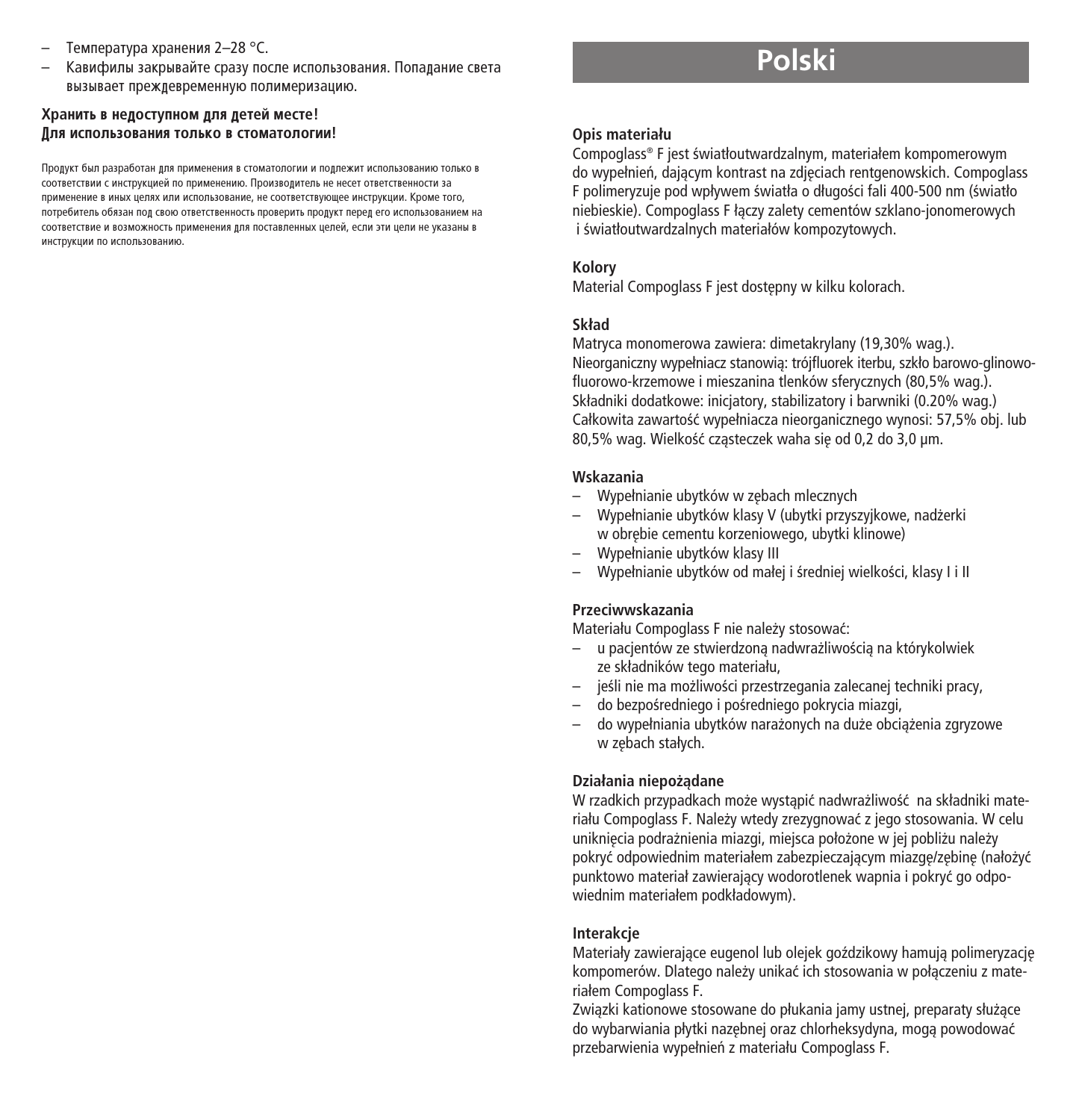### **Sposób postepowania**

#### **1. Dobór koloru**

Przed określeniem koloru wypełnienia, zęby należy oczyścić. Podczas dobierania koloru, zeby powinny być wilgotne.

### **2. Izolacja pola zabiegowego**

Pole operacyjne odpowiednio zabezpieczyç przed wilgocià, najlepiej za pomocà koferdamu np. (OptraDam® Plus).

### **3. Opracowanie ubytku**

Ubytek zabiegowe według zasad techniki adhezyjnej, tj. w sposób oszczędzający twarde tkanki zeba. Nie preparować ostrych brzegów i dodatkowych podcięć w miejscach wolnych od próchnicy. Kształt ubytku powinien być określony przez zasieg ogniska próchnicowego lub kształt poprzedniego wypełnienia. W zebach przednich zukośnić krawedzie szkliwa. W zebach bocznych tylko zaokrąglić ostre krawędzie szkliwa. Ubytków przyszyjkowych pochodzenia niepróchnicowego nie opracowywać, tylko oczyścić pumeksem lub odpowiednią pastą czyszczącą (np. Proxyt® RDA 36) przy użyciu gumek, względnie szczoteczek rotacyjnych. Zębinę sklerotyczna (wierzchnia warstwe) w obrebie szyjek zebowych usuwać drobnoziarnistym wiertłem diamentowym lub gruboziarnistym krażkiem ściernym, pozostawiając tylko jej cienką warstwę. Następnie usunąć resztki materiału, wypłukaç ubytek strumieniem wody i wysuszyç powietrzem wolnym od wody i oleju.

### **4. Ochrona miazgi / Zało˝enie podkładu**

Przy stosowaniu materiału łączącego ze szkliwem zębiną należy zrezygnować ze stosowania materiału podkładowego. Jedynie w głebokich ubytkach miejsca w pobliżu miazgi należy punktowo pokryć preparatem zawierającym wodorotlenek wapnia. Następnie miejsca te pokryć mechanicznie wytrzymałym światłoutwardzalnym podkładowym cementem szklanojonomerowym (np.Vivaglass® Liner).

Pozostałych ścian ubytku nie pokrywać materiałem podkładowym, gdyż niepokryta zebina jest niezbedna do wytworzenia połaczenia z systemem łączącym.

### **5.** Zakładanie formówki / klinów miedzyzebowych

W przypadku ubytków obejmujących powierzchnie styczne zebów, należy zastosować albo formówki okreżne albo formówki cześciowe oraz kliny miedzyzebowe.

### **6. Wytrawianie / Nakładanie materiału łàczàcego**

Wytrawianie i aplikacje materiału łaczacego należy przeprowadzać zgodnie z instrukcjà stosowania danego materiału. Ivoclar Vivadent zaleca stosowanie samowytrawiającego systemu łączącego, np. Adhese® Universal.

### **7. Nakładanie materiału Compoglass F**

- Aby uzyskaç optymalny efekt, materiał Compoglass F nakładaç warstwami o maksymalnej grubości 3 mm (kolory jasne), lub o grubości do 2 mm (kolory ciemne = 340/A4).
- Aby nastàpiła całkowita polimeryzacja materiału, konieczne jest odpowiednie naświetlanie. Zalecone czasy naświetlania i intensywności światła, przedstawione zostały w tabeli 1 (poniżej).
- Końcówke światłowodu należy trzymać jak najbliżej wypełnienia.
- W przypadku zastosowania formówki z paskiem metalowym, po jej usunieciu wypełnienie należy dodatkowo naświetlić od strony policzkowej i językowej / podniebiennej.

| Rodzaj lampy<br>Program   | <b>Bluephase C8</b> | <b>Bluephase Style</b> | <b>Bluephase 20i</b> |
|---------------------------|---------------------|------------------------|----------------------|
| Turbo                     |                     |                        | 2x5s                 |
| <b>High Power</b>         | 2x20s               | 20 <sub>s</sub>        | 20 <sub>s</sub>      |
| Soft Start                | 2x20s               |                        | 20 <sub>s</sub>      |
| Intensywność światła      |                     | Czas polimeryzacji     |                      |
| $>600$ mW/cm <sup>2</sup> |                     | 40 <sub>s</sub>        |                      |
| > 1000 mW/cm <sup>2</sup> |                     | 20 <sub>s</sub>        |                      |

Tabela 1

#### **8. Optracowanie wypełnienia / Kontrola okluzji / Polerowanie**

Po polimeryzacji, nadmiar materiału usunać odpowiednim narzedziem finirowym (np. Astropol ® F) lub drobnoziarnistym wiertłem diamentowym. W przestrzeniach miedzyzebowych można zastosować gietkie krażki, paski ścierne lub pilniki z nasypem diamentowym. Następnie skontrolować wypełnienie w okluzji i podczas artykulacji, w celu unikniecja kontaktów przedwczesnych i nieprawidłowego prowadzenia zebów. Wypełnienie wypolerować do uzyskania wysokiego połysku, używając krażków i pasków ściernych a także silikonowych gumek (np. OptraPol®).

### **Wskazówki**

Compoglass F powinien być stosowany w temperaturze pokojowej. Niska temperatura materiału może powodować trudności z wyciśnieciem materiału ze strzykawki.

### **Warunki przechowywania i zalecenia higieniczne**

- 1. Compoglass F powinien być stosowany w temperaturze pokojowej. Niska temperatura materiału może powodować trudności z wyciśnieciem materiału ze strzykawki.
- 2.  $\bigcirc$  Do jednorazowego stosowania. Ze względów higienicznych,  $\vee$  w przypadku nakładania materiału Compoglass F bezpośrednio z pojemnika cavifil w jamie ustnej, należy stosować go tylko u jednego pacienta, aby uniknać zakażeń krzyżowych.
- 3. Do dezynfekcji nie należy stosować środków utleniających.

### **Ostrze˝enie**

Unikaç kontaktu niespolimeryzowanego materiału Compoglass F ze skórà, błona śluzowa i oczami. Niespolimeryzowany materiał może działać drażniaco i prowadzić do nadwrażliwości na metakrylany.

Rekawiczki medyczne, bedace w powszechnym użyciu, nie zapewniają wystarczajàcej ochrony przed uczulajàcym działaniem metakrylanów.

### **Warunki przechowywania i zalecenia higieniczne**

- Materiału Compoglass F nie stosować po upływie terminu ważności.
- Data wa˝noÊci materiału umieszczona jest na opakowaniu.
- Materiał Compoglass F przechowywaç w temperaturze od 2 do 28 °C.
- Pojemniki cavifil zamykać bezpośrednio po użyciu, w celu uniknięcia przedwczesnej polimeryzacji materiału.

**Materiał przechowywaç w miejscu niedost´pnym dla dzieci! Materiał przeznaczony tylko do u˝ytku w stomatologii!**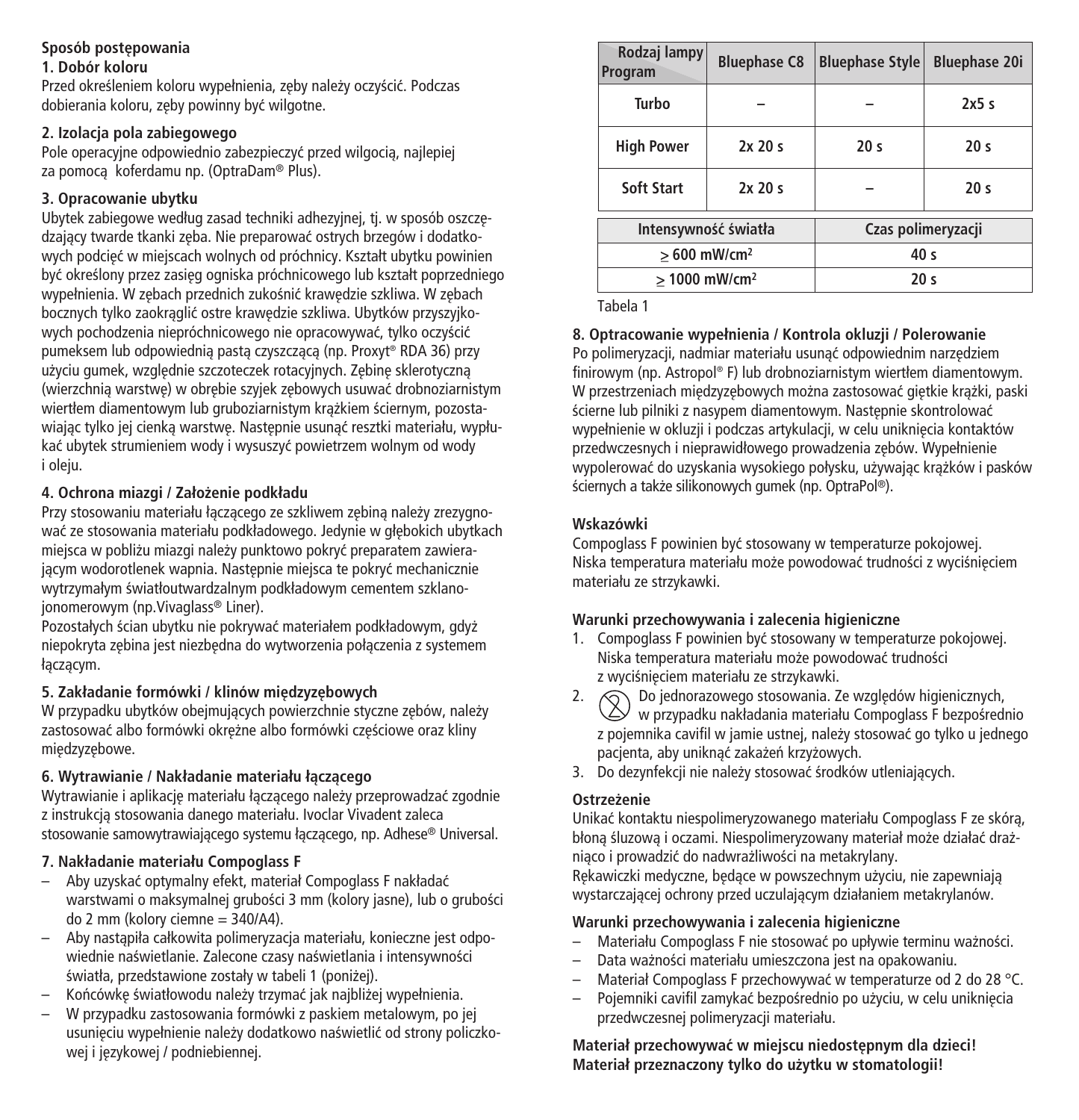Materiał został przeznaczony wyłącznie do stosowania w stomatologii. Przy jego stosowaniu należy ściśle przestrzegać instrukcji użycia. Nie ponosi się odpowiedzialności za szkody powstałe na skutek<br>nieprzestrzegania instrukcji lub stosowania niezgodnie z podanymi w instrukcji wskazaniami. Użytkownik odpowiada za testowanie produktu dla swoich własnych celów i za jego użycie w każdym innym przypadku nie wyszczególnionym w instrukcji. Opis produktu i jego skład nie stanowią gwarancji i nie są<br>wiążące.